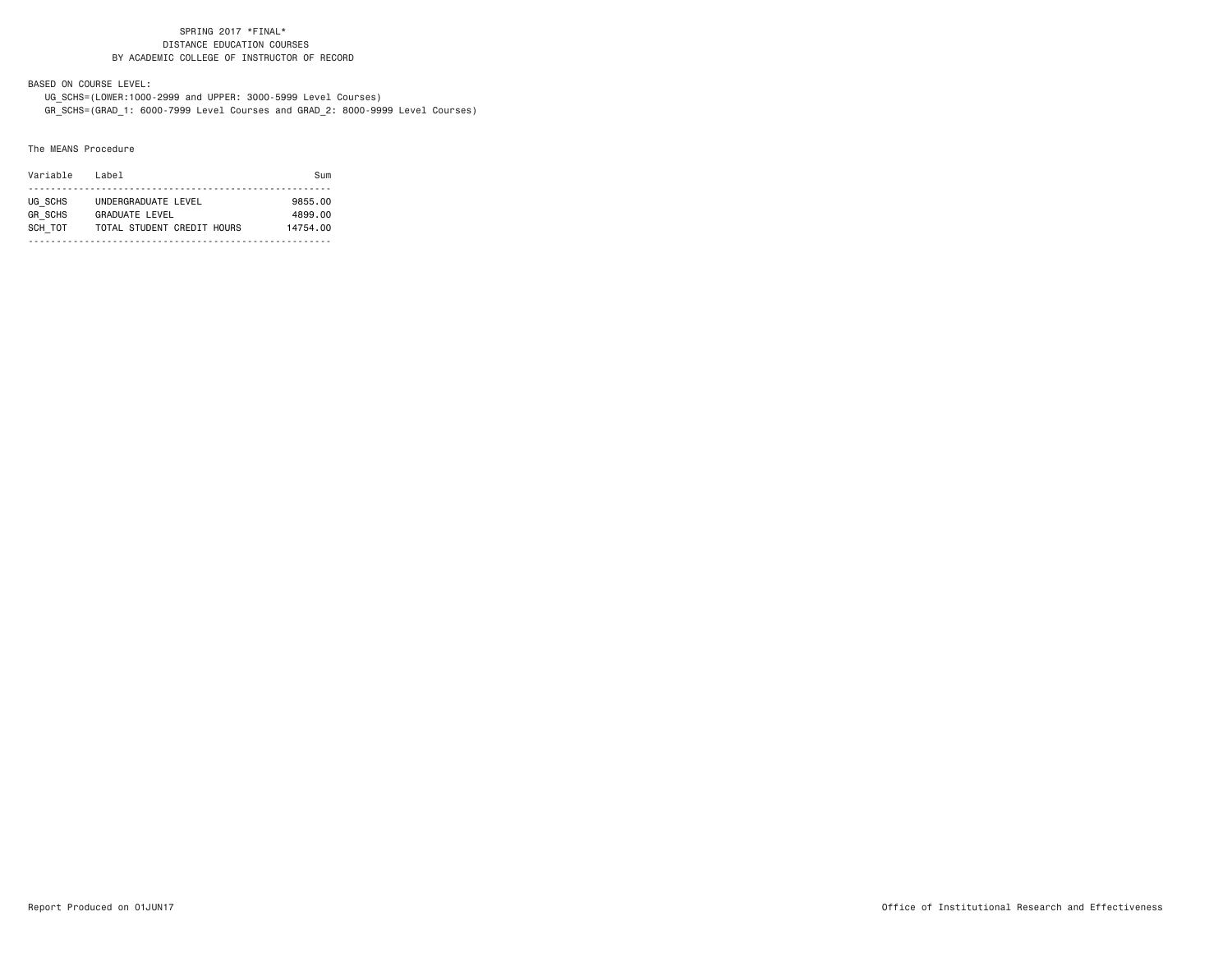BASED ON COURSE LEVEL:

 UG\_SCHS=(LOWER:1000-2999 and UPPER: 3000-5999 Level Courses \*\*Excludes CVM 5000-5999 Level Courses\*\*) GR\_SCHS=(GRAD\_1: 6000-7999 Level Courses and GRAD\_2: 8000-9999 Level Courses)

#### The MEANS Procedure

| Variable Label<br>ACADEMIC COLLEGE<br>Obs                      | Sum     |
|----------------------------------------------------------------|---------|
| Agriculture & Life Sciences 21 UG_SCHS UNDERGRADUATE LEVEL     | 684,00  |
| GR SCHS GRADUATE LEVEL                                         | 220,00  |
| SCH TOT   TOTAL STUDENT CREDIT HOURS                           | 904.00  |
| UG SCHS<br>Architecture, Art & Design 4<br>UNDERGRADUATE LEVEL | 201.00  |
| GR SCHS GRADUATE LEVEL                                         | 0.00    |
| SCH TOT<br>TOTAL STUDENT CREDIT HOURS                          | 201.00  |
| Arts & Sciences<br>134<br>UG SCHS<br>UNDERGRADUATE LEVEL       | 5528.00 |
| GR SCHS GRADUATE LEVEL                                         | 966.00  |
| SCH TOT<br>TOTAL STUDENT CREDIT HOURS                          | 6494.00 |
| <b>Business</b><br>UG SCHS UNDERGRADUATE LEVEL<br>27           | 997.00  |
| GR_SCHS GRADUATE LEVEL                                         | 920,00  |
| SCH TOT<br>TOTAL STUDENT CREDIT HOURS                          | 1917.00 |
| Education<br>120<br>UG SCHS<br>UNDERGRADUATE LEVEL             | 2436.00 |
| GR_SCHS GRADUATE LEVEL                                         | 1811.00 |
| SCH TOT<br>TOTAL STUDENT CREDIT HOURS                          | 4247.00 |
| Engineering<br>91<br>UG SCHS<br>UNDERGRADUATE LEVEL            | 9.00    |
| GR SCHS GRADUATE LEVEL                                         | 921.00  |
| SCH TOT<br>TOTAL STUDENT CREDIT HOURS                          | 930.00  |
| Forest Resources<br>6<br>UG_SCHS UNDERGRADUATE LEVEL           | 0.00    |
| GR SCHS GRADUATE LEVEL                                         | 61.00   |
| SCH TOT   TOTAL STUDENT CREDIT HOURS                           | 61.00   |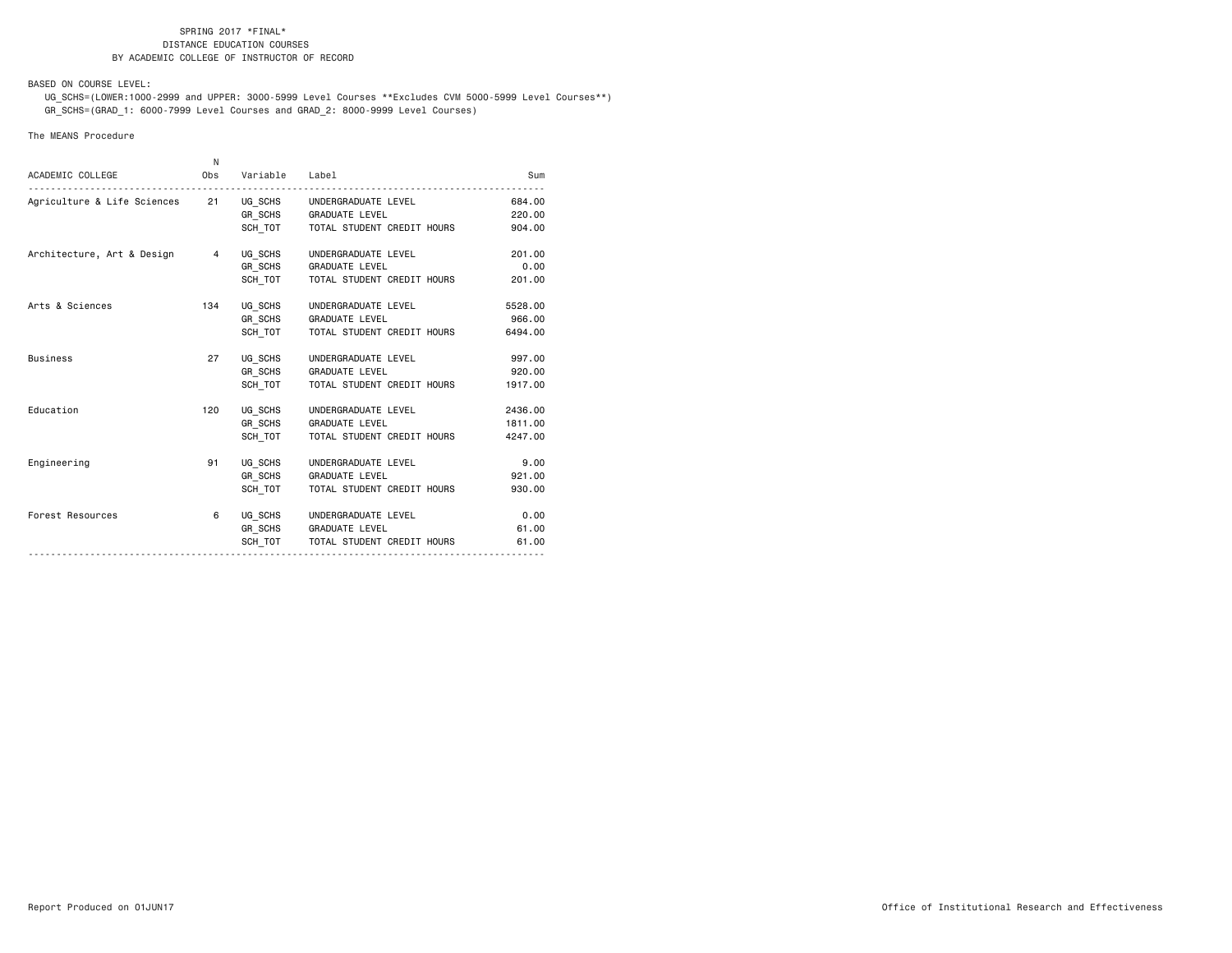BASED ON COURSE LEVEL:

 UG\_SCHS=(LOWER:1000-2999 and UPPER: 3000-5999 Level Courses \*\*Excludes CVM 5000-5999 Level Courses\*\*) GR\_SCHS=(GRAD\_1: 6000-7999 Level Courses and GRAD\_2: 8000-9999 Level Courses)

|                                            | UNDERGRADUATE | GRADUATE |        |
|--------------------------------------------|---------------|----------|--------|
| ACADEMIC DEPARTMENT                        | LEVEL         | LEVEL    | TOTAL  |
|                                            |               |          |        |
| Agricultural Economics                     | 0.00          | 24.00    | 24.00  |
| Food Science, Nutrition & Health Promotion | 462.00        | 196.00   | 658.00 |
| Landscape Architecture                     | 135.00        | 0.00     | 135.00 |
| School of Human Sciences                   | 87.00         | 0.00     | 87.00  |
|                                            |               |          |        |
|                                            | 684.00        | 220.00   | 904.00 |
|                                            |               |          |        |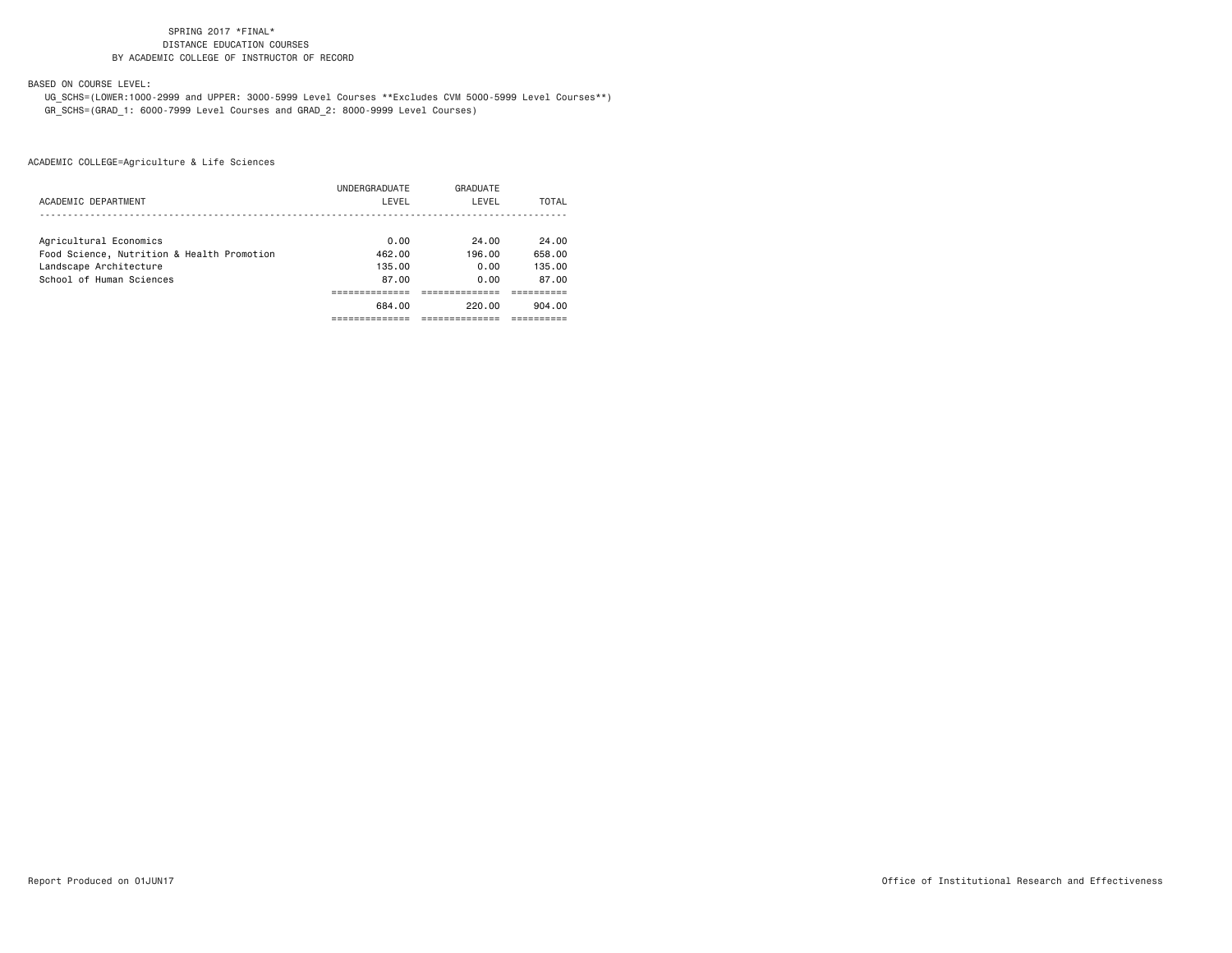### BASED ON COURSE LEVEL:

 UG\_SCHS=(LOWER:1000-2999 and UPPER: 3000-5999 Level Courses \*\*Excludes CVM 5000-5999 Level Courses\*\*) GR\_SCHS=(GRAD\_1: 6000-7999 Level Courses and GRAD\_2: 8000-9999 Level Courses)

| ACADEMIC DEPARTMENT    | UNDERGRADUATE<br>LEVEL | GRADUATE<br>LEVEL | TOTAL  |
|------------------------|------------------------|-------------------|--------|
| Art AAD                | 111.00                 | 0.00              | 111.00 |
| Interior Design        | 30.00                  | 0.00              | 30.00  |
| School of Architecture | 60.00                  | 0.00              | 60.00  |
|                        |                        |                   |        |
|                        | 201.00                 | 0.00              | 201.00 |
|                        |                        |                   |        |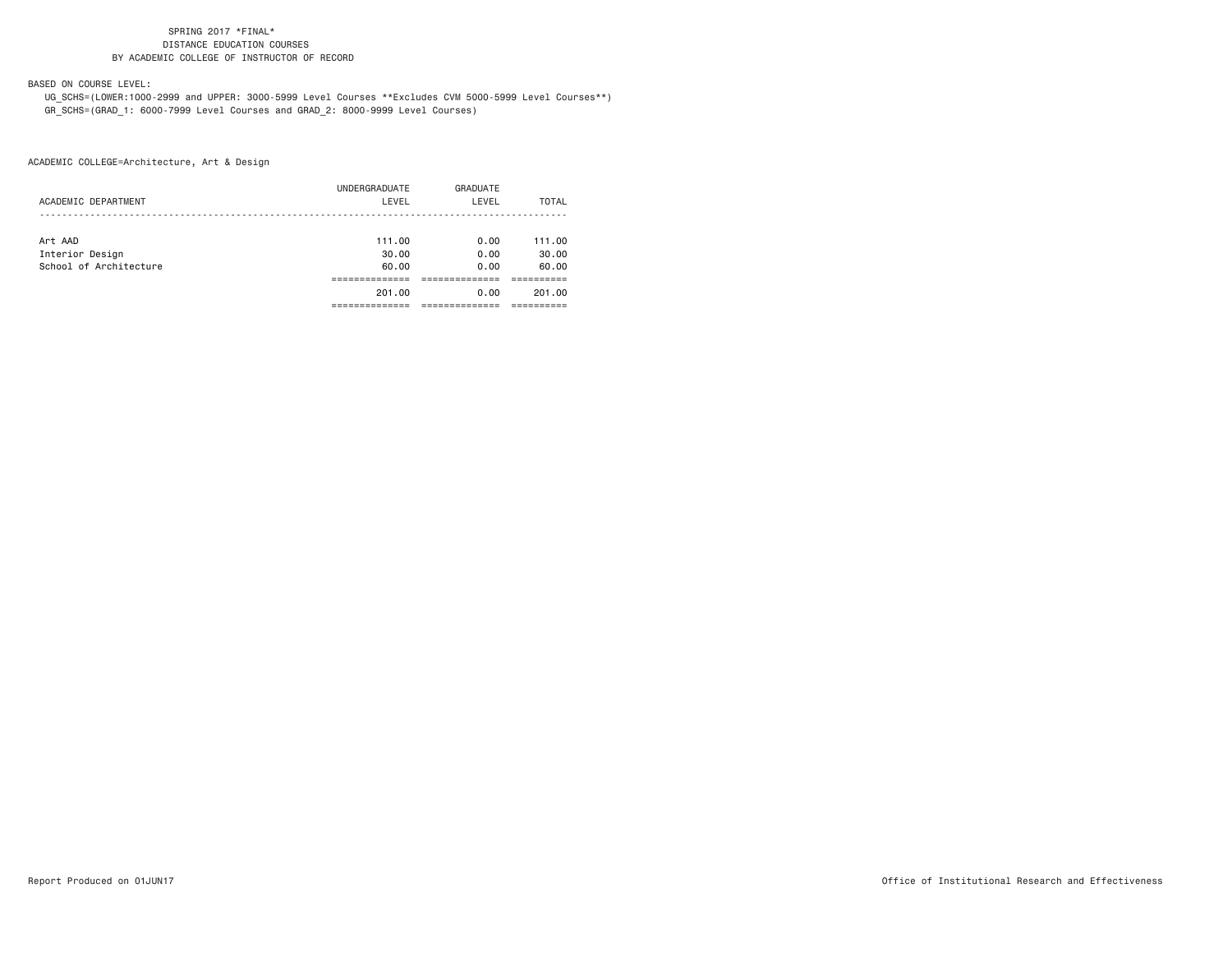BASED ON COURSE LEVEL:

 UG\_SCHS=(LOWER:1000-2999 and UPPER: 3000-5999 Level Courses \*\*Excludes CVM 5000-5999 Level Courses\*\*) GR\_SCHS=(GRAD\_1: 6000-7999 Level Courses and GRAD\_2: 8000-9999 Level Courses)

|                                            | UNDERGRADUATE  | <b>GRADUATE</b> |              |
|--------------------------------------------|----------------|-----------------|--------------|
| ACADEMIC DEPARTMENT                        | LEVEL          | LEVEL           | <b>TOTAL</b> |
| Biological Sciences                        | 0.00           | 166.00          | 166,00       |
| Chemistry                                  | 139,00         | 1.00            | 140.00       |
| Classical & Modern Languages & Literatures | 438,00         | 0.00            | 438,00       |
| Communication                              | 801.00         | 33,00           | 834.00       |
| Dean of Arts & Sciences                    | 25.00          | 0.00            | 25.00        |
| English                                    | 213,00         | 0.00            | 213,00       |
| Geosciences                                | 1596.00        | 694.00          | 2290.00      |
| History                                    | 387.00         | 12.00           | 399,00       |
| Mathematics & Statistics                   | 471.00         | 6.00            | 477.00       |
| Philosophy & Religion                      | 237,00         | 0.00            | 237,00       |
| Physics & Astronomy                        | 90.00          | 0.00            | 90.00        |
| Political Science & Public Administration  | 120.00         | 54.00           | 174.00       |
| Psychology                                 | 558,00         | 0.00            | 558,00       |
| Sociology                                  | 453,00         | 0.00            | 453,00       |
|                                            | ============== | ==============  | ==========   |
|                                            | 5528.00        | 966,00          | 6494.00      |
|                                            | ============== | ==============  | ==========   |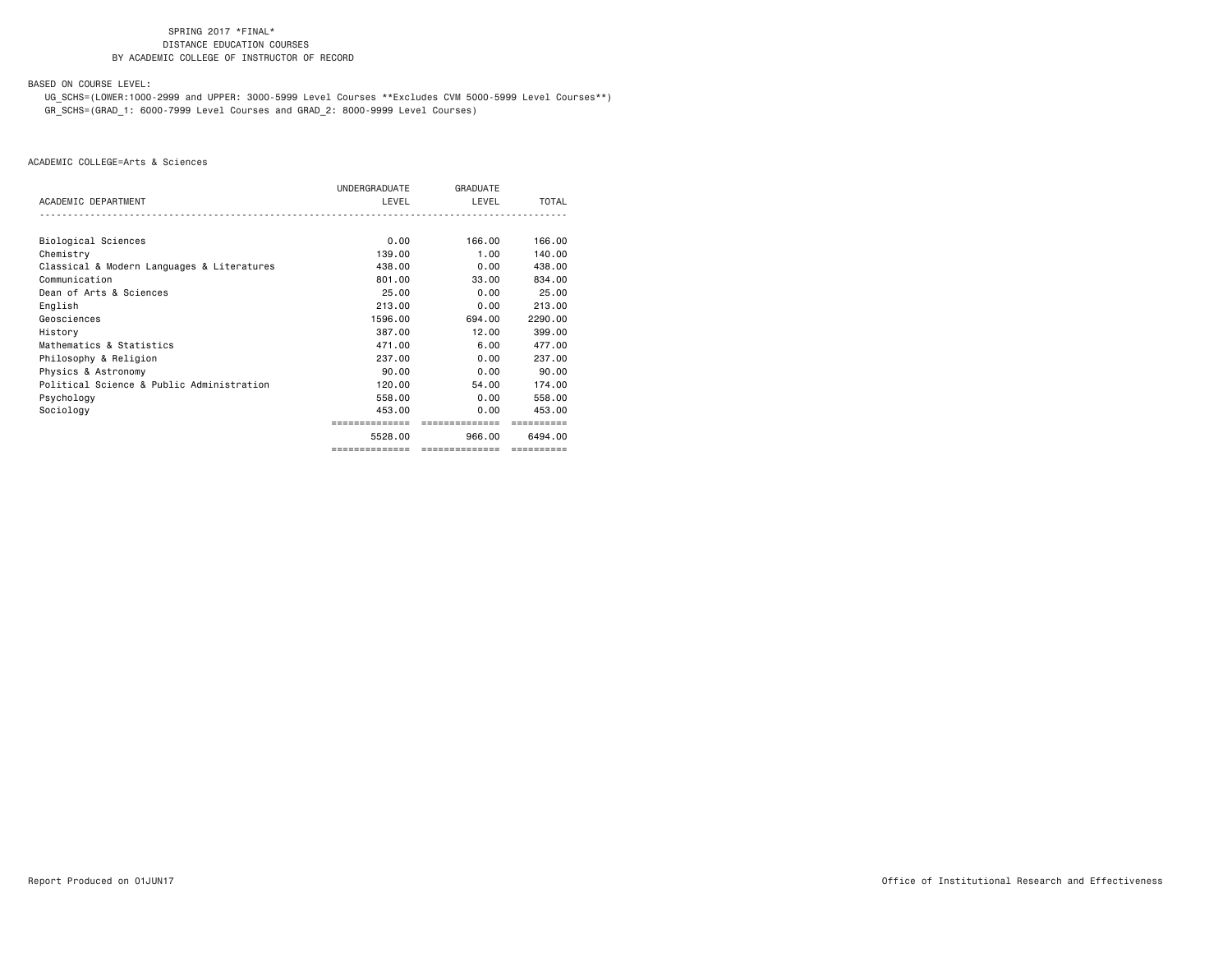BASED ON COURSE LEVEL:

 UG\_SCHS=(LOWER:1000-2999 and UPPER: 3000-5999 Level Courses \*\*Excludes CVM 5000-5999 Level Courses\*\*) GR\_SCHS=(GRAD\_1: 6000-7999 Level Courses and GRAD\_2: 8000-9999 Level Courses)

|                                                 | UNDERGRADUATE | GRADUATE |         |
|-------------------------------------------------|---------------|----------|---------|
| ACADEMIC DEPARTMENT                             | LEVEL         | LEVEL    | TOTAL   |
|                                                 |               |          |         |
| Finance & Economics                             | 714.00        | 228.00   | 942.00  |
| Management & Information Systems                | 129.00        | 346.00   | 475.00  |
| Marketing, Quantitative Analysis & Business Law | 154.00        | 295.00   | 449.00  |
| School of Accountancy                           | 0.00          | 51.00    | 51.00   |
|                                                 |               |          |         |
|                                                 | 997.00        | 920.00   | 1917.00 |
|                                                 |               |          |         |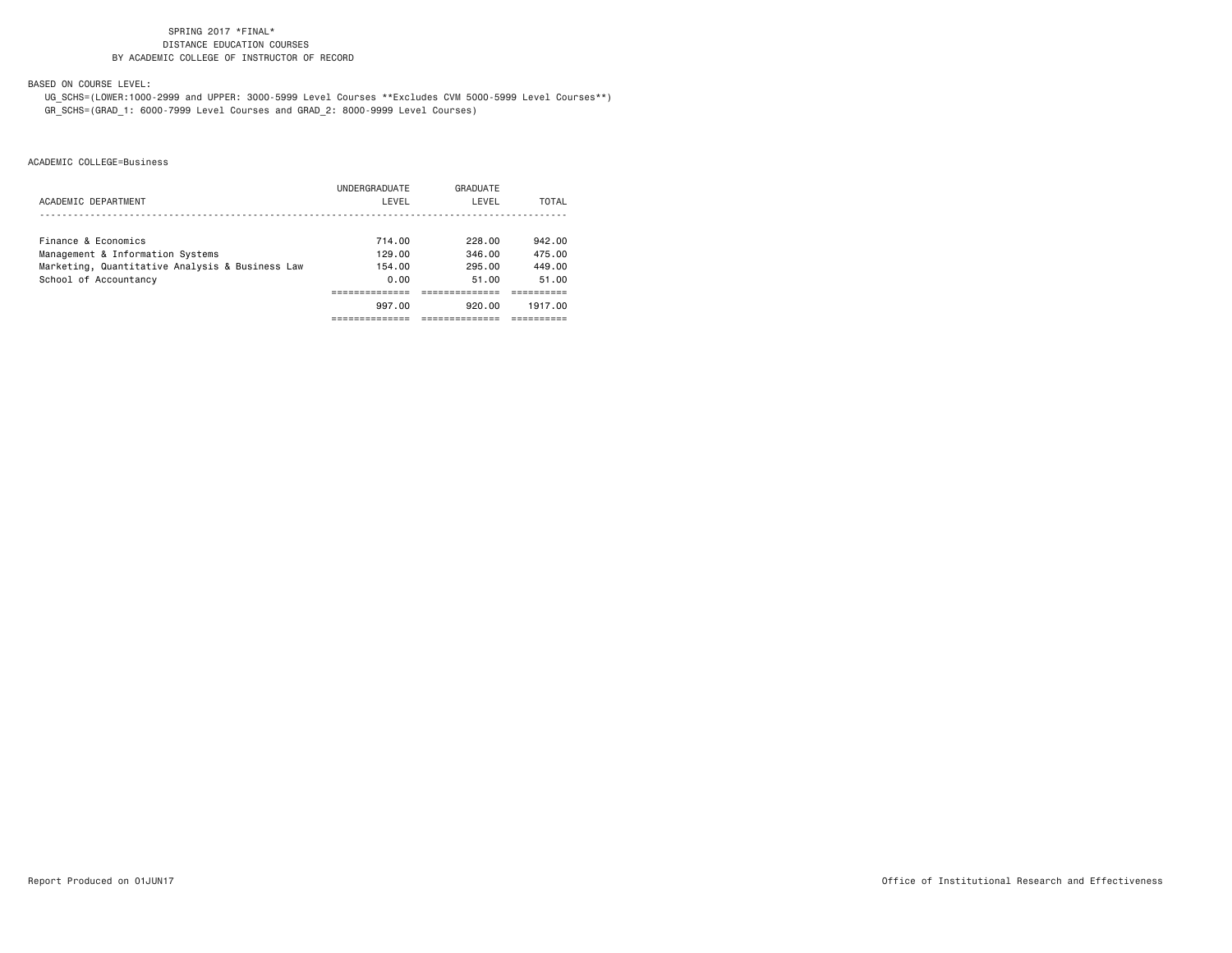BASED ON COURSE LEVEL:

 UG\_SCHS=(LOWER:1000-2999 and UPPER: 3000-5999 Level Courses \*\*Excludes CVM 5000-5999 Level Courses\*\*) GR\_SCHS=(GRAD\_1: 6000-7999 Level Courses and GRAD\_2: 8000-9999 Level Courses)

|                                                    | UNDERGRADUATE | GRADUATE |         |
|----------------------------------------------------|---------------|----------|---------|
| ACADEMIC DEPARTMENT                                | LEVEL         | LEVEL    | TOTAL   |
|                                                    |               |          |         |
| Counseling, Educational Psychology, and Foundation | 132,00        | 336.00   | 468.00  |
| Curriculum, Instruction & Special Education        | 1461.00       | 648.00   | 2109.00 |
| Educational Leadership                             | 81.00         | 518.00   | 599.00  |
| Instructional Systems & Workforce Development      | 498.00        | 309.00   | 807.00  |
| Kinesiology                                        | 9.00          | 0.00     | 9.00    |
| Music                                              | 255.00        | 0.00     | 255.00  |
|                                                    |               |          |         |
|                                                    | 2436.00       | 1811.00  | 4247.00 |
|                                                    |               |          |         |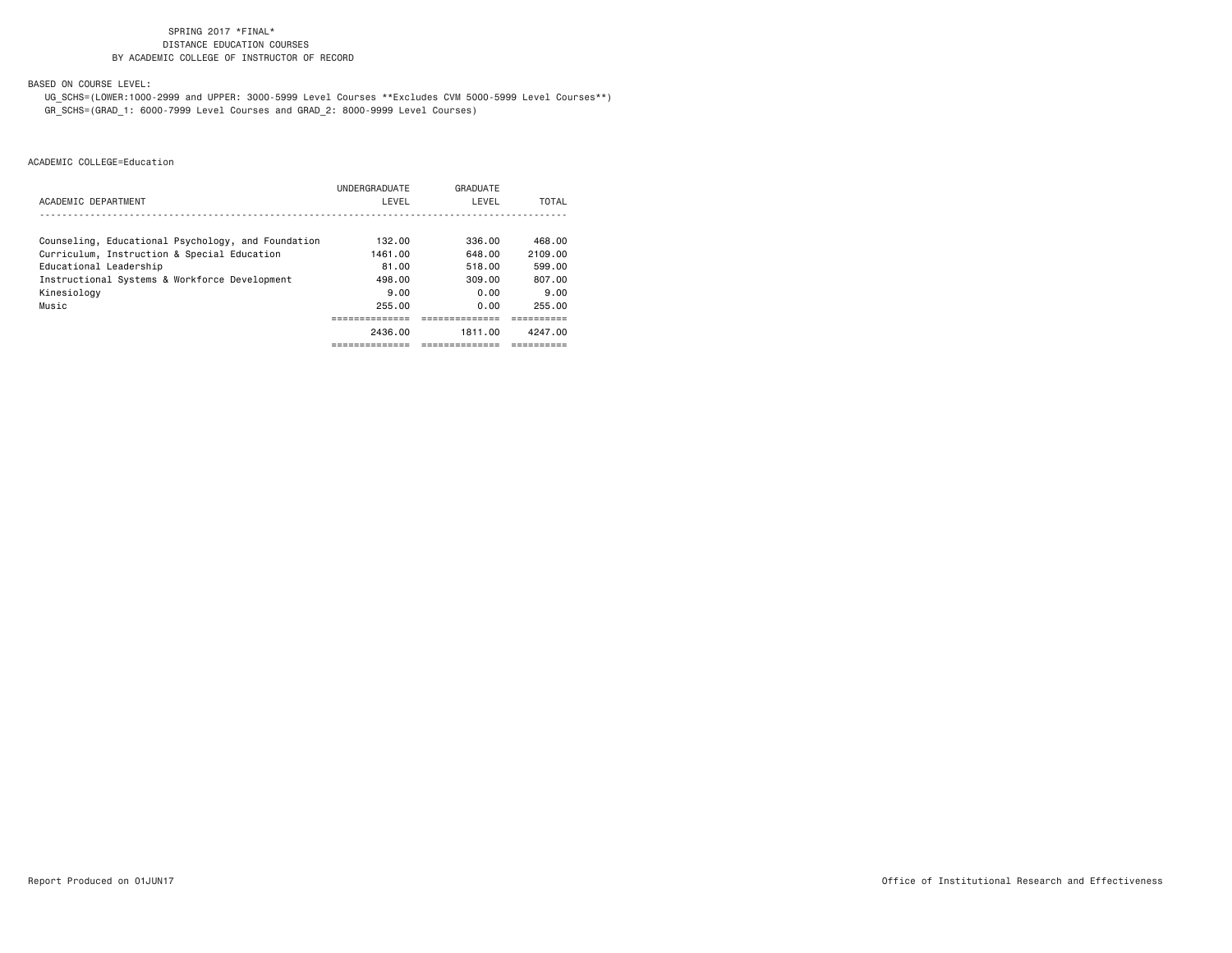BASED ON COURSE LEVEL:

 UG\_SCHS=(LOWER:1000-2999 and UPPER: 3000-5999 Level Courses \*\*Excludes CVM 5000-5999 Level Courses\*\*) GR\_SCHS=(GRAD\_1: 6000-7999 Level Courses and GRAD\_2: 8000-9999 Level Courses)

|                                   | UNDERGRADUATE | GRADUATE |        |
|-----------------------------------|---------------|----------|--------|
| ACADEMIC DEPARTMENT               | LEVEL         | LEVEL    | TOTAL  |
|                                   |               |          |        |
| Aerospace Engineering             | 0.00          | 109.00   | 109.00 |
| Civil & Environmental Engineering | 0.00          | 274.00   | 274.00 |
| Computer Science & Engineering    | 0.00          | 18.00    | 18.00  |
| Electrical & Computer Engineering | 6.00          | 154.00   | 160.00 |
| Industrial & Systems Engineering  | 3.00          | 345.00   | 348.00 |
| Mechanical Engineering            | 0.00          | 21.00    | 21.00  |
|                                   |               |          |        |
|                                   | 9.00          | 921.00   | 930.00 |
|                                   |               |          |        |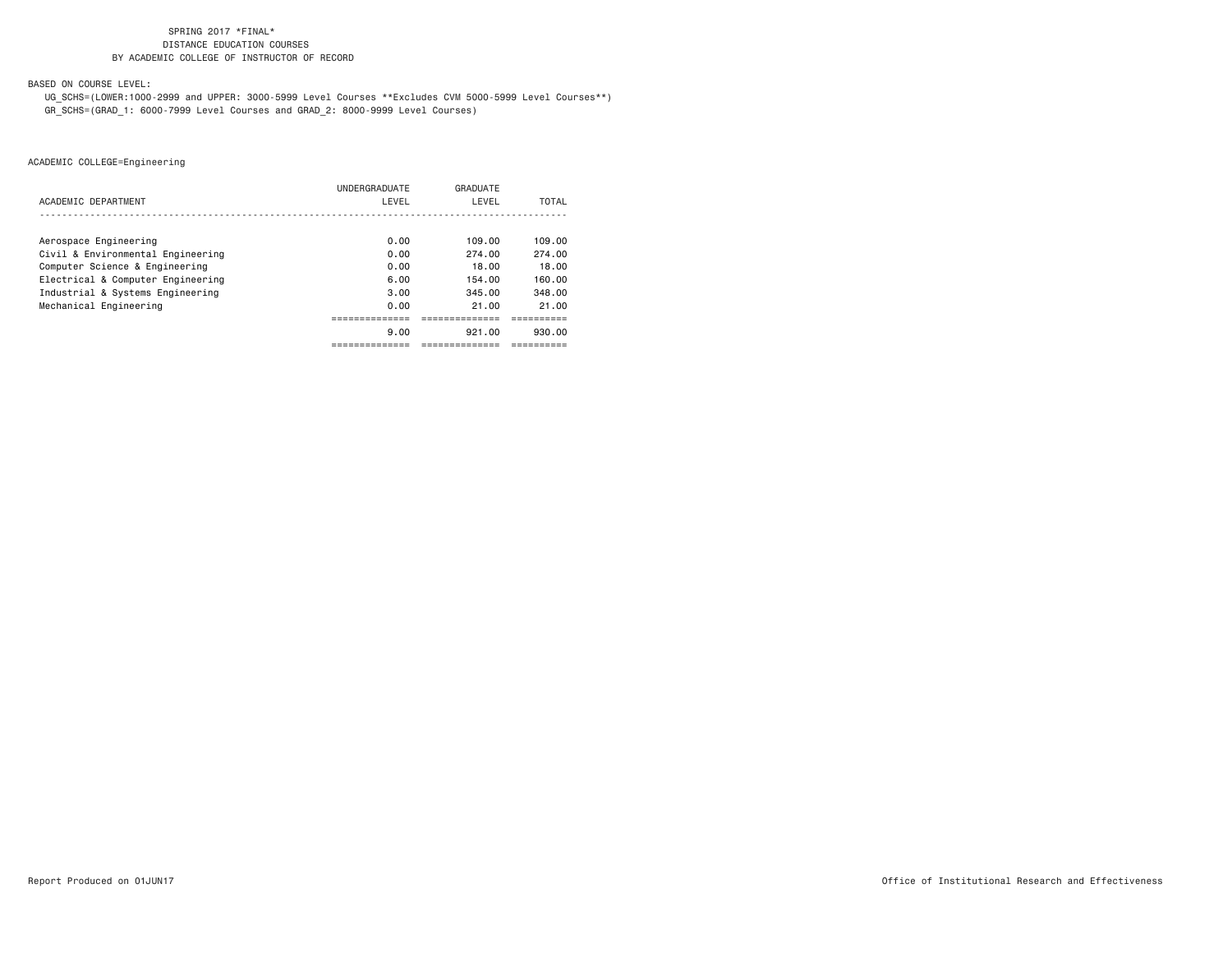BASED ON COURSE LEVEL:

 UG\_SCHS=(LOWER:1000-2999 and UPPER: 3000-5999 Level Courses \*\*Excludes CVM 5000-5999 Level Courses\*\*) GR\_SCHS=(GRAD\_1: 6000-7999 Level Courses and GRAD\_2: 8000-9999 Level Courses)

ACADEMIC COLLEGE=Forest Resources

| ACADEMIC DEPARTMENT | UNDERGRADUATE<br>LEVEL | GRADUATE<br>LEVEL | TOTAL |
|---------------------|------------------------|-------------------|-------|
| Forestry            | 0.00                   | 61.00             | 61.00 |
|                     | 0.00                   | 61.00             | 61.00 |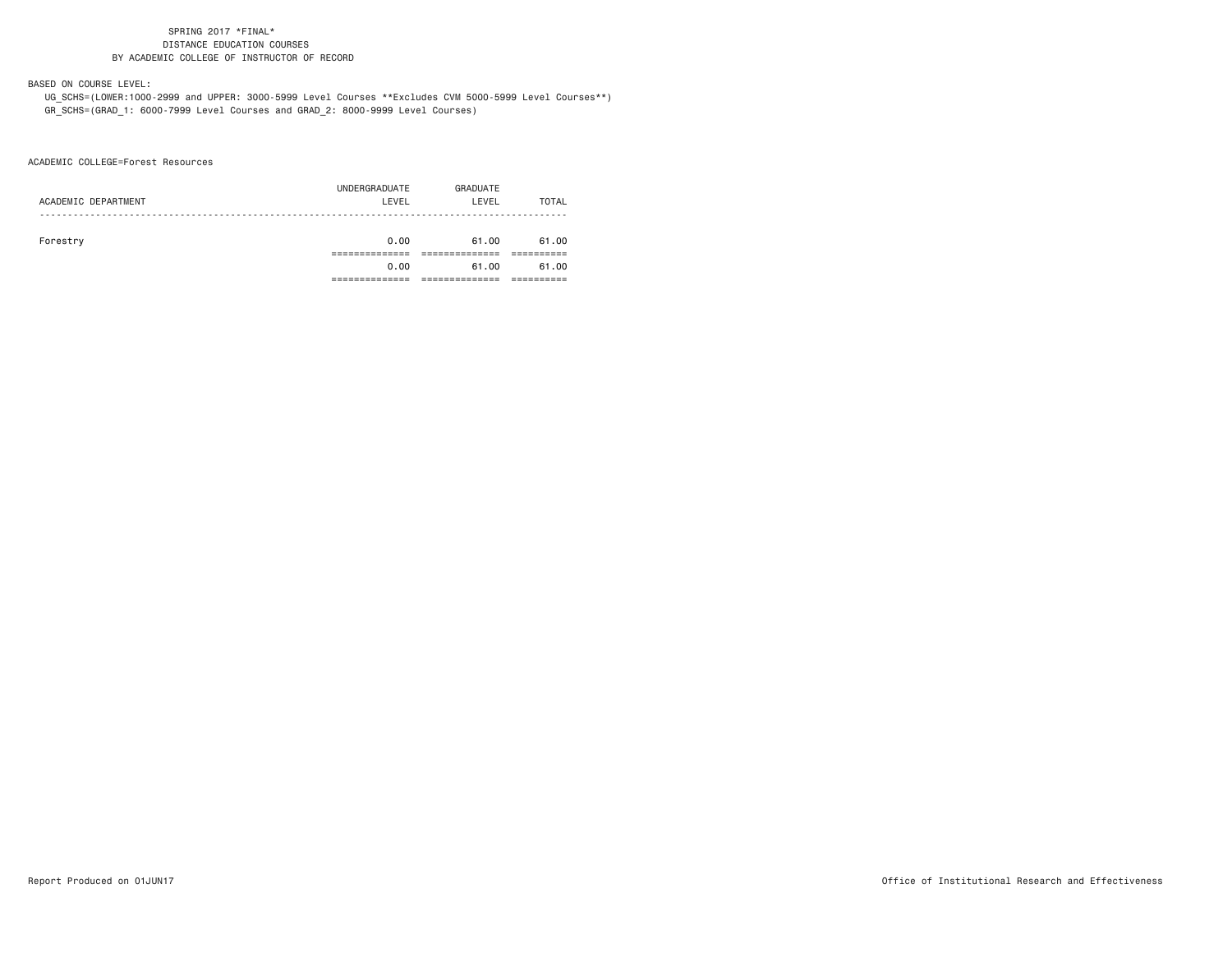| ACADEMIC DEPARTMENT    | Instructor Name  | Rank                              | Tenure<br>Status | Course<br>Cip # | CRN   | Course # |       | Crs | Sec Type Title         | Delvy | Inst<br>Per | UG<br><b>SCHS</b>            | GR<br><b>SCHS</b>             | Total<br><b>SCHS</b>              |
|------------------------|------------------|-----------------------------------|------------------|-----------------|-------|----------|-------|-----|------------------------|-------|-------------|------------------------------|-------------------------------|-----------------------------------|
| Agricultural Economics | Barefield, Danny | Extension Professor Non-Ten Track |                  | 010103          | 13786 | AEC 8713 | 501 C |     | Rural Comm & Econ De 0 |       | 1.00        | 0.00<br>.<br>0.00            | 24.00<br>.<br>24.00           | 24.00<br>.<br>24.00               |
| Agricultural Economics |                  |                                   |                  |                 |       |          |       |     |                        |       |             | ========<br>0.00<br>======== | ========<br>24,00<br>======== | ==========<br>24.00<br>========== |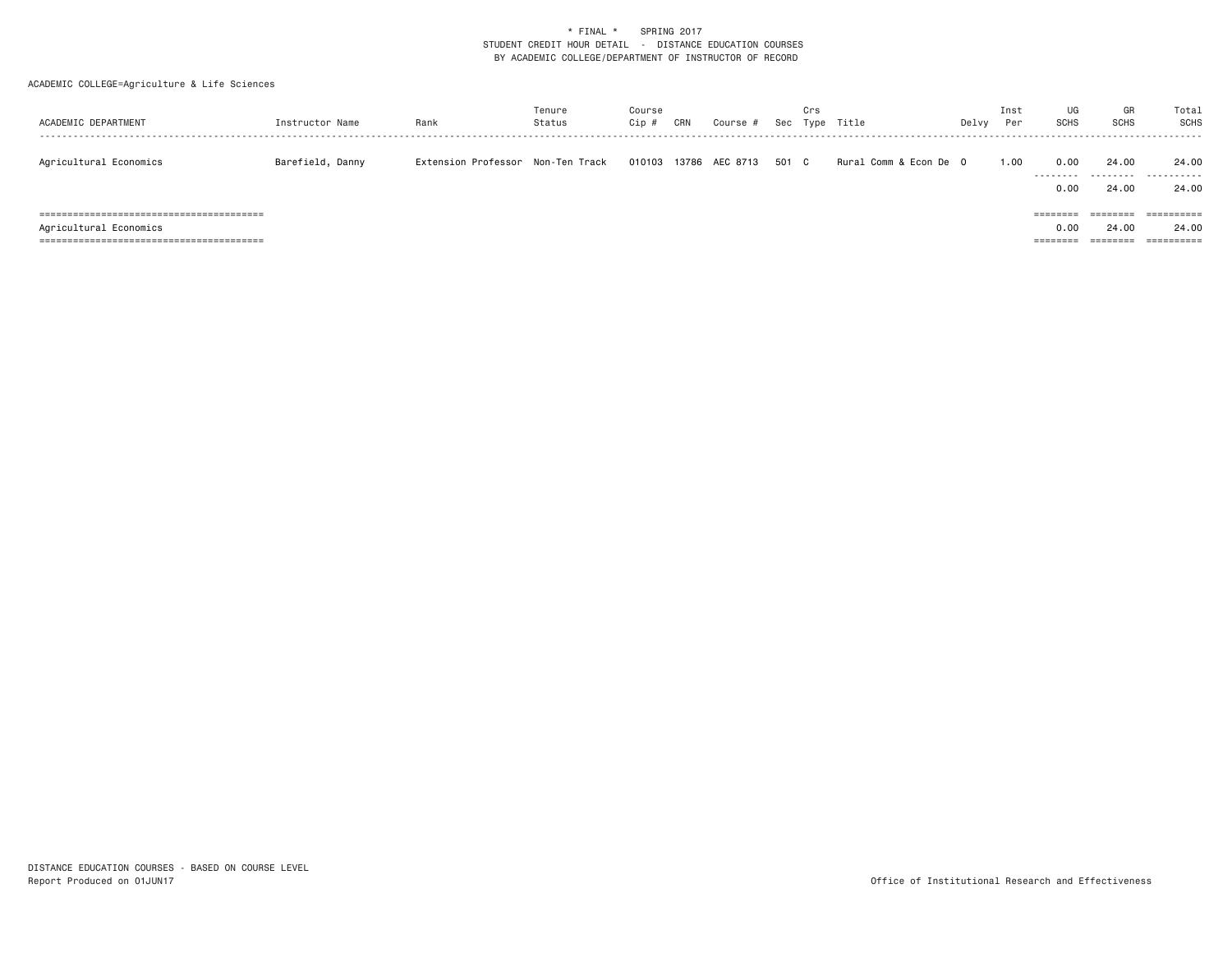| ACADEMIC DEPARTMENT                                    | Instructor Name  | Rank                          | Tenure<br>Status | Course<br>$Cip$ #                    | CRN                     | Course #                                                  |                                  | Crs | Sec Type Title                                                                                       | Delvy                      | Inst<br>Per                  | UG<br><b>SCHS</b>                                                                                                                                                                                                                                                                                                                                                                                                                                                                                                       | GR<br><b>SCHS</b>                                                                                                                                                                      | Total<br>SCHS                                        |
|--------------------------------------------------------|------------------|-------------------------------|------------------|--------------------------------------|-------------------------|-----------------------------------------------------------|----------------------------------|-----|------------------------------------------------------------------------------------------------------|----------------------------|------------------------------|-------------------------------------------------------------------------------------------------------------------------------------------------------------------------------------------------------------------------------------------------------------------------------------------------------------------------------------------------------------------------------------------------------------------------------------------------------------------------------------------------------------------------|----------------------------------------------------------------------------------------------------------------------------------------------------------------------------------------|------------------------------------------------------|
| Food Science, Nutrition & Health Promoti Evans, Marion |                  | Professor                     | Ten Track        | 190504                               |                         | 13920 FNH 1003                                            | 501 C                            |     | Intro to Vitamins &                                                                                  | $\mathbf 0$                | 0.50                         | 28.50                                                                                                                                                                                                                                                                                                                                                                                                                                                                                                                   | 0.00                                                                                                                                                                                   | 28.50                                                |
|                                                        |                  |                               |                  |                                      |                         |                                                           |                                  |     |                                                                                                      |                            |                              | . <b>.</b><br>28.50                                                                                                                                                                                                                                                                                                                                                                                                                                                                                                     | 0.00                                                                                                                                                                                   | 28.50                                                |
|                                                        | Gardner, Antonio | Assistant Professor Ten Track |                  | 190501<br>512207                     |                         | 14139 FNH 4783<br>14138 FNH 3163                          | 501 C<br>501 C                   |     | Sch Comm Drug Use Pr 0<br>Basic Principle Heal 0                                                     |                            | 1.00<br>1.00                 | 60.00<br>72.00                                                                                                                                                                                                                                                                                                                                                                                                                                                                                                          | 0.00<br>0.00                                                                                                                                                                           | 60.00<br>72.00                                       |
|                                                        |                  |                               |                  |                                      |                         |                                                           |                                  |     |                                                                                                      |                            |                              | $\begin{array}{cccccccccccccc} \multicolumn{2}{c}{} & \multicolumn{2}{c}{} & \multicolumn{2}{c}{} & \multicolumn{2}{c}{} & \multicolumn{2}{c}{} & \multicolumn{2}{c}{} & \multicolumn{2}{c}{} & \multicolumn{2}{c}{} & \multicolumn{2}{c}{} & \multicolumn{2}{c}{} & \multicolumn{2}{c}{} & \multicolumn{2}{c}{} & \multicolumn{2}{c}{} & \multicolumn{2}{c}{} & \multicolumn{2}{c}{} & \multicolumn{2}{c}{} & \multicolumn{2}{c}{} & \multicolumn{2}{c}{} & \multicolumn{2}{c}{} & \$<br>132.00                        | 0.00                                                                                                                                                                                   | 132.00                                               |
|                                                        | Hunt, Barry      | Professor                     | Tenured          | 190599<br>512207                     | 16563<br>13933          | <b>FNH 7000</b><br>FNH 8553<br>14140 FNH 8193             | 501 I<br>501 C<br>501 C          |     | Directed Indiv Study 0<br>Behavioral Epidemiol 0<br>Problems in Health E 0                           |                            | 1.00<br>1.00<br>1.00         | 0.00<br>0.00<br>0.00<br>0.00                                                                                                                                                                                                                                                                                                                                                                                                                                                                                            | 1.00<br>51.00<br>39.00<br>91.00                                                                                                                                                        | 1.00<br>51.00<br>39.00<br>91.00                      |
|                                                        | Mukherjee, Soma  | Grad Teach Assist             | Non-Ten Track    | 190504                               |                         | 13920 FNH 1003                                            | 501 C                            |     | Intro to Vitamins &                                                                                  | $\Omega$                   | 0.50                         | 28.50                                                                                                                                                                                                                                                                                                                                                                                                                                                                                                                   | 0.00                                                                                                                                                                                   | 28.50                                                |
|                                                        |                  |                               |                  |                                      |                         |                                                           |                                  |     |                                                                                                      |                            |                              | 28.50                                                                                                                                                                                                                                                                                                                                                                                                                                                                                                                   | 0.00                                                                                                                                                                                   | 28.50                                                |
|                                                        | Oliver, Brittney | Assistant Professor Ten Track |                  | 190501<br>190504<br>190599<br>512207 | 13926<br>13931<br>16202 | FNH 4393<br>FNH 6393<br><b>FNH 8000</b><br>13935 FNH 8613 | 501 C<br>501 C<br>502 D<br>501 C |     | Prevention of Diseas 0<br>Prevention of Diseas 0<br>Research/Thesis<br>Dsgn Admin Hp Prog            | $\mathbf 0$<br>$\mathbf 0$ | 1.00<br>1.00<br>1.00<br>1.00 | 30.00<br>0.00<br>0.00<br>0.00<br>$\begin{array}{cccccccccccccc} \multicolumn{2}{c}{} & \multicolumn{2}{c}{} & \multicolumn{2}{c}{} & \multicolumn{2}{c}{} & \multicolumn{2}{c}{} & \multicolumn{2}{c}{} & \multicolumn{2}{c}{} & \multicolumn{2}{c}{} & \multicolumn{2}{c}{} & \multicolumn{2}{c}{} & \multicolumn{2}{c}{} & \multicolumn{2}{c}{} & \multicolumn{2}{c}{} & \multicolumn{2}{c}{} & \multicolumn{2}{c}{} & \multicolumn{2}{c}{} & \multicolumn{2}{c}{} & \multicolumn{2}{c}{} & \multicolumn{2}{c}{} & \$ | 0.00<br>30.00<br>3.00<br>51.00<br>$\frac{1}{2} \left( \frac{1}{2} \right) \left( \frac{1}{2} \right) \left( \frac{1}{2} \right) \left( \frac{1}{2} \right) \left( \frac{1}{2} \right)$ | 30.00<br>30.00<br>3.00<br>51.00                      |
|                                                        | Street, Susan    | Lecturer                      | Non-Ten Track    | 190504                               | 13922<br>13991          | 13921 FNH 2283<br>FNH 2293<br>HS 2283<br>13992 HS 2293    | 501 C<br>501 C<br>501 C<br>501 C |     | Child Health & Nutri 0<br>Indiv & Family Nutri 0<br>Child Health & Nutri 0<br>Indiv & Family Nutri 0 |                            | 1.00<br>1.00<br>1.00<br>1.00 | 30.00<br>45.00<br>96.00<br>27.00<br>48.00<br><u>.</u><br>216.00                                                                                                                                                                                                                                                                                                                                                                                                                                                         | 84.00<br>0.00<br>0.00<br>0.00<br>0.00<br>0.00                                                                                                                                          | 114.00<br>45.00<br>96.00<br>27.00<br>48.00<br>216.00 |
|                                                        | White, Kelly     | Non-Faculty                   | Not Applicable   | 190501<br>190504                     |                         | 13929 FNH 6223<br>13924 FNH 4223                          | 501 C<br>501 C                   |     | Sports Nutrition<br>Sports Nutrition                                                                 | 0<br>$\mathbf 0$           | 1.00<br>1.00                 | 0.00<br>27.00<br>.<br>27.00                                                                                                                                                                                                                                                                                                                                                                                                                                                                                             | 21.00<br>0.00<br><u>.</u><br>21.00                                                                                                                                                     | 21.00<br>27.00<br>48.00                              |
| Food Science, Nutrition & Health Promoti               |                  |                               |                  |                                      |                         |                                                           |                                  |     |                                                                                                      |                            |                              | ========<br>462,00<br>========                                                                                                                                                                                                                                                                                                                                                                                                                                                                                          | <b>EBBEEBEE</b><br>196,00<br><b>EEEEEEEE</b>                                                                                                                                           | ==========<br>658.00<br>==========                   |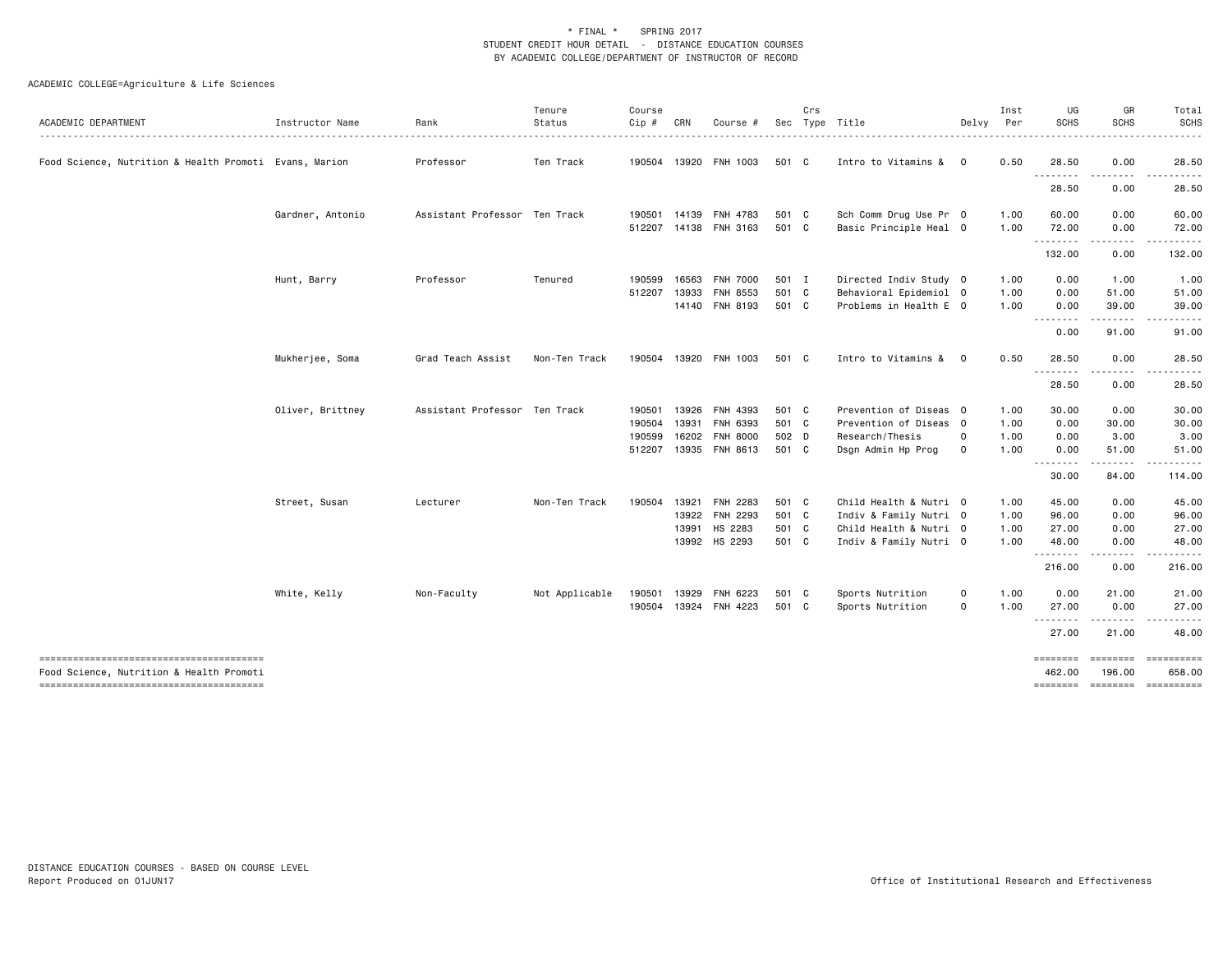| ACADEMIC DEPARTMENT    | Instructor Name | Rank     | Tenure<br>Status | Course<br>Cip # | CRN | Course #      | Sec   | Crs | Type Title      | Delvy        | Inst<br>Per | UG<br><b>SCHS</b>              | GR<br><b>SCHS</b>            | Total<br>SCHS                      |
|------------------------|-----------------|----------|------------------|-----------------|-----|---------------|-------|-----|-----------------|--------------|-------------|--------------------------------|------------------------------|------------------------------------|
| Landscape Architecture | Rood, Cynthia   | Lecturer | Non-Ten Track    | 040601          |     | 14008 LA 1803 | 501 C |     | Land Arch Appre | $\mathbf{0}$ | 1.00        | 135.00<br>135.00               | 0.00<br>0.00                 | 135.00<br><br>135.00               |
| Landscape Architecture |                 |          |                  |                 |     |               |       |     |                 |              |             | ========<br>135,00<br>======== | ========<br>0.00<br>======== | ==========<br>135,00<br>========== |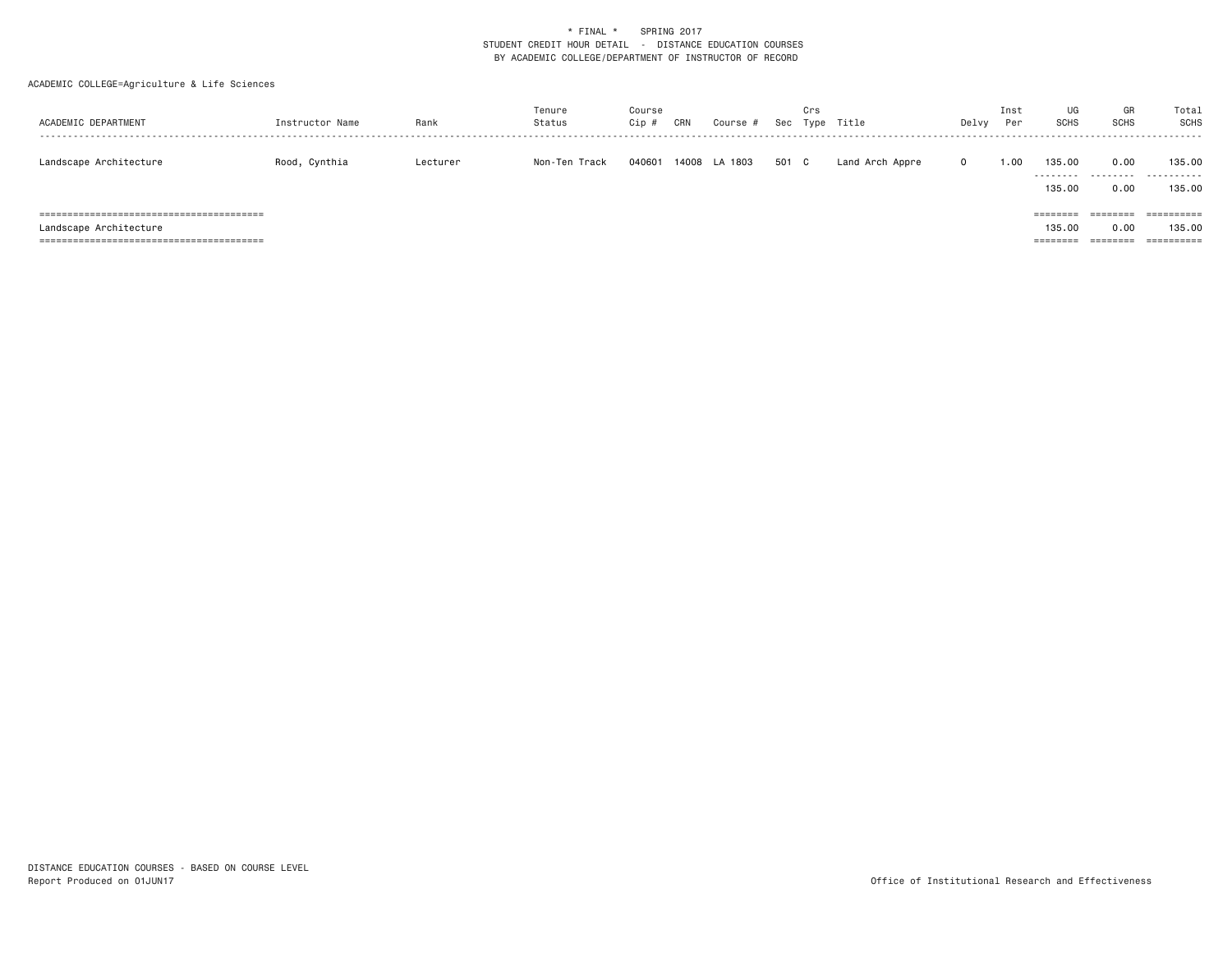| ACADEMIC DEPARTMENT         | Instructor Name  | Rank     | Tenure<br>Status | Course<br>Cip # | CRN   | Course #                        | Sec            | Crs | Type Title                                  | Delvy    | Inst<br>Per  | UG<br><b>SCHS</b>            | GR<br>SCHS                | Total<br>SCHS                |
|-----------------------------|------------------|----------|------------------|-----------------|-------|---------------------------------|----------------|-----|---------------------------------------------|----------|--------------|------------------------------|---------------------------|------------------------------|
| School of Human Sciences    | Boutwell, Angela | Lecturer | Non-Ten Track    | 190706          | 13993 | HS 2813<br>190708 15251 HS 3803 | 501 B<br>501 B |     | Child Development<br>Creat & Play Young C 0 | $\Omega$ | 1.00<br>1.00 | 69.00<br>18,00<br>.<br>87.00 | 0.00<br>0.00<br>.<br>0.00 | 69.00<br>18,00<br>.<br>87.00 |
| =========================== |                  |          |                  |                 |       |                                 |                |     |                                             |          |              | $=$ = = = = = = =            | ========                  |                              |
| School of Human Sciences    |                  |          |                  |                 |       |                                 |                |     |                                             |          |              | 87.00                        | 0.00                      | 87.00                        |
|                             |                  |          |                  |                 |       |                                 |                |     |                                             |          |              | ========                     |                           |                              |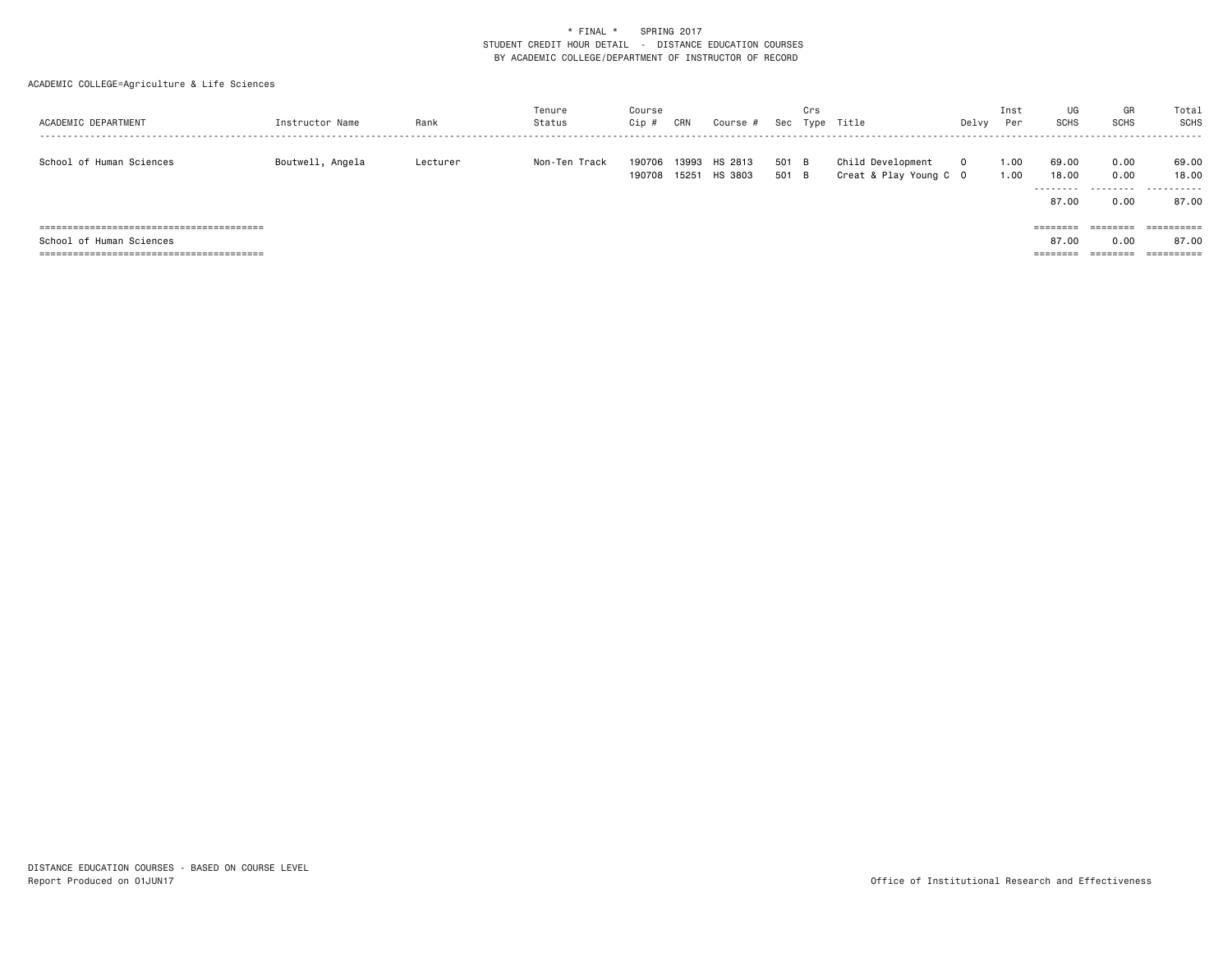| ACADEMIC DEPARTMENT | Instructor Name | Rank        | Tenure<br>Status | Course<br>Cip # | CRN | Course #              |       | Crs | Sec Type Title     | Delvy        | Inst<br>Per | UG<br>SCHS                  | GR<br>SCHS        | Total<br>SCHS       |
|---------------------|-----------------|-------------|------------------|-----------------|-----|-----------------------|-------|-----|--------------------|--------------|-------------|-----------------------------|-------------------|---------------------|
| Art AAD             | Gordon, Jeffery | Non-Faculty | Not Applicable   |                 |     | 500703 13788 ART 1113 | 501 C |     | Art Appreciation   | $\mathbf{0}$ | 1.00        | 96.00<br>--------           | 0.00<br>.         | 96.00<br>.          |
|                     |                 |             |                  |                 |     |                       |       |     |                    |              |             | 96.00                       | 0.00              | 96.00               |
|                     | Hitt, Candace   | Lecturer    | Non-Ten Track    |                 |     | 500605 15321 ART 2103 | 501 B |     | Photography Survey | $\mathbf 0$  | 1.00        | 15.00<br>---------<br>15.00 | 0.00<br>.<br>0.00 | 15.00<br>.<br>15.00 |
|                     |                 |             |                  |                 |     |                       |       |     |                    |              |             | ========                    | ========          | ==========          |
| Art AAD             |                 |             |                  |                 |     |                       |       |     |                    |              |             | 111.00                      | 0.00              | 111.00              |
|                     |                 |             |                  |                 |     |                       |       |     |                    |              |             |                             | ========          | ==========          |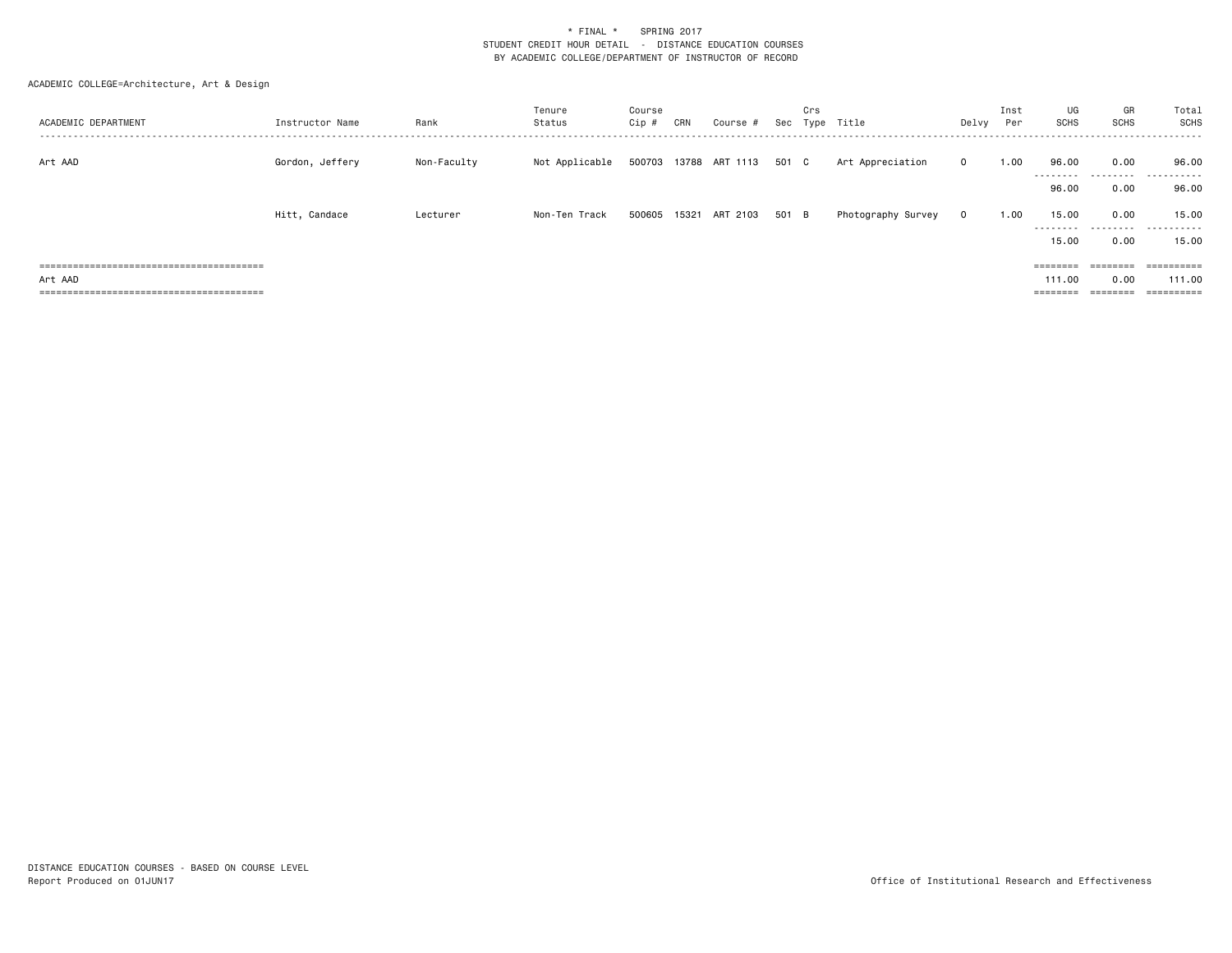| ACADEMIC DEPARTMENT | Instructor Name | Rank       | Tenure<br>Status | Course<br>Cip # | CRN   | Course # |       | Crs | Sec Type Title         | Delvy | Inst<br>Per | UG<br><b>SCHS</b>             | GR<br><b>SCHS</b>            | Total<br><b>SCHS</b> |
|---------------------|-----------------|------------|------------------|-----------------|-------|----------|-------|-----|------------------------|-------|-------------|-------------------------------|------------------------------|----------------------|
| Interior Design     | Carroll, Robin  | Instructor | Non-Ten Track    | 190601          | 13994 | ID 2603  | 501 C |     | Interior Design Fund 0 |       | 1.00        | 30.00<br>.<br>30.00           | 0.00<br>.<br>0.00            | 30.00<br>.<br>30.00  |
| Interior Design     |                 |            |                  |                 |       |          |       |     |                        |       |             | ========<br>30,00<br>======== | ========<br>0.00<br>======== | ==========<br>30,00  |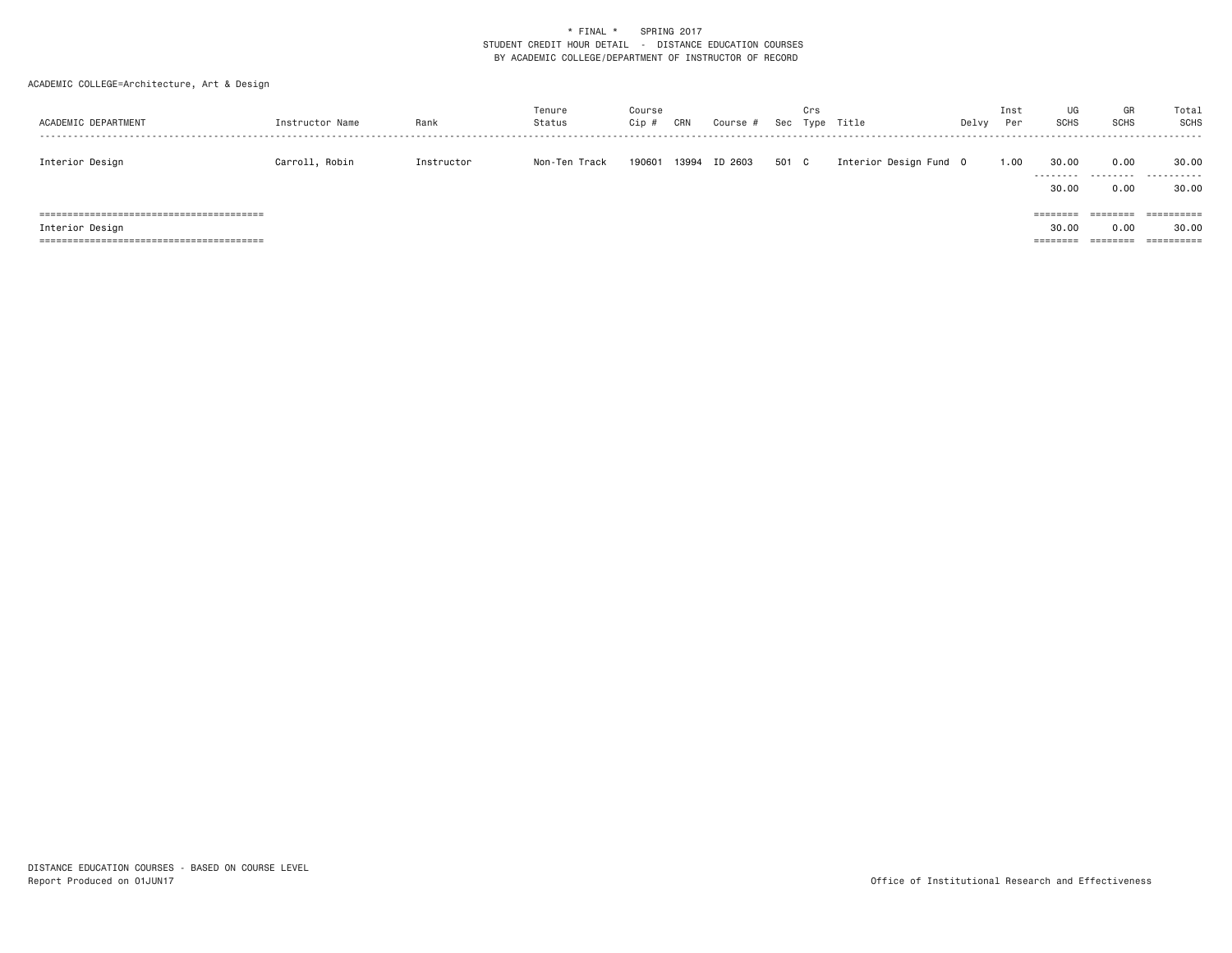| ACADEMIC DEPARTMENT    | Instructor Name | Rank        | Tenure<br>Status | Course<br>Cip | CRN   | Course # | Sec   | Crs<br>Type | Title             | Delvy        | Inst<br>Per | UG<br><b>SCHS</b>             | GR<br><b>SCHS</b>                     | Total<br>SCHS                     |
|------------------------|-----------------|-------------|------------------|---------------|-------|----------|-------|-------------|-------------------|--------------|-------------|-------------------------------|---------------------------------------|-----------------------------------|
| School of Architecture | Kemp, Leah      | Non-Faculty | Not Applicable   | 040201        | 13787 | ARC 1013 | 501 C |             | Arch Appreciation | $\mathbf{0}$ | 1.00        | 60.00<br>.<br>60.00           | 0.00<br>.<br>0.00                     | 60.00<br>.<br>60.00               |
| School of Architecture |                 |             |                  |               |       |          |       |             |                   |              |             | ========<br>60.00<br>======== | $=$ = = = = = = =<br>0.00<br>======== | ==========<br>60.00<br>========== |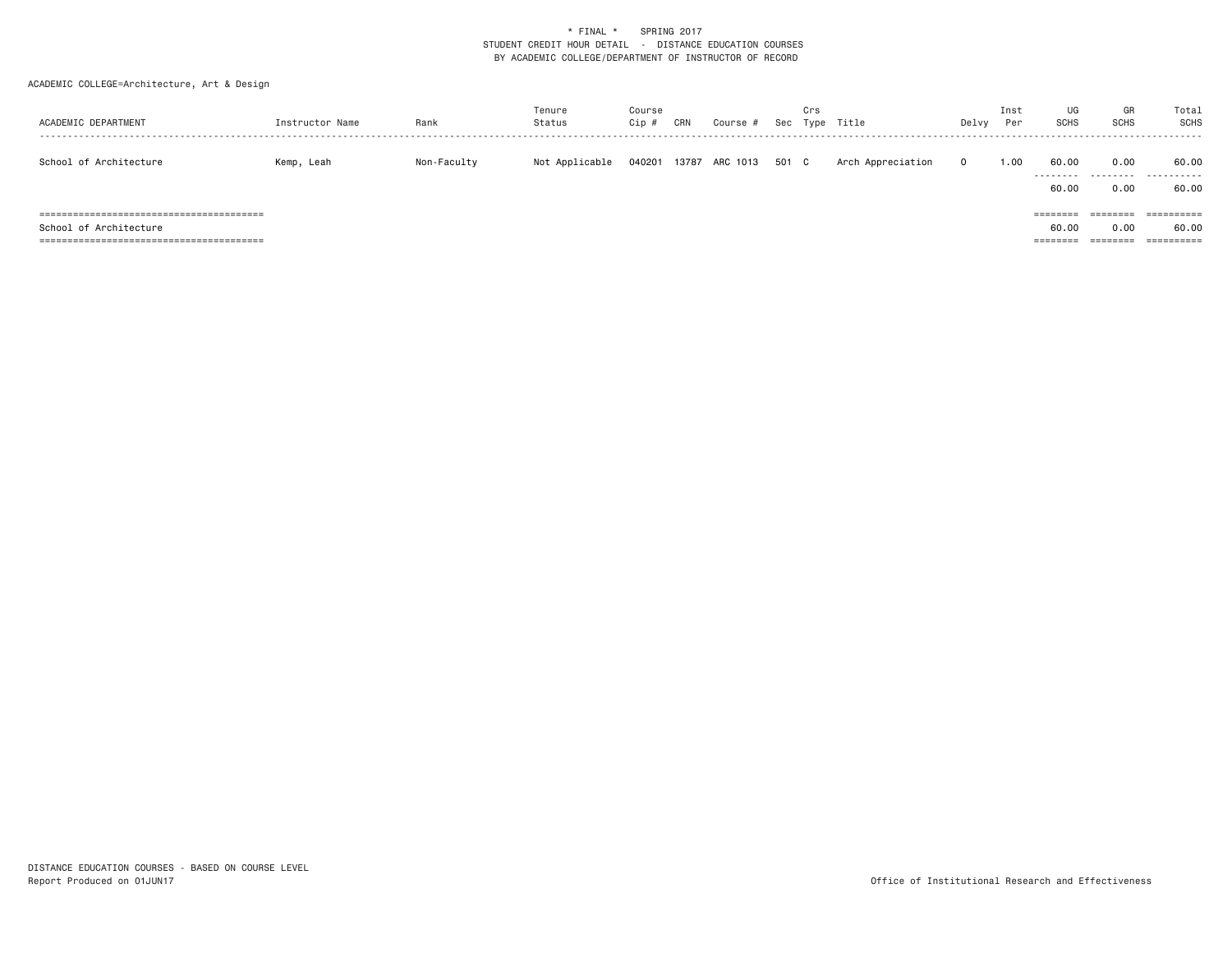| ACADEMIC DEPARTMENT | Instructor Name  | Rank                        | Tenure<br>Status | Course<br>Cip #  | CRN   | Course #                   | Sec            | Crs | Type Title                                  | Delvv       | Inst<br>Per  | UG<br><b>SCHS</b>            | GR<br><b>SCHS</b>               | Total<br><b>SCHS</b>              |
|---------------------|------------------|-----------------------------|------------------|------------------|-------|----------------------------|----------------|-----|---------------------------------------------|-------------|--------------|------------------------------|---------------------------------|-----------------------------------|
| Biological Sciences | Chevalier, David | Lecturer                    | Non-Ten Track    | 260301           |       | 13793 BIO 8063             | 501 C          |     | Comp Study of Plants 0                      |             | 1.00         | 0.00                         | 30.00                           | 30.00                             |
|                     |                  |                             |                  |                  |       |                            |                |     |                                             |             |              | --------<br>0.00             | ------<br>30.00                 | 30.00                             |
|                     | Gordon, Donna    | Associate Professor Tenured |                  | 260101<br>260401 | 13795 | BIO 8191<br>13792 BIO 8033 | 501 S<br>501 C |     | Seminar in General B 0<br>Adv. Cell Biology | $\mathbf 0$ | 1.00<br>1.00 | 0.00<br>0.00                 | 1.00<br>48.00                   | 1.00<br>48.00                     |
|                     |                  |                             |                  |                  |       |                            |                |     |                                             |             |              | --------<br>0.00             | -------<br>49.00                | -----<br>49.00                    |
|                     | Jolley, Rachel   | Non-Employee                | Not Applicable   |                  |       | 261102 13794 BIO 8093      | 501 C          |     | Experm Bio & Biostat 0                      |             | 1.00         | 0.00                         | 36.00                           | 36.00                             |
|                     |                  |                             |                  |                  |       |                            |                |     |                                             |             |              | $\cdots$<br>0.00             | 36.00                           | 36.00                             |
|                     | Welch, Mark      | Associate Professor Tenured |                  | 261310           | 13791 | BIO 6023                   | 501 C          |     | Prin Evolutionary Bi 0                      |             | 1.00         | 0.00                         | 51.00                           | 51.00                             |
|                     |                  |                             |                  |                  |       |                            |                |     |                                             |             |              | 0.00                         | --------<br>51.00               | 51.00                             |
| Biological Sciences |                  |                             |                  |                  |       |                            |                |     |                                             |             |              | ========<br>0.00<br>======== | --------<br>166.00<br>--------- | eeeeeeee<br>166.00<br>----------- |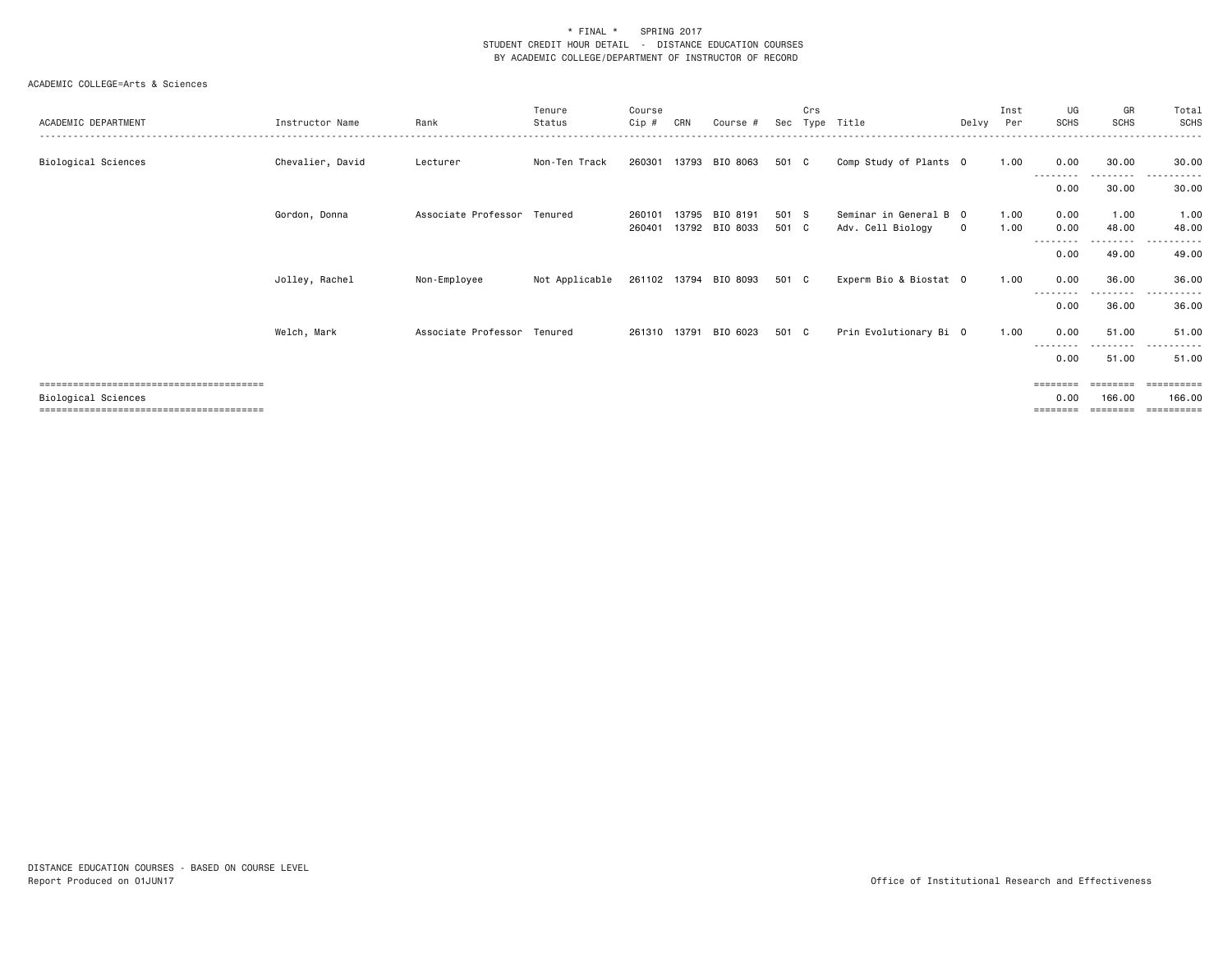| ACADEMIC DEPARTMENT | Instructor Name | Rank                        | Tenure<br>Status | Course<br>Cip # | CRN   | Course #      | Sec   | Crs | Type Title             | Delvy        | Inst<br>Per | UG<br>SCHS                  | GR<br><b>SCHS</b>         | Total<br>SCHS<br>. <u>.</u> . |
|---------------------|-----------------|-----------------------------|------------------|-----------------|-------|---------------|-------|-----|------------------------|--------------|-------------|-----------------------------|---------------------------|-------------------------------|
| Chemistry           | Mlsna, Todd     | Associate Professor Tenured |                  | 400501          |       | 16530 CH 7000 | 501 I |     | Directed Indiv Study F |              | 1.00        | 0.00<br>--------            | 1.00<br>.                 | 1.00<br>.                     |
|                     | Smith, Laura    | Instructor                  | Non-Ten Track    | 400501          | 13818 | CH 1043       | 501 C |     | Survey of Chemistry    | $\mathbf{O}$ | 1.00        | 0.00<br>126.00              | 1.00<br>0.00              | 1.00<br>126.00                |
|                     |                 |                             |                  |                 |       | 13819 CH 1051 | 501 L |     | Experimental Chem      | $\mathbf 0$  | 1.00        | 13.00<br>---------          | 0.00<br>.                 | 13.00<br>.                    |
|                     |                 |                             |                  |                 |       |               |       |     |                        |              |             | 139.00<br>$=$ = = = = = = = | 0.00<br>$=$ = = = = = = = | 139.00<br>==========          |
| Chemistry           |                 |                             |                  |                 |       |               |       |     |                        |              |             | 139,00<br>========          | 1.00<br>========          | 140.00<br>==========          |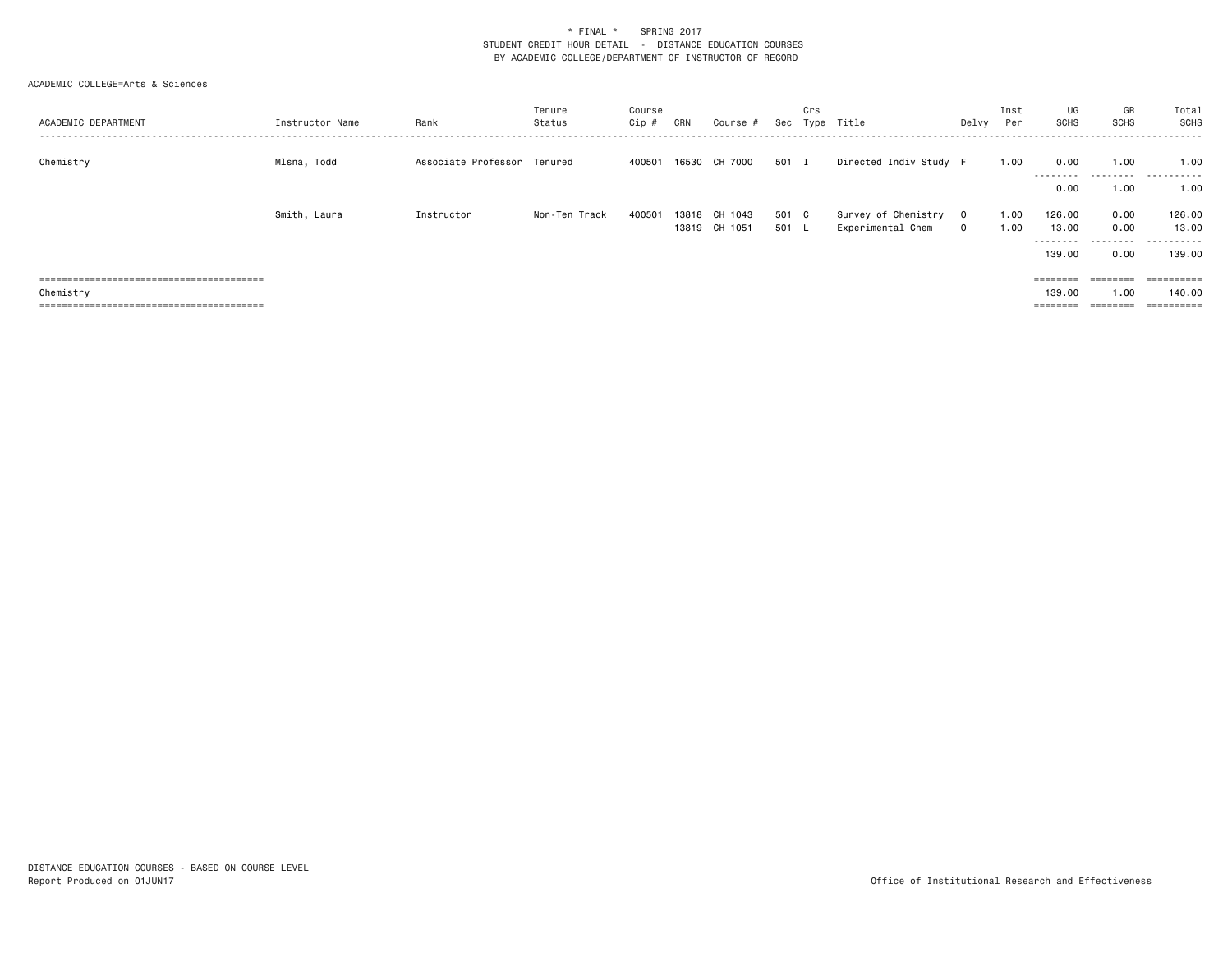|                                                        |                     |              | Tenure         | Course  |     |                       |       | Crs |             |              | Inst | UG                 | GR                                                                                                                                | Total       |
|--------------------------------------------------------|---------------------|--------------|----------------|---------|-----|-----------------------|-------|-----|-------------|--------------|------|--------------------|-----------------------------------------------------------------------------------------------------------------------------------|-------------|
| ACADEMIC DEPARTMENT                                    | Instructor Name     | Rank         | Status         | $Cip$ # | CRN | Course #              | Sec   |     | Type Title  | Delvy        | Per  | <b>SCHS</b>        | <b>SCHS</b>                                                                                                                       | <b>SCHS</b> |
| Classical & Modern Languages & Literatur Debicka, Anna |                     | Instructor   | Non-Ten Track  | 160901  |     | 13909 FLF 1113        | 501 C |     | French I    | $\mathbf 0$  | 1.00 | 27.00              | 0.00                                                                                                                              | 27.00       |
|                                                        |                     |              |                |         |     |                       |       |     |             |              |      | --------<br>27.00  | $\frac{1}{2} \left( \frac{1}{2} \right) \left( \frac{1}{2} \right) \left( \frac{1}{2} \right) \left( \frac{1}{2} \right)$<br>0.00 | 27.00       |
|                                                        | Hainsey, Arianne    | Non-Employee | Not Applicable |         |     | 160501 15200 FLG 1113 | 501 C |     | German I    | $\mathbf 0$  | 1.00 | 12.00<br>--------- | 0.00<br>. <u>.</u>                                                                                                                | 12.00       |
|                                                        |                     |              |                |         |     |                       |       |     |             |              |      | 12.00              | 0.00                                                                                                                              | 12.00       |
|                                                        | King, Lydia         | Non-Employee | Not Applicable |         |     | 160901 13910 FLF 1123 | 501 C |     | French II   | $\mathbf 0$  | 1.00 | 30.00<br>--------- | 0.00<br>-----                                                                                                                     | 30.00<br>.  |
|                                                        |                     |              |                |         |     |                       |       |     |             |              |      | 30.00              | 0.00                                                                                                                              | 30.00       |
|                                                        | Kraker, Julia       | Lecturer     | Non-Ten Track  | 160905  |     | 13914 FLS 1123        | 501 C |     | Spanish II  | 0            | 1.00 | 57.00<br>--------- | 0.00<br>-----                                                                                                                     | 57.00<br>.  |
|                                                        |                     |              |                |         |     |                       |       |     |             |              |      | 57.00              | 0.00                                                                                                                              | 57.00       |
|                                                        | Little, Christopher | Lecturer     | Non-Ten Track  | 160905  |     | 13911 FLS 1113        | 501 C |     | Spanish I   | $\mathsf{o}$ | 1.00 | 54.00              | 0.00                                                                                                                              | 54.00       |
|                                                        |                     |              |                |         |     | 13918 FLS 2133        | 501 C |     | Spanish III | $\mathbf 0$  | 1.00 | 78.00<br>--------  | 0.00                                                                                                                              | 78.00       |
|                                                        |                     |              |                |         |     |                       |       |     |             |              |      | 132.00             | 0.00                                                                                                                              | 132.00      |
|                                                        | Ricketts, Maria     | Lecturer     | Non-Ten Track  | 160905  |     | 13912 FLS 1113        | 502 C |     | Spanish I   | $\mathbf 0$  | 1.00 | 42.00              | 0.00                                                                                                                              | 42.00       |
|                                                        |                     |              |                |         |     | 13913 FLS 1113        | 503 C |     | Spanish I   | $\mathbf 0$  | 1.00 | 51.00              | 0.00                                                                                                                              | 51.00       |
|                                                        |                     |              |                |         |     | 13916 FLS 1123        | 503 C |     | Spanish II  | 0            | 1.00 | 54.00              | 0.00                                                                                                                              | 54.00       |
|                                                        |                     |              |                |         |     | 13917 FLS 1123        | 504 C |     | Spanish II  | $\mathbf 0$  | 1.00 | 33.00              | 0.00                                                                                                                              | 33.00       |
|                                                        |                     |              |                |         |     |                       |       |     |             |              |      | --------<br>180.00 | .<br>0.00                                                                                                                         | 180.00      |
|                                                        |                     |              |                |         |     |                       |       |     |             |              |      | $=$ = = = = = = =  | ========                                                                                                                          | ==========  |
| Classical & Modern Languages & Literatur               |                     |              |                |         |     |                       |       |     |             |              |      | 438.00             | 0.00                                                                                                                              | 438.00      |
|                                                        |                     |              |                |         |     |                       |       |     |             |              |      |                    | =================                                                                                                                 | ==========  |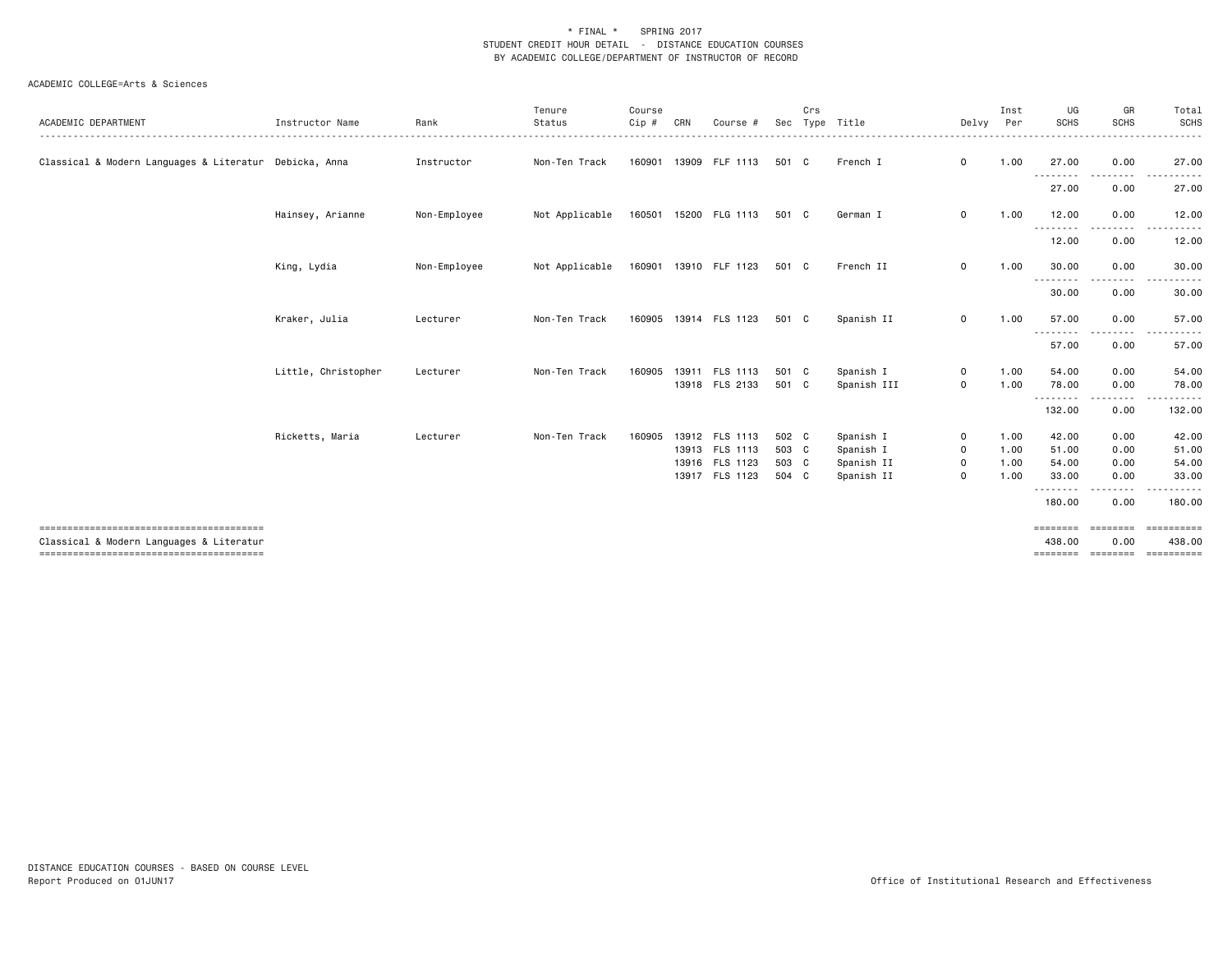|                     |                   |                               | Tenure        | Course |              |                      |       | Crs |                        |             | Inst | UG                 | GR                | Total                                 |
|---------------------|-------------------|-------------------------------|---------------|--------|--------------|----------------------|-------|-----|------------------------|-------------|------|--------------------|-------------------|---------------------------------------|
| ACADEMIC DEPARTMENT | Instructor Name   | Rank                          | Status        | Cip #  | CRN          | Course #             | Sec   |     | Type Title             | Delvy       | Per  | <b>SCHS</b>        | <b>SCHS</b>       | <b>SCHS</b>                           |
| Communication       | Anthony, Kelli    | Instructor                    | Non-Ten Track | 090101 |              | 13822 CO 1223        | 501 C |     | Intro Comm Theory      | 0           | 1.00 | 147.00             | 0.00              | 147.00                                |
|                     |                   |                               |               |        |              | 13826 CO 3833        | 501 C |     | Interviewing           | 0           | 1.00 | 69.00              | 0.00              | 69.00                                 |
|                     |                   |                               |               | 090401 | 13823        | CO 1403              | 501 C |     | Intro Mass Media       | 0           | 1.00 | 147.00             | 0.00              | 147.00                                |
|                     |                   |                               |               | 090900 |              | 13825 CO 3813        | 501 C |     | PR Case Problems       | 0           | 1.00 | 36.00<br>--------  | 0.00<br>.         | 36.00                                 |
|                     |                   |                               |               |        |              |                      |       |     |                        |             |      | 399.00             | 0.00              | 399.00                                |
|                     | Forde, John       | Professor                     | Tenured       | 090900 |              | 13824 CO 3803        | 501 C |     | Prin Public Relation 0 |             | 1.00 | 63.00<br>- - - -   | 0.00              | 63.00                                 |
|                     |                   |                               |               |        |              |                      |       |     |                        |             |      | 63.00              | 0.00              | 63.00                                 |
|                     | Fountain, Amy     | Instructor                    | Non-Ten Track |        |              | 090101 13820 CO 1013 | 501 C |     | Intro to Communicati 0 |             | 1.00 | 81.00              | 0.00              | 81.00                                 |
|                     |                   |                               |               |        |              |                      |       |     |                        |             |      | ---------<br>81.00 | <u>.</u><br>0.00  | .<br>81.00                            |
|                     | Goodman, Mark     | Professor                     | Tenured       | 090701 | 13828        | CO 4433              | 501 C |     | Television Criticism 0 |             | 1.00 | 51.00              | 0.00              | 51.00                                 |
|                     |                   |                               |               | 090702 |              | 13830 CO 6433        | 501 C |     | Television Criticism 0 |             | 1.00 | 0.00               | 3.00              | 3.00                                  |
|                     |                   |                               |               |        |              |                      |       |     |                        |             |      | .<br>51.00         | 3.00              | 54.00                                 |
|                     | Knight, Amy       | Instructor                    | Non-Ten Track |        |              | 090101 13821 CO 1013 | 502 C |     | Intro to Communicati 0 |             | 1.00 | 90.00              | 0.00              | 90.00                                 |
|                     |                   |                               |               |        |              |                      |       |     |                        |             |      | .<br>90.00         | 0.00              | 90.00                                 |
|                     | Loehwing, Melanie | Assistant Professor Ten Track |               | 231304 | 14799        | CO 4253              | 501 C |     | Elements Of Persuasn 0 |             | 1.00 | 51.00              | 0.00              | 51.00                                 |
|                     |                   |                               |               |        |              | 14800 CO 6253        | 501 C |     | Elements Of Persuasn 0 |             | 1.00 | 0.00               | 3.00              | 3.00                                  |
|                     |                   |                               |               |        |              |                      |       |     |                        |             |      | ---------<br>51.00 | - - - - -<br>3.00 | 54.00                                 |
|                     | Williams, Kevin   | Associate Professor Tenured   |               |        | 090102 13827 | CO 4323              | 501 C |     | Mass Media-Society     | $\mathbf 0$ | 1.00 | 66.00              | 0.00              | 66.00                                 |
|                     |                   |                               |               |        |              | 090401 13829 CO 6323 | 501 C |     | Mass Media-Society     | $\mathbf 0$ | 1.00 | 0.00<br>--------   | 27.00<br>-----    | 27.00<br>.                            |
|                     |                   |                               |               |        |              |                      |       |     |                        |             |      | 66.00              | 27.00             | 93.00                                 |
|                     |                   |                               |               |        |              |                      |       |     |                        |             |      | ========           | <b>EEEEEEE</b>    | ==========                            |
| Communication       |                   |                               |               |        |              |                      |       |     |                        |             |      | 801.00             | 33.00             | 834.00<br>======== ======== ========= |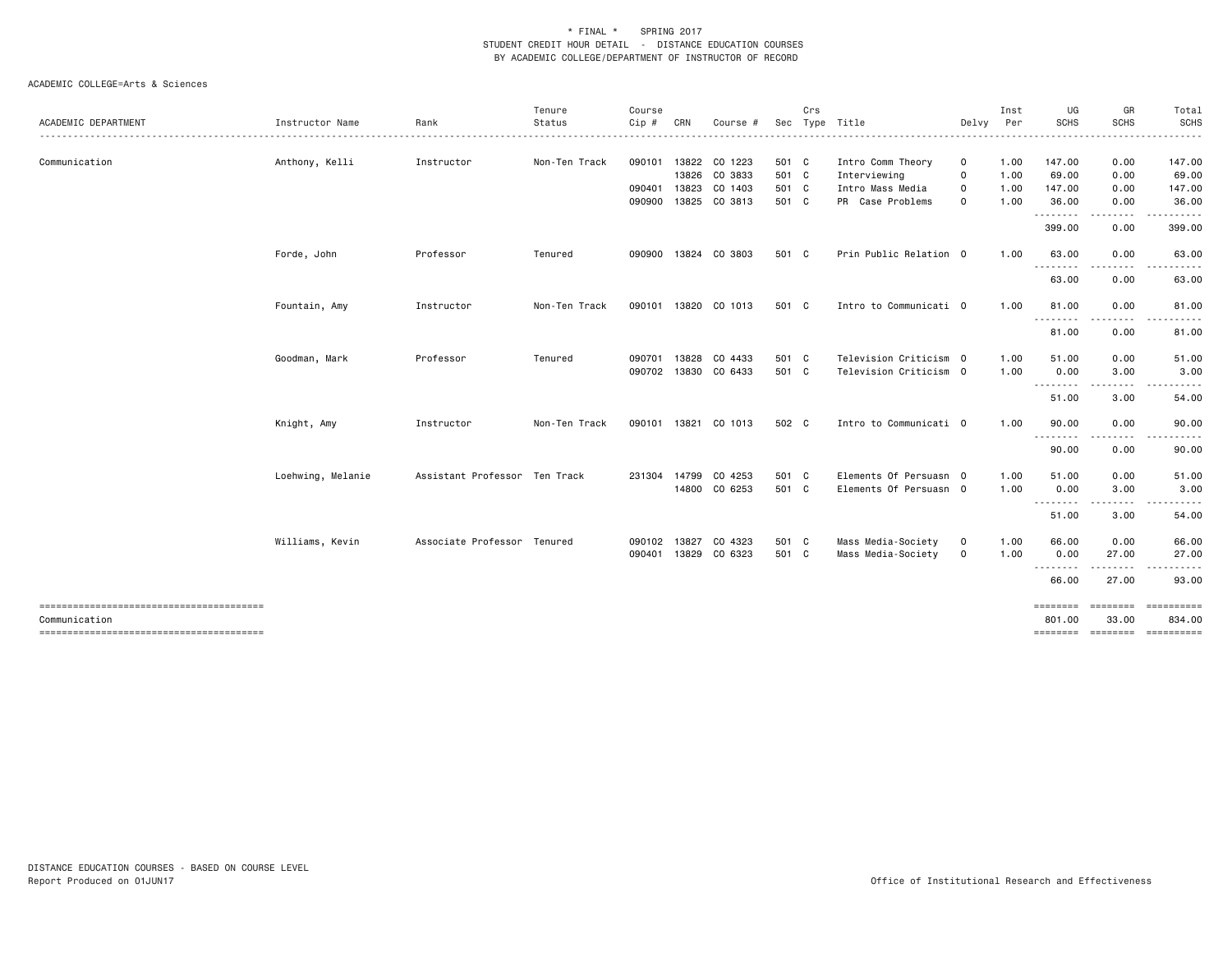| ACADEMIC DEPARTMENT     | Instructor Name   | Rank        | Tenure<br>Status | Course<br>Cip | CRN | Course #              | Sec   | Crs<br>Type | Title                  | Delvy | Inst<br>Per | UG<br><b>SCHS</b>             | GR<br><b>SCHS</b>            | Total<br>SCHS                     |
|-------------------------|-------------------|-------------|------------------|---------------|-----|-----------------------|-------|-------------|------------------------|-------|-------------|-------------------------------|------------------------------|-----------------------------------|
| Dean of Arts & Sciences | Hawkins, Jonathan | Non-Faculty | Not Applicable   |               |     | 240102 15493 IDS 4111 | 503 C |             | Professional Seminar O |       | 1.00        | 25.00<br>---------<br>25.00   | 0.00<br>.<br>0.00            | 25.00<br>.<br>25.00               |
| Dean of Arts & Sciences |                   |             |                  |               |     |                       |       |             |                        |       |             | ========<br>25.00<br>======== | ========<br>0.00<br>======== | ==========<br>25.00<br>========== |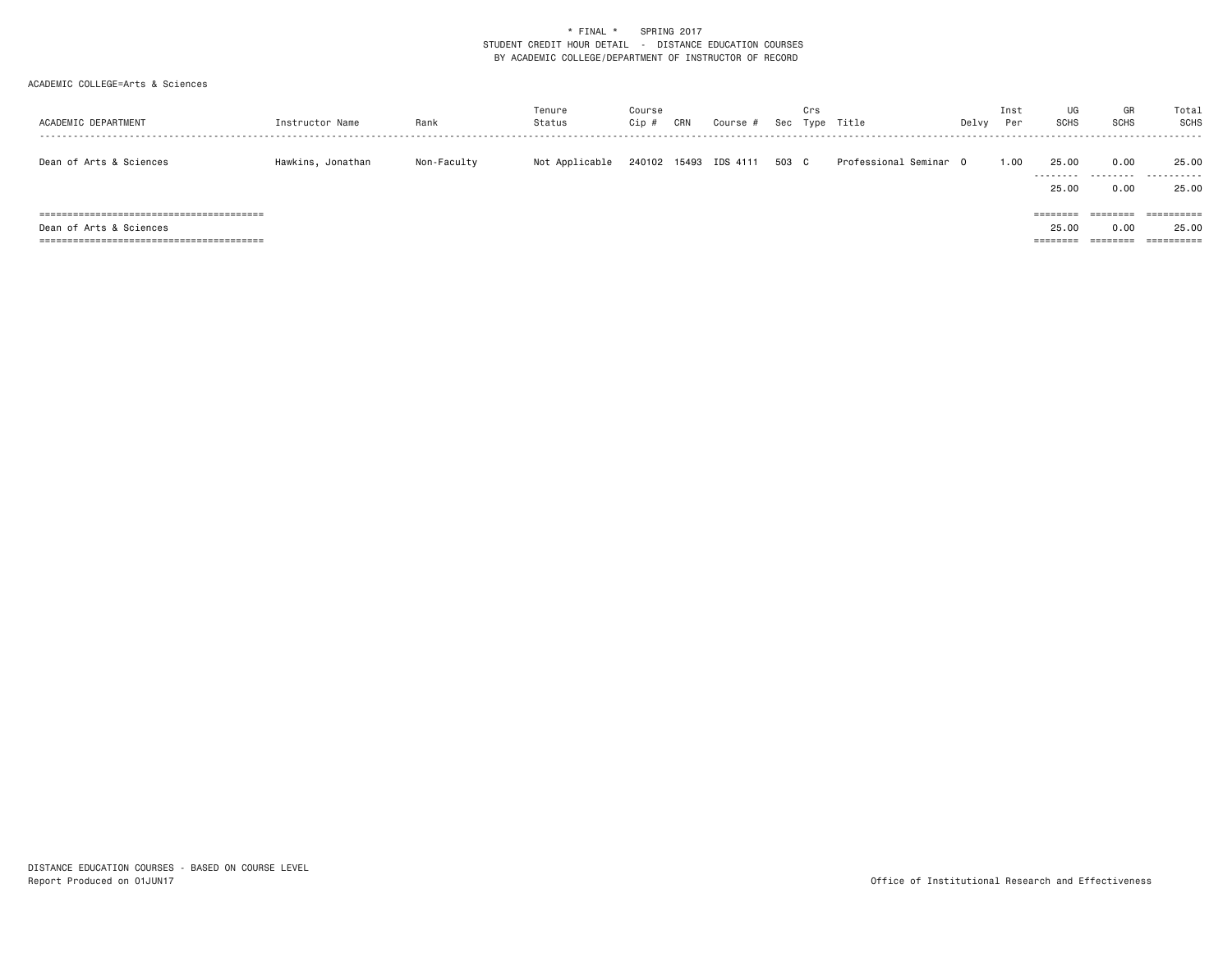| ACADEMIC DEPARTMENT | Instructor Name | Rank     | Tenure<br>Status | Course<br>Cip #            | CRN            | Course #                            | Sec                     | Crs<br>Type | Title                                                                 | Delvy Per   | Inst                 | UG<br>SCHS                           | GR<br><b>SCHS</b>         | Total<br>SCHS                |
|---------------------|-----------------|----------|------------------|----------------------------|----------------|-------------------------------------|-------------------------|-------------|-----------------------------------------------------------------------|-------------|----------------------|--------------------------------------|---------------------------|------------------------------|
| English             | Olson, Peter    | Lecturer | Non-Ten Track    | 231301<br>231303<br>231404 | 13899<br>13901 | EN 1113<br>13902 EN 3313<br>EN 2223 | 501 C<br>501 C<br>502 C |             | En Composition II<br>Writing for the Work O<br>English Lit After 18 0 | $\mathbf 0$ | 1.00<br>1.00<br>1.00 | 48.00<br>36.00<br>45.00<br>.         | 0.00<br>0.00<br>0.00<br>. | 48.00<br>36.00<br>45.00<br>. |
|                     |                 |          |                  |                            |                |                                     |                         |             |                                                                       |             |                      | 129.00                               | 0.00                      | 129.00                       |
|                     | Redd, James     | Lecturer | Non-Ten Track    | 231404                     | 13900          | EN 2223<br>16006 EN 2223            | 501 C<br>503 C          |             | English Lit After 18 0<br>English Lit After 18 0                      |             | 1.00<br>1.00         | 45.00<br>39.00<br>---------<br>84.00 | 0.00<br>0.00<br>.<br>0.00 | 45.00<br>39,00<br>.<br>84.00 |
|                     |                 |          |                  |                            |                |                                     |                         |             |                                                                       |             |                      | ========                             |                           | ==========                   |
| English             |                 |          |                  |                            |                |                                     |                         |             |                                                                       |             |                      | 213.00                               | 0.00                      | 213,00                       |
|                     |                 |          |                  |                            |                |                                     |                         |             |                                                                       |             |                      |                                      |                           |                              |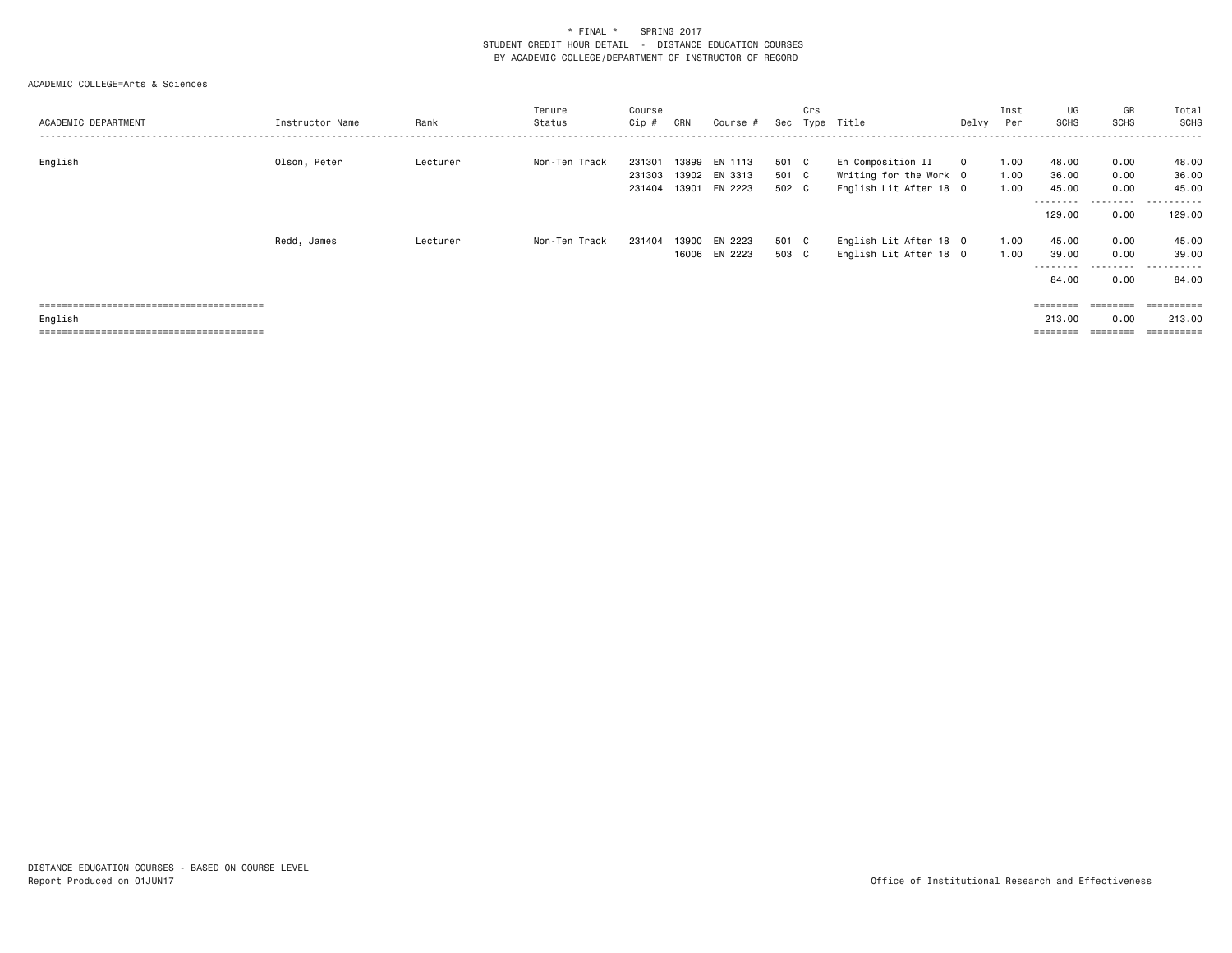| ACADEMIC DEPARTMENT | Instructor Name       | Rank<br>.                         | Tenure<br>Status | Course<br>Cip #  | CRN                                     | Course #                                 |                                  | Crs | Sec Type Title                                                                                    | Delvy                                         | Inst<br>Per                  | UG<br><b>SCHS</b>                | GR<br><b>SCHS</b>              | Total<br><b>SCHS</b>              |
|---------------------|-----------------------|-----------------------------------|------------------|------------------|-----------------------------------------|------------------------------------------|----------------------------------|-----|---------------------------------------------------------------------------------------------------|-----------------------------------------------|------------------------------|----------------------------------|--------------------------------|-----------------------------------|
| Geosciences         | Brown, Michael E.     | Professor                         | Tenured          | 400404           |                                         | 13973 GR 8123                            | 501 C                            |     | Met II: Fore and St 0                                                                             |                                               | 0.10                         | 0.00<br><u>.</u>                 | 7.80<br>.                      | 7.80<br>$- - - -$                 |
|                     |                       |                                   |                  |                  |                                         |                                          |                                  |     |                                                                                                   |                                               |                              | 0.00                             | 7.80                           | 7.80                              |
|                     | Clary, Renee          | Associate Professor Tenured       |                  | 400601<br>400604 | 16421<br>14710                          | GG 8000<br>GG 8343                       | 501 D<br>501 C                   |     | Research / Thesis<br>Paleo of Dinosaurs                                                           | $\mathbf 0$<br>$\mathbf 0$                    | 1.00<br>1.00                 | 0.00<br>0.00                     | 1.00<br>54.00                  | 1.00<br>54.00                     |
|                     |                       |                                   |                  |                  |                                         |                                          |                                  |     |                                                                                                   |                                               |                              | .<br>0.00                        | 55.00                          | 55.00                             |
|                     | Cooke, William        | Professor                         | Tenured          | 450701<br>450702 | 13969<br>13956                          | GR 6313<br>GR 4313                       | 501 B<br>501 B                   |     | Advanced GIS<br>Advanced GIS                                                                      | $\mathbf 0$<br>$\mathbf 0$                    | 0.10<br>0.10                 | 0.00<br>0.90                     | 2.70<br>0.00                   | 2.70<br>0.90                      |
|                     |                       |                                   |                  |                  |                                         |                                          |                                  |     |                                                                                                   |                                               |                              | .<br>0.90                        | .<br>2.70                      | 3.60                              |
|                     | Dyer, Jamie           | Associate Professor Tenured       |                  | 400404           |                                         | 13976 GR 8143                            | 501 C                            |     | Adv Forecasting Tech 0                                                                            |                                               | 0.10                         | 0.00<br><u>--------</u>          | 7.80                           | 7.80                              |
|                     |                       |                                   |                  |                  |                                         |                                          |                                  |     |                                                                                                   |                                               |                              | 0.00                             | 7.80                           | 7.80                              |
|                     | Fraza, Erik           | Clinical Assist Pro Non-Ten Track |                  | 400404<br>450701 | 13961<br>13962<br>13966<br>13971        | GR 4753<br>GR 4753<br>GR 4823<br>GR 6753 | 501 C<br>502 C<br>501 C<br>501 C |     | Satellite & Radar Me 0<br>Satellite & Radar Me 0<br>Dynamic Meteorology<br>Satellite & Radar Me 0 | $\overline{\mathbf{0}}$                       | 1.00<br>1.00<br>1.00<br>1.00 | 111.00<br>72.00<br>12.00<br>0.00 | 0.00<br>0.00<br>0.00<br>75.00  | 111.00<br>72.00<br>12.00<br>75.00 |
|                     |                       |                                   |                  |                  |                                         | 13972 GR 6823                            | 501 C                            |     | Dynamic Meteorolgy I 0                                                                            |                                               | 1.00                         | 0.00<br>.<br>195.00              | 18.00<br>.<br>93.00            | 18.00<br>.<br>288.00              |
|                     | Fuhrmann, Christopher | Assistant Professor Ten Track     |                  | 400404           |                                         | 13975 GR 8133                            | 501 C                            |     | Foundations Forecast 0                                                                            |                                               | 0.10                         | 0.00                             | 6.90                           | 6.90                              |
|                     |                       |                                   |                  |                  |                                         |                                          |                                  |     |                                                                                                   |                                               |                              | 0.00                             | 6.90                           | 6.90                              |
|                     | Gillham, Douglas      | Non-Employee                      | Not Applicable   |                  |                                         | 400404 13976 GR 8143                     | 501 C                            |     | Adv Forecasting Tech 0                                                                            |                                               | 0.90                         | 0.00                             | 70.20<br>- - - - -             | 70.20                             |
|                     |                       |                                   |                  |                  |                                         |                                          |                                  |     |                                                                                                   |                                               |                              | 0.00                             | 70.20                          | 70.20                             |
|                     | Grala, Katarzyna      | Non-Faculty                       | Not Applicable   | 450701           | 13957<br>13969<br>13970<br>450702 13956 | GR 4353<br>GR 6313<br>GR 6353<br>GR 4313 | 501 C<br>501 B<br>501 C<br>501 B |     | Geodatabase Design<br>Advanced GIS<br>Geodatabase Design<br>Advanced GIS                          | 0<br>$\mathbf 0$<br>$\mathsf{o}$<br>$\Omega$  | 0.90<br>0.90<br>0.90<br>0.90 | 2.70<br>0.00<br>0.00<br>8.10     | 0.00<br>24.30<br>16.20<br>0.00 | 2.70<br>24.30<br>16.20<br>8.10    |
|                     |                       |                                   |                  |                  |                                         |                                          |                                  |     |                                                                                                   |                                               |                              | <u>.</u><br>10.80                | .<br>40.50                     | $\omega$ is $\omega$ in<br>51.30  |
|                     | Gutter, Barrett       | Grad Teach Assist                 | Non-Ten Track    | 400404           | 13967                                   | GR 4923<br>13968 GR 4923                 | 501 C<br>502 C                   |     | Severe Weather<br>Severe Weather                                                                  | $\mathbf 0$<br>$\mathsf{O}\xspace$            | 1.00<br>1.00                 | 120.00<br>120.00<br>.            | 0.00<br>0.00<br>.              | 120.00<br>120.00<br>.             |
|                     |                       |                                   |                  |                  |                                         |                                          |                                  |     |                                                                                                   |                                               |                              | 240.00                           | 0.00                           | 240.00                            |
|                     | Haney, Christa        | Instructor                        | Non-Ten Track    | 400601<br>450701 | 13947<br>13948<br>13978<br>13979        | GG 3613<br>GG 3613<br>GR 8553<br>GR 8553 | 501 C<br>502 C<br>501 S<br>502 S |     | Water Resources<br>Water Resources<br>Research Methods in<br>Research Methods in                  | $\circ$<br>$\circ$<br>$\mathbf 0$<br>$\Omega$ | 1.00<br>1.00<br>0.90<br>0.90 | 108.00<br>93.00<br>0.00<br>0.00  | 0.00<br>0.00<br>45.90<br>32.40 | 108.00<br>93.00<br>45.90<br>32.40 |
|                     |                       |                                   |                  |                  |                                         |                                          |                                  |     |                                                                                                   |                                               |                              | . <b>.</b><br>201.00             | .<br>78.30                     | .<br>279.30                       |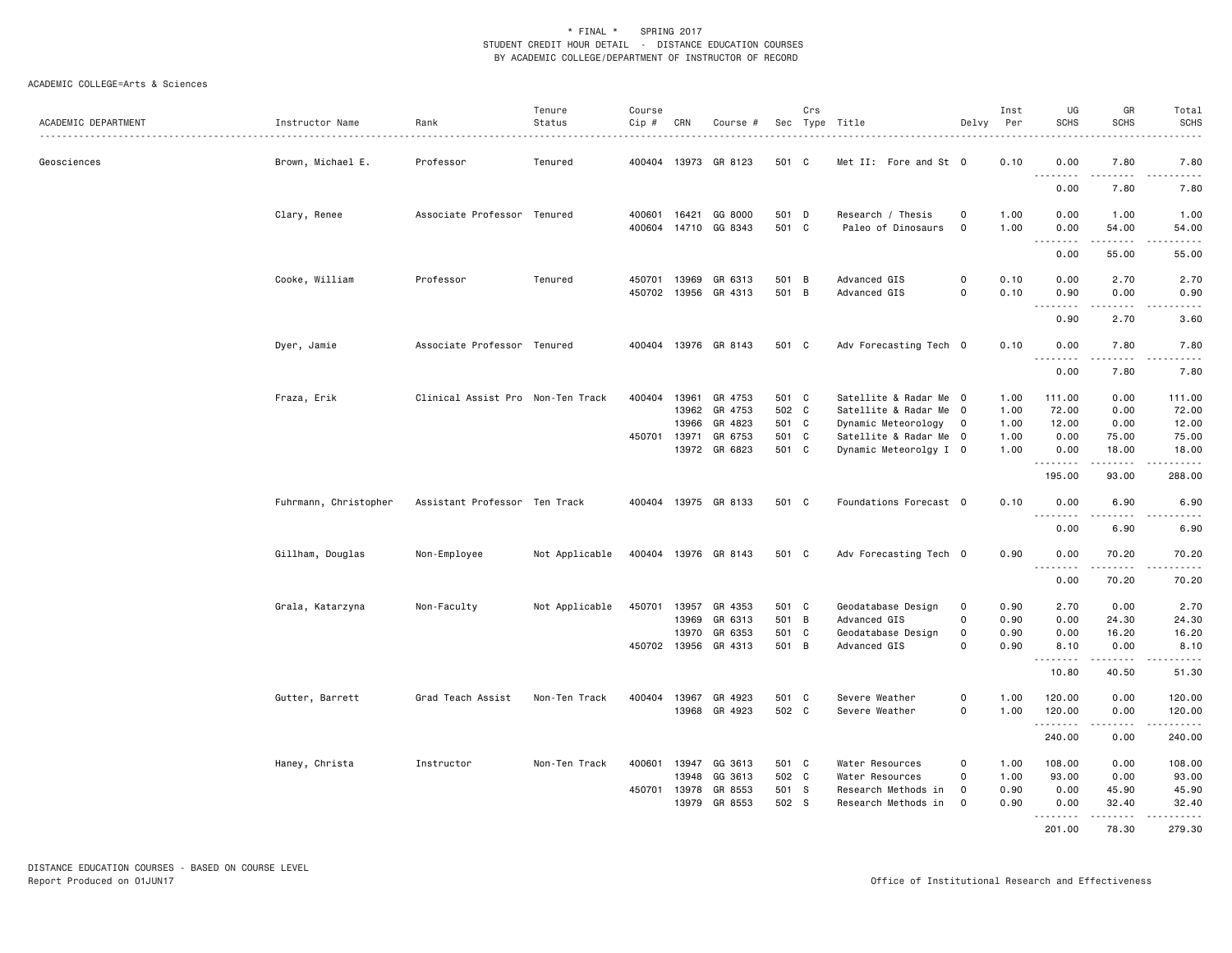| ACADEMIC DEPARTMENT | Instructor Name                                     | Rank                              | Tenure<br>Status | Course<br>Cip # | CRN            | Course #                       |                | Crs | Sec Type Title                            | Delvy                      | Inst<br>Per  | UG<br><b>SCHS</b>          | GR<br><b>SCHS</b>             | Total<br><b>SCHS</b>   |
|---------------------|-----------------------------------------------------|-----------------------------------|------------------|-----------------|----------------|--------------------------------|----------------|-----|-------------------------------------------|----------------------------|--------------|----------------------------|-------------------------------|------------------------|
|                     |                                                     | .                                 |                  |                 |                |                                |                |     |                                           |                            |              |                            |                               | .                      |
| Geosciences         | Lalk, Sarah                                         | Instructor                        | Non-Ten Track    | 450701          | 13952<br>13953 | GR 1123<br>GR 1123             | 501 C<br>502 C |     | Intro World Geog<br>Intro World Geog      | 0<br>$\mathsf{o}$          | 1.00<br>1.00 | 117.00<br>84.00            | 0.00<br>0.00<br>$\frac{1}{2}$ | 117.00<br>84.00        |
|                     |                                                     |                                   |                  |                 |                |                                |                |     |                                           |                            |              | .<br>201.00                | 0.00                          | .<br>201.00            |
|                     | Lussenden, Holly                                    | Grad Teach Assist                 | Non-Ten Track    |                 |                | 400404 13973 GR 8123           | 501 C          |     | Met II: Fore and St 0                     |                            | 0.90         | 0.00                       | 70.20<br>.                    | 70.20<br>$\frac{1}{2}$ |
|                     |                                                     |                                   |                  |                 |                |                                |                |     |                                           |                            |              | 0.00                       | 70.20                         | 70.20                  |
|                     | Meng, Qingmin                                       | Assistant Professor Ten Track     |                  | 450701          | 13957          | GR 4353<br>13970 GR 6353       | 501<br>501 C   | C   | Geodatabase Design<br>Geodatabase Design  | 0<br>$\mathsf{o}$          | 0.10<br>0.10 | 0.30<br>0.00<br>. <b>.</b> | 0.00<br>1.80<br>$\frac{1}{2}$ | 0.30<br>1.80           |
|                     |                                                     |                                   |                  |                 |                |                                |                |     |                                           |                            |              | 0.30                       | 1.80                          | .<br>2.10              |
|                     | Moe Hoffman, Amy                                    | Instructor                        | Non-Ten Track    | 400601          |                | 13944 GG 1111<br>13945 GG 1113 | 501 L<br>501 C |     | Earth Science I Lab<br>Survey Earth Sci I | $\mathbf 0$<br>$\mathbf 0$ | 1.00<br>1.00 | 27.00<br>81.00             | 0.00<br>0.00<br>.             | 27.00<br>81.00         |
|                     |                                                     |                                   |                  |                 |                |                                |                |     |                                           |                            |              | .<br>108.00                | 0.00                          | .<br>108.00            |
|                     | Muir, Jennifer                                      | Lecturer                          | Non-Ten Track    | 400601          |                | 13946 GG 1113                  | 502 C          |     | Survey Earth Sci I                        | $\mathbf 0$                | 1.00         | 42.00<br>.                 | 0.00<br>.                     | 42.00<br>.             |
|                     |                                                     |                                   |                  |                 |                |                                |                |     |                                           |                            |              | 42.00                      | 0.00                          | 42.00                  |
|                     | Nagel, Athena                                       | Clinical Assist Pro Non-Ten Track |                  | 400601          | 13949          | GG 6103                        | 501 C          |     | GeologyI Processes & 0                    |                            | 1.00         | 0.00                       | 66.00                         | 66.00                  |
|                     |                                                     |                                   |                  |                 | 13950          | GG 6103                        | 502 C          |     | GeologyI Processes & 0                    |                            | 1.00         | 0.00                       | 3.00                          | 3.00                   |
|                     |                                                     |                                   |                  | 450701          | 13963          | GR 4813                        | 501 C          |     | Natural Hazards                           | 0                          | 1.00         | 90.00                      | 0.00                          | 90.00                  |
|                     |                                                     |                                   |                  |                 | 13964          | GR 4813                        | 502 C          |     | Natural Hazards                           | 0                          | 1.00         | 84.00                      | 0.00                          | 84.00                  |
|                     |                                                     |                                   |                  |                 |                | 13965 GR 4813                  | 503 C          |     | Natural Hazards                           | $\Omega$                   | 1.00         | 33.00<br>.                 | 0.00<br>.                     | 33.00<br>.             |
|                     |                                                     |                                   |                  |                 |                |                                |                |     |                                           |                            |              | 207.00                     | 69.00                         | 276.00                 |
|                     | Nordstrom, Gregory                                  | Instructor                        | Non-Ten Track    | 400404          |                | 13954 GR 1603                  | 501 C          |     | Intro To Meteorology 0                    |                            | 1.00         | 93.00                      | 0.00                          | 93.00                  |
|                     |                                                     |                                   |                  |                 | 13955          | GR 1603                        | 502 C          |     | Intro To Meteorology 0                    |                            | 1.00         | 84.00                      | 0.00                          | 84.00                  |
|                     |                                                     |                                   |                  |                 | 13958          | GR 4443                        | 501 C          |     | Weather Prediction I 0                    |                            | 1.00         | 111.00                     | 0.00                          | 111.00                 |
|                     |                                                     |                                   |                  |                 |                | 13959 GR 4443                  | 502 C          |     | Weather Prediction I 0                    |                            | 1.00         | 93.00<br>.                 | 0.00<br>.                     | 93.00<br>.             |
|                     |                                                     |                                   |                  |                 |                |                                |                |     |                                           |                            |              | 381.00                     | 0.00                          | 381.00                 |
|                     | Sherman-Morris, Kathlee Associate Professor Tenured |                                   |                  | 400401          | 13981          | GR 8833                        | 501 C          |     | Weather & Society                         | 0                          | 1.00         | 0.00                       | 57.00                         | 57.00                  |
|                     |                                                     |                                   |                  |                 | 13982          | GR 8833                        | 502 C          |     | Weather & Society                         | $\mathsf{o}$               | 1.00         | 0.00                       | 63.00                         | 63.00                  |
|                     |                                                     |                                   |                  | 400404          | 13960          | GR 4640                        | 501 E          |     | Met Internship                            | $\mathbf 0$                | 1.00         | 8.00                       | 0.00                          | 8.00                   |
|                     |                                                     |                                   |                  | 450701          | 13978          | GR 8553                        | 501 S          |     | Research Methods in                       | $\mathbf 0$                | 0.10         | 0.00                       | 5.10                          | 5.10                   |
|                     |                                                     |                                   |                  |                 | 13979          | GR 8553<br>GR 4000             | 502 S          |     | Research Methods in                       | 0                          | 0.10         | 0.00                       | 3.60                          | 3.60                   |
|                     |                                                     |                                   |                  |                 | 16657          |                                | 502 I          |     | Directed Indiv Study                      | $\overline{\mathbf{0}}$    | 1.00         | 1.00<br>.                  | 0.00<br>د د د د               | 1.00<br>.              |
|                     |                                                     |                                   |                  |                 |                |                                |                |     |                                           |                            |              | 9.00                       | 128.70                        | 137.70                 |
|                     | Williams, Christopher                               | Lecturer                          | Non-Ten Track    |                 |                | 400404 13975 GR 8133           | 501 C          |     | Foundations Forecast 0                    |                            | 0.90         | 0.00<br>.<br>0.00          | 62.10<br>.<br>62.10           | 62.10<br>.<br>62.10    |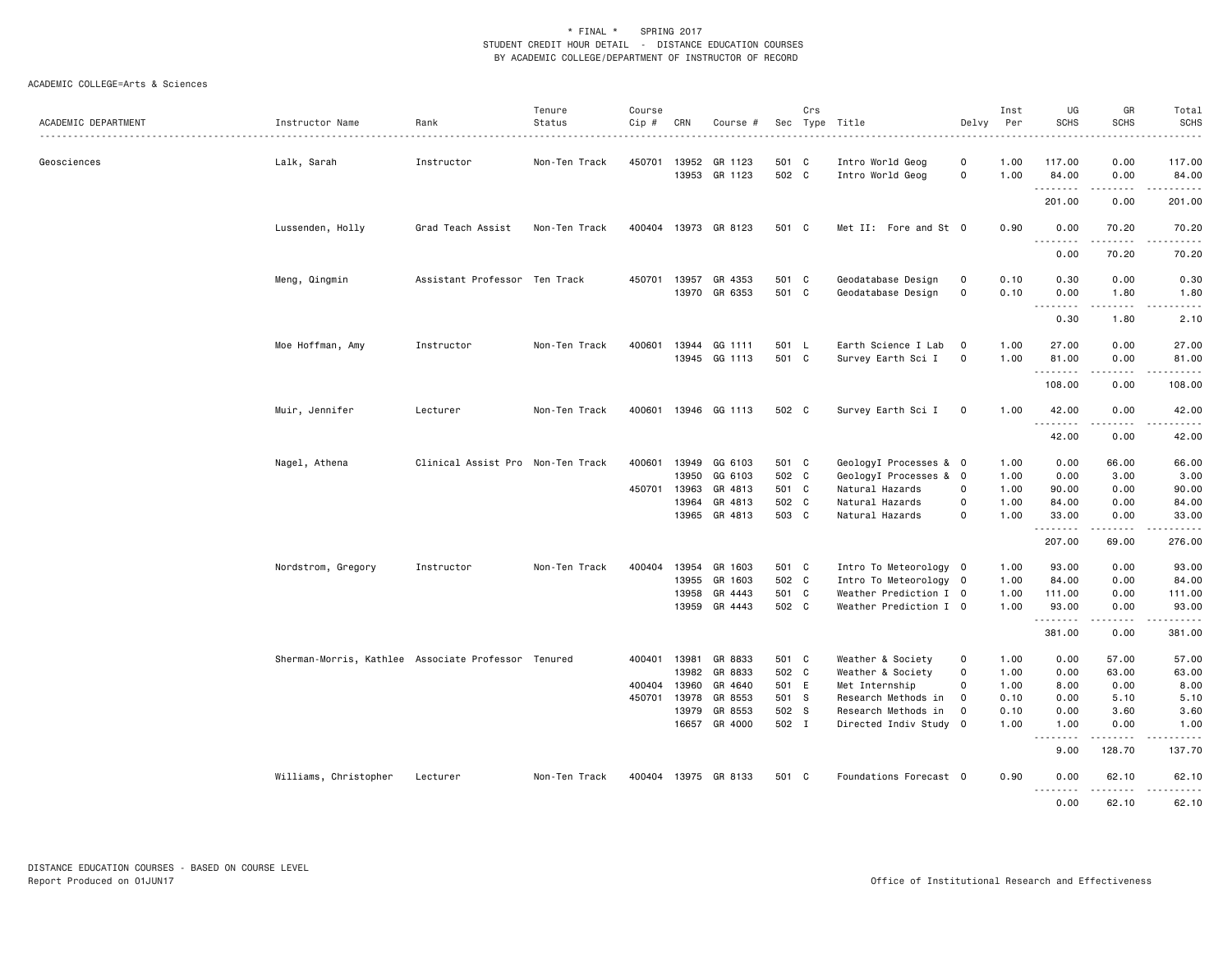#### ACADEMIC COLLEGE=Arts & Sciences

|                     |                 |      | renure | Course       |          | Crs            |       | Inst |             |             | Tota.  |
|---------------------|-----------------|------|--------|--------------|----------|----------------|-------|------|-------------|-------------|--------|
| ACADEMIC DEPARTMENT | Instructor Name | Rank | Status | CRN<br>Cip # | Course # | Sec Type Title | Delvy | Per  | <b>SCHS</b> | <b>SCHS</b> | SCHS   |
| ------              |                 |      |        |              |          |                |       |      |             |             | ------ |

======================================== ======== ======== ==========

======================================== ======== ======== ==========

 Geosciences 1596.00 694.00 2290.00-------- ------- ---------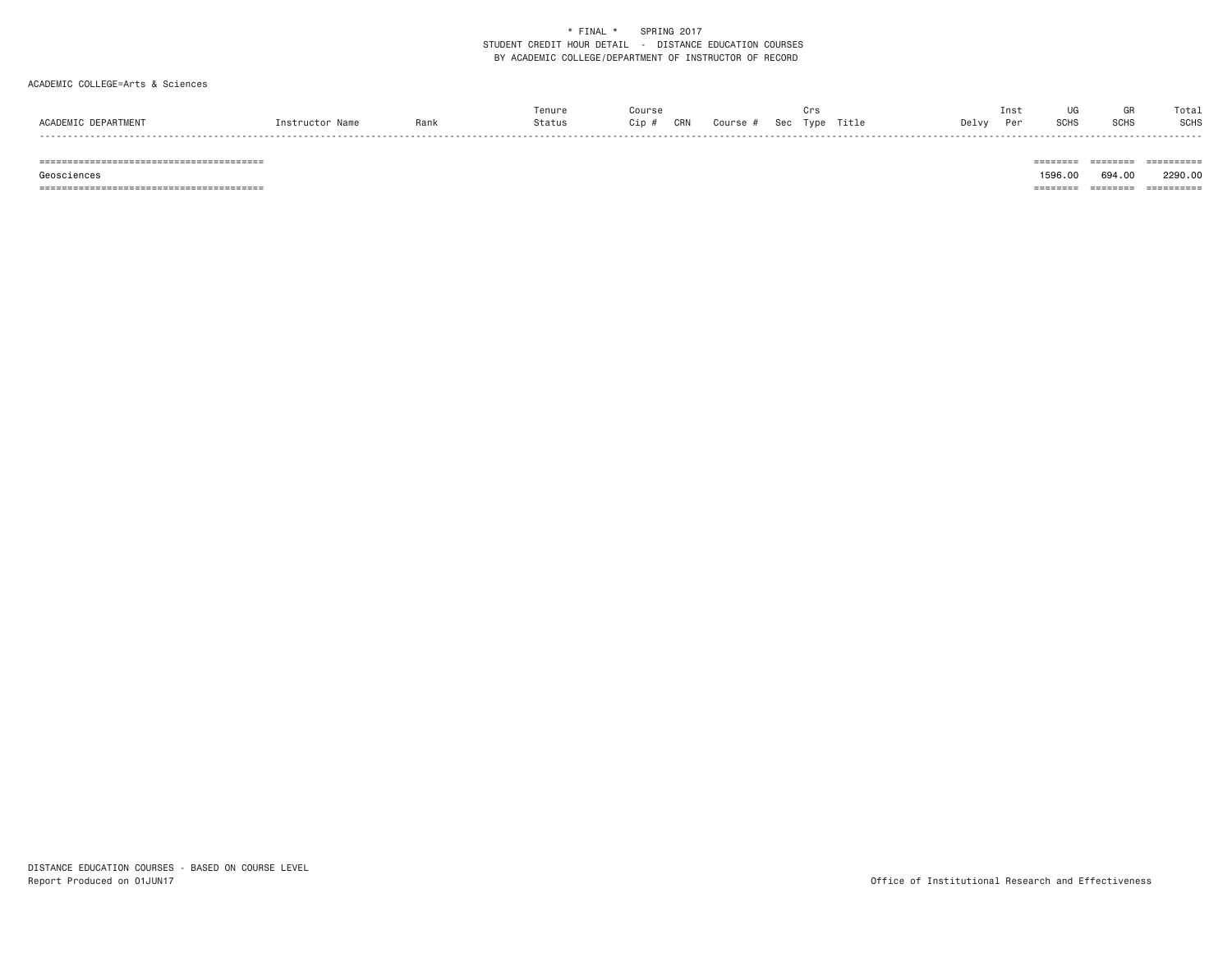| ACADEMIC DEPARTMENT | Instructor Name | Rank                              | Tenure<br>Status | Course<br>$Cip$ # | CRN   | Course #             | Sec   | Crs | Type Title             | Delvv        | Inst<br>Per | UG<br><b>SCHS</b>                                                                                                                         | GR<br><b>SCHS</b> | Total<br><b>SCHS</b><br>----- |
|---------------------|-----------------|-----------------------------------|------------------|-------------------|-------|----------------------|-------|-----|------------------------|--------------|-------------|-------------------------------------------------------------------------------------------------------------------------------------------|-------------------|-------------------------------|
| History             | Barrett, Marsha | Assistant Professor Non-Ten Track |                  |                   |       | 050201 16212 HI 8603 | 501 C |     | Racism & the US Colo 0 |              | 0.25        | 0.00                                                                                                                                      | 1.50              | 1.50                          |
|                     |                 |                                   |                  |                   |       |                      |       |     |                        |              |             | .<br>0.00                                                                                                                                 | 1.50              | 1.50                          |
|                     | Forrest, John   | Lecturer                          | Non-Ten Track    | 050201            |       | 13784 AAS 8793       | 501 C |     | Race in the Workplac 0 |              | 0.25        | 0.00                                                                                                                                      | 1.50              | 1.50                          |
|                     |                 |                                   |                  |                   |       |                      |       |     |                        |              |             | $\frac{1}{2} \left( \frac{1}{2} \right) \left( \frac{1}{2} \right) \left( \frac{1}{2} \right) \left( \frac{1}{2} \right)$<br>----<br>0.00 | 1.50              | 1.50                          |
|                     | Lang, Andrew    | Assistant Professor Ten Track     |                  |                   |       | 540102 15362 HI 4133 | 501 C |     | Civil War 1850-1877    | $\Omega$     | 0.25        | 0.75                                                                                                                                      | 0.00<br>.         | 0.75                          |
|                     |                 |                                   |                  |                   |       |                      |       |     |                        |              |             | --------<br>0.75                                                                                                                          | 0.00              | 0.75                          |
|                     | Lavine, Matthew | Associate Professor Tenured       |                  | 050114            |       | 13985 HI 1213        | 501 C |     | Early Western World 0  |              | 1.00        | 21.00                                                                                                                                     | 0.00              | 21.00                         |
|                     |                 |                                   |                  |                   |       | 13986 HI 1223        | 501 C |     | Modern Western World 0 |              | 1.00        | 30.00                                                                                                                                     | 0.00              | 30.00                         |
|                     |                 |                                   |                  | 050201            | 13784 | AAS 8793             | 501 C |     | Race in the Workplac 0 |              | 0.75        | 0.00                                                                                                                                      | 4.50              | 4.50                          |
|                     |                 |                                   |                  |                   |       | 16212 HI 8603        | 501 C |     | Racism & the US Colo 0 |              | 0.75        | 0.00                                                                                                                                      | 4.50              | 4.50                          |
|                     |                 |                                   |                  | 050207            |       | 13988 HI 4273        | 501 C |     | Women In Am History    | $\mathbf{0}$ | 1.00        | 75.00                                                                                                                                     | 0.00              | 75.00                         |
|                     |                 |                                   |                  | 540102            |       | 13983 HI 1063        | 501 C |     | Early U S History      | 0            | 1.00        | 105.00                                                                                                                                    | 0.00              | 105.00                        |
|                     |                 |                                   |                  |                   |       | 13984 HI 1073        | 501 C |     | Modern U S History     | $\mathbf 0$  | 1.00        | 78.00                                                                                                                                     | 0.00              | 78.00                         |
|                     |                 |                                   |                  |                   |       | 13987 HI 4193        | 501 C |     | US Environmental His 0 |              | 1.00        | 42.00                                                                                                                                     | 0.00              | 42.00                         |
|                     |                 |                                   |                  |                   |       | 13989 HI 4303        | 501 C |     | The Old South          | $\Omega$     | 1.00        | 33.00                                                                                                                                     | 0.00              | 33.00                         |
|                     |                 |                                   |                  |                   |       | 15362 HI 4133        | 501 C |     | Civil War 1850-1877    | $\Omega$     | 0.75        | 2.25                                                                                                                                      | 0.00              | 2.25                          |
|                     |                 |                                   |                  |                   |       |                      |       |     |                        |              |             | --------<br>386.25                                                                                                                        | .<br>9.00         | .<br>395.25                   |
|                     |                 |                                   |                  |                   |       |                      |       |     |                        |              |             | ========                                                                                                                                  | ========          | ==========                    |
| History             |                 |                                   |                  |                   |       |                      |       |     |                        |              |             | 387.00                                                                                                                                    | 12.00             | 399.00                        |
|                     |                 |                                   |                  |                   |       |                      |       |     |                        |              |             | ========                                                                                                                                  | ========          | ==========                    |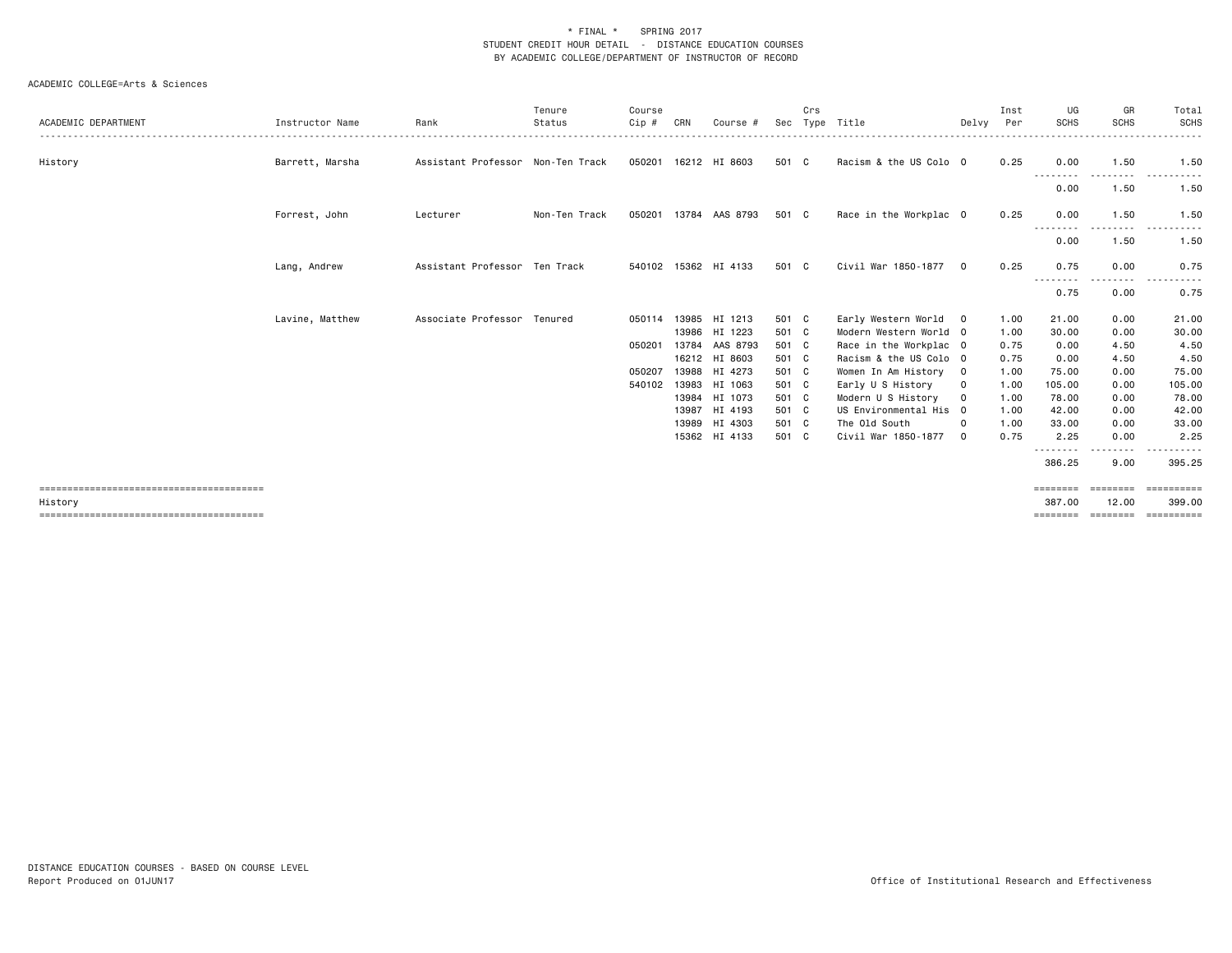| ACADEMIC DEPARTMENT      | Instructor Name   | Rank                          | Tenure<br>Status | Course<br>$Cip$ # | CRN   | Course #             | Sec   | Crs<br>Type | Title                  | Delvy        | Inst<br>Per | UG<br><b>SCHS</b> | GR<br><b>SCHS</b> | Total<br>SCHS                                                                                               |
|--------------------------|-------------------|-------------------------------|------------------|-------------------|-------|----------------------|-------|-------------|------------------------|--------------|-------------|-------------------|-------------------|-------------------------------------------------------------------------------------------------------------|
|                          |                   |                               |                  |                   |       |                      |       |             |                        |              |             |                   |                   | .                                                                                                           |
| Mathematics & Statistics | Eaton, Jonathan   | Instructor                    | Non-Ten Track    | 270501            |       | 14018 MA 2113        | 501 C |             | Intro to Stats         | $\Omega$     | 1.00        | 51.00             | 0.00              | 51.00                                                                                                       |
|                          |                   |                               |                  |                   |       | 14063 ST 2113        | 501 C |             | Intro to Stats         | $\mathbf 0$  | 1.00        | 24.00<br>.        | 0.00              | 24.00                                                                                                       |
|                          |                   |                               |                  |                   |       |                      |       |             |                        |              |             | 75.00             | 0.00              | 75.00                                                                                                       |
|                          | Liu, Yuan         | Assistant Professor Ten Track |                  | 270101            |       | 14711 MA 6323        | 501 C |             | Numerical Anal II      | $\Omega$     | 1.00        | 0.00<br>.         | 6.00<br>--------  | 6.00<br>$\frac{1}{2} \left( \frac{1}{2} \right) \left( \frac{1}{2} \right) \left( \frac{1}{2} \right)$<br>. |
|                          |                   |                               |                  |                   |       |                      |       |             |                        |              |             | 0.00              | 6.00              | 6.00                                                                                                        |
|                          | Walters, Kimberly | Instructor                    | Non-Ten Track    |                   |       | 270102 14012 MA 1313 | 501 C |             | College Algebra        | $\mathbf{0}$ | 1.00        | 81.00             | 0.00<br>--------  | 81,00<br>.                                                                                                  |
|                          |                   |                               |                  |                   |       |                      |       |             |                        |              |             | 81.00             | 0.00              | 81.00                                                                                                       |
|                          | Woodard, Kelly    | Lecturer                      | Non-Ten Track    | 270101            | 14011 | MA 0103              | 501 C |             | Intermediate Algebra 0 |              | 1.00        | 48.00             | 0.00              | 48.00                                                                                                       |
|                          |                   |                               |                  |                   |       | 14013 MA 1323        | 501 C |             | Trigonometry           | $\mathbf 0$  | 1.00        | 75.00             | 0.00              | 75.00                                                                                                       |
|                          |                   |                               |                  |                   |       | 14014 MA 1413        | 501 C |             | Structure Real Numbe 0 |              | 1.00        | 63.00             | 0.00              | 63.00                                                                                                       |
|                          |                   |                               |                  |                   |       | 14015 MA 1423        | 501 C |             | Problem Solving Real 0 |              | 1.00        | 81.00             | 0.00              | 81.00                                                                                                       |
|                          |                   |                               |                  |                   |       | 14016 MA 1433        | 501 C |             | Informal Geom & Meas 0 |              | 1.00        | 48.00             | 0.00              | 48.00                                                                                                       |
|                          |                   |                               |                  |                   |       |                      |       |             |                        |              |             | .<br>315.00       | .<br>0.00         | 315,00                                                                                                      |
|                          |                   |                               |                  |                   |       |                      |       |             |                        |              |             | ========          | ========          | ==========                                                                                                  |
| Mathematics & Statistics |                   |                               |                  |                   |       |                      |       |             |                        |              |             | 471.00            | 6.00              | 477.00                                                                                                      |
|                          |                   |                               |                  |                   |       |                      |       |             |                        |              |             | ----              |                   |                                                                                                             |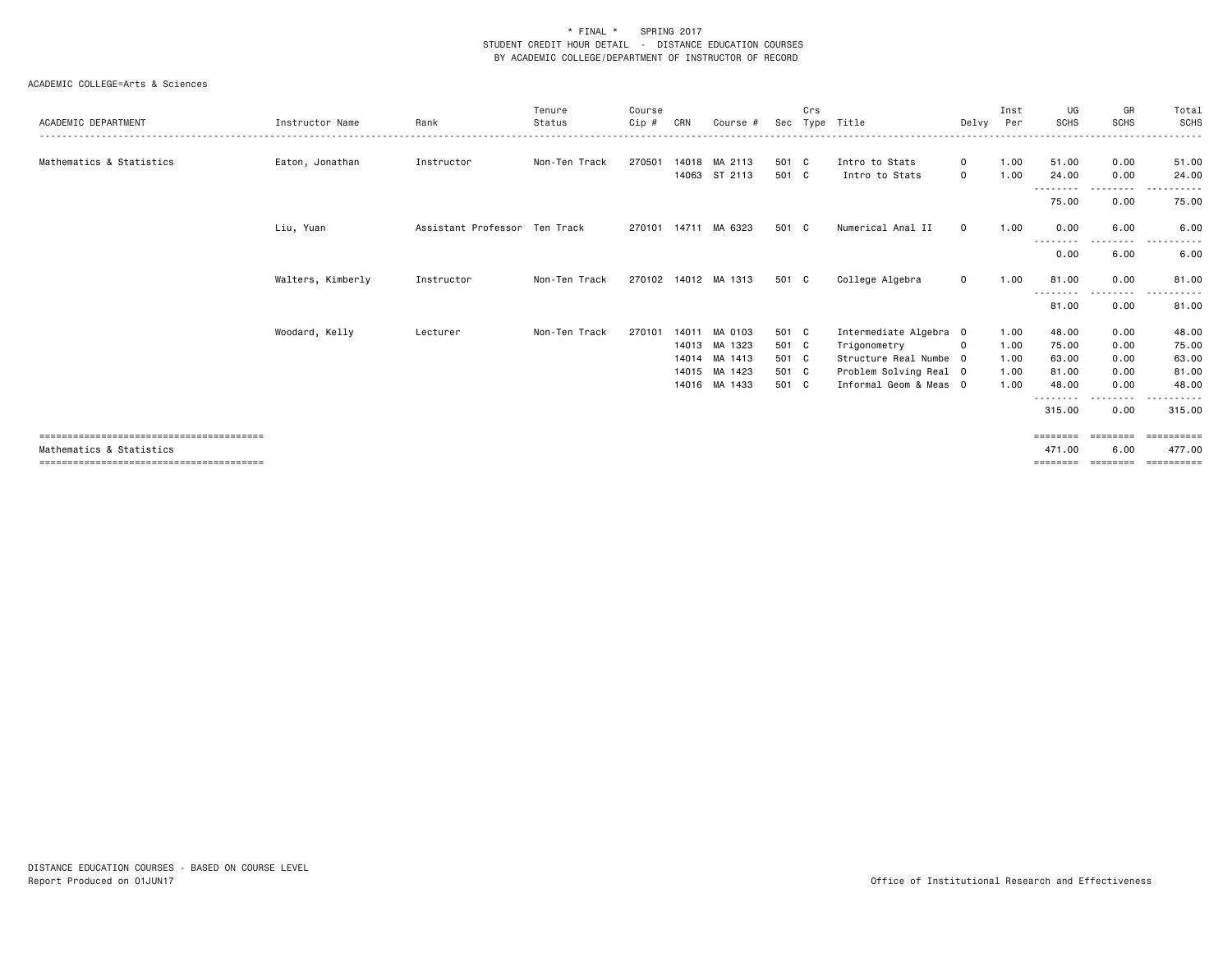| ACADEMIC DEPARTMENT                  | Instructor Name   | Rank      | Tenure<br>Status | Course<br>$Cip$ # | CRN | Course #              | Sec   | Crs<br>Type | Title                  | Delvy       | Inst<br>Per | UG<br>SCHS                                                              | GR<br><b>SCHS</b> | Total<br>SCHS         |
|--------------------------------------|-------------------|-----------|------------------|-------------------|-----|-----------------------|-------|-------------|------------------------|-------------|-------------|-------------------------------------------------------------------------|-------------------|-----------------------|
| Philosophy & Religion                | Clifford, Michael | Professor | Tenured          | 380103            |     | 14038 PHI 3013        | 501 C |             | <b>Business Ethics</b> | $\Omega$    | 1.00        | 87.00<br>--------                                                       | 0.00<br>.         | 87.00                 |
|                                      |                   |           |                  |                   |     |                       |       |             |                        |             |             | 87.00                                                                   | 0.00              | 87.00                 |
|                                      | Davis, Jordan     | Lecturer  | Non-Ten Track    |                   |     | 380102 14201 PHI 1113 | 501 C |             | Intro To Logic         | $\mathbf 0$ | 1.00        | 48.00                                                                   | 0.00              | 48.00                 |
|                                      |                   |           |                  |                   |     |                       |       |             |                        |             |             | ---------<br>48.00                                                      | ------<br>0.00    | .<br>48.00            |
|                                      | Roche, Michael    | Lecturer  | Non-Ten Track    | 380103            |     | 14202 PHI 1123        | 501 C |             | Intro To Ethics        | $\Omega$    | 1.00        | 102.00                                                                  | 0.00              | 102.00                |
|                                      |                   |           |                  |                   |     |                       |       |             |                        |             |             | ---------<br>102.00                                                     | .<br>0.00         | .<br>102.00           |
|                                      |                   |           |                  |                   |     |                       |       |             |                        |             |             | $\qquad \qquad \equiv \equiv \equiv \equiv \equiv \equiv \equiv \equiv$ | ========          | =========             |
| Philosophy & Religion                |                   |           |                  |                   |     |                       |       |             |                        |             |             | 237.00                                                                  | 0.00              | 237,00                |
| ------------------------------------ |                   |           |                  |                   |     |                       |       |             |                        |             |             |                                                                         |                   | $=$ = = = = = = = = : |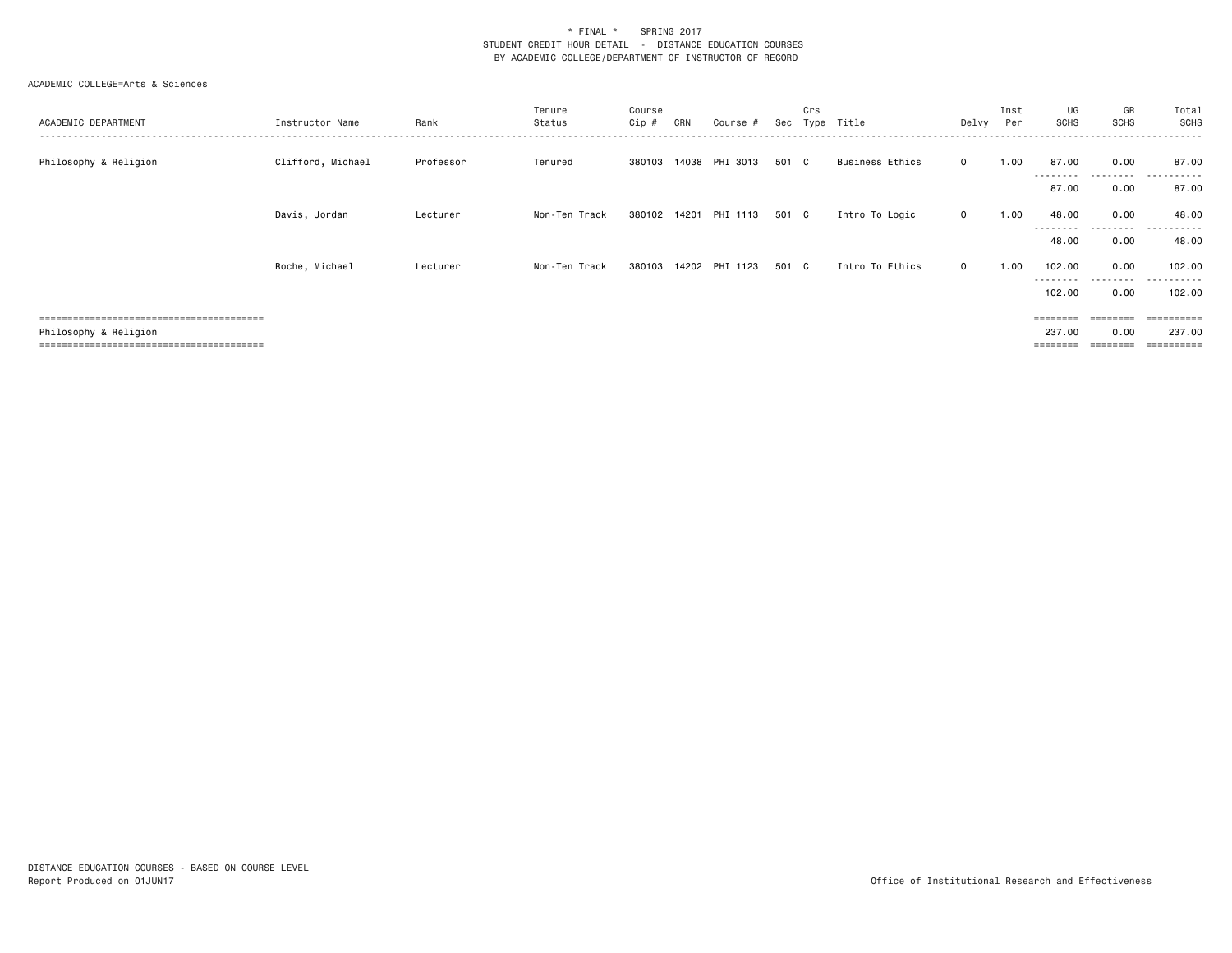| ACADEMIC DEPARTMENT | Instructor Name | Rank        | Tenure<br>Status | Course<br>Cip # | CRN   | Course #      |       | Crs | Sec Type Title         | Delvy | Inst<br>Per | UG<br>SCHS                 | GR<br>SCHS             | Total<br>SCHS       |
|---------------------|-----------------|-------------|------------------|-----------------|-------|---------------|-------|-----|------------------------|-------|-------------|----------------------------|------------------------|---------------------|
| Physics & Astronomy | Clark, Shane    | Non-Faculty | Not Applicable   | 400801          |       | 14036 PH 1021 | 501 L |     | Physical Science Lab 0 |       | 1.00        | 15.00<br>--------<br>15.00 | 0.00<br>.<br>0.00      | 15.00<br>.<br>15.00 |
|                     | Moody, Judith   | Lecturer    | Non-Ten Track    | 400801          | 14037 | PH 1023       | 501 C |     | Physical Sci Survey 0  |       | 1.00        | 75.00<br>---------         | 0.00<br>.              | 75.00<br>.          |
|                     |                 |             |                  |                 |       |               |       |     |                        |       |             | 75.00<br>$=$ = = = = = = = | 0.00<br><b>EEEEEEE</b> | 75.00<br>========== |
| Physics & Astronomy |                 |             |                  |                 |       |               |       |     |                        |       |             | 90.00<br>=======           | 0.00                   | 90.00               |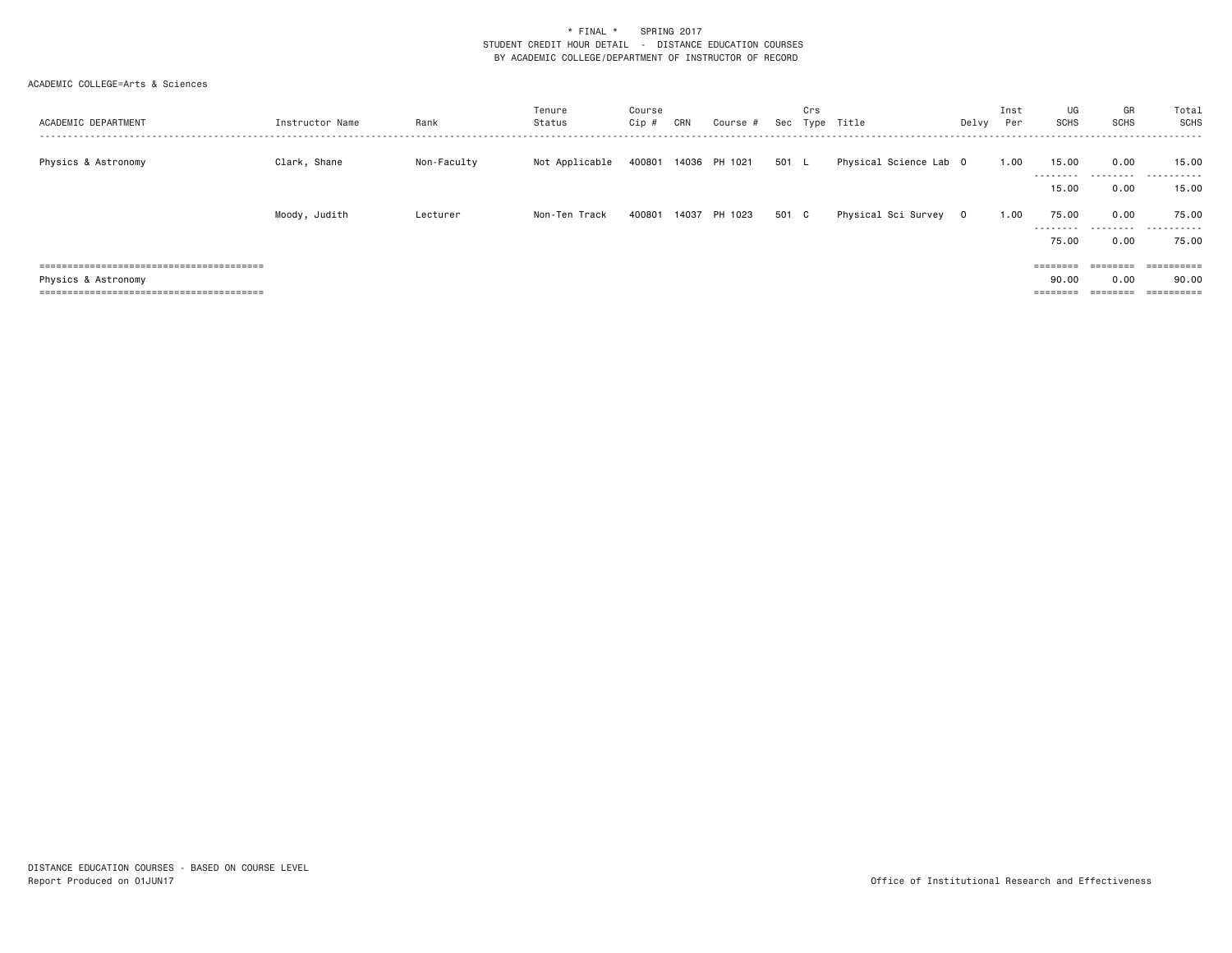| ACADEMIC DEPARTMENT                                    | Instructor Name | Rank       | Tenure<br>Status | Course<br>$Cip \#$ | CRN | Course #             | Sec   | Crs<br>Type | Title               | Delvy    | Inst<br>Per | UG<br><b>SCHS</b>  | GR<br>SCHS | Total<br>SCHS         |
|--------------------------------------------------------|-----------------|------------|------------------|--------------------|-----|----------------------|-------|-------------|---------------------|----------|-------------|--------------------|------------|-----------------------|
| Political Science & Public Administratio Baker, Leslie |                 | Instructor | Non-Ten Track    |                    |     | 451002 14204 PS 1113 | 502 C |             | American Government | $\Omega$ | 1.00        | 60.00              | 0.00<br>.  | 60.00                 |
|                                                        |                 |            |                  |                    |     |                      |       |             |                     |          |             | 60.00              | 0.00       | 60.00                 |
|                                                        | Emison, Gerald  | Professor  | Tenured          | 440401             |     | 14205 PPA 8703       | 501 S |             | Gov Org&Adm Theory  | F.       | 1.00        | 0.00               | 54.00      | 54.00                 |
|                                                        |                 |            |                  |                    |     |                      |       |             |                     |          |             | --------<br>0.00   | .<br>54.00 | .<br>54.00            |
|                                                        | Wall, Diane     | Lecturer   | Non-Ten Track    | 451002             |     | 14203 PS 1113        | 501 C |             | American Government | $\Omega$ | 1.00        | 60.00              | 0.00       | 60.00                 |
|                                                        |                 |            |                  |                    |     |                      |       |             |                     |          |             | ---------<br>60.00 | .<br>0.00  | .<br>60.00            |
|                                                        |                 |            |                  |                    |     |                      |       |             |                     |          |             | $=$ = = = = = = =  |            | =========             |
| Political Science & Public Administratio               |                 |            |                  |                    |     |                      |       |             |                     |          |             | 120.00             | 54.00      | 174.00                |
| , ____________________________________                 |                 |            |                  |                    |     |                      |       |             |                     |          |             |                    |            | $=$ = = = = = = = = : |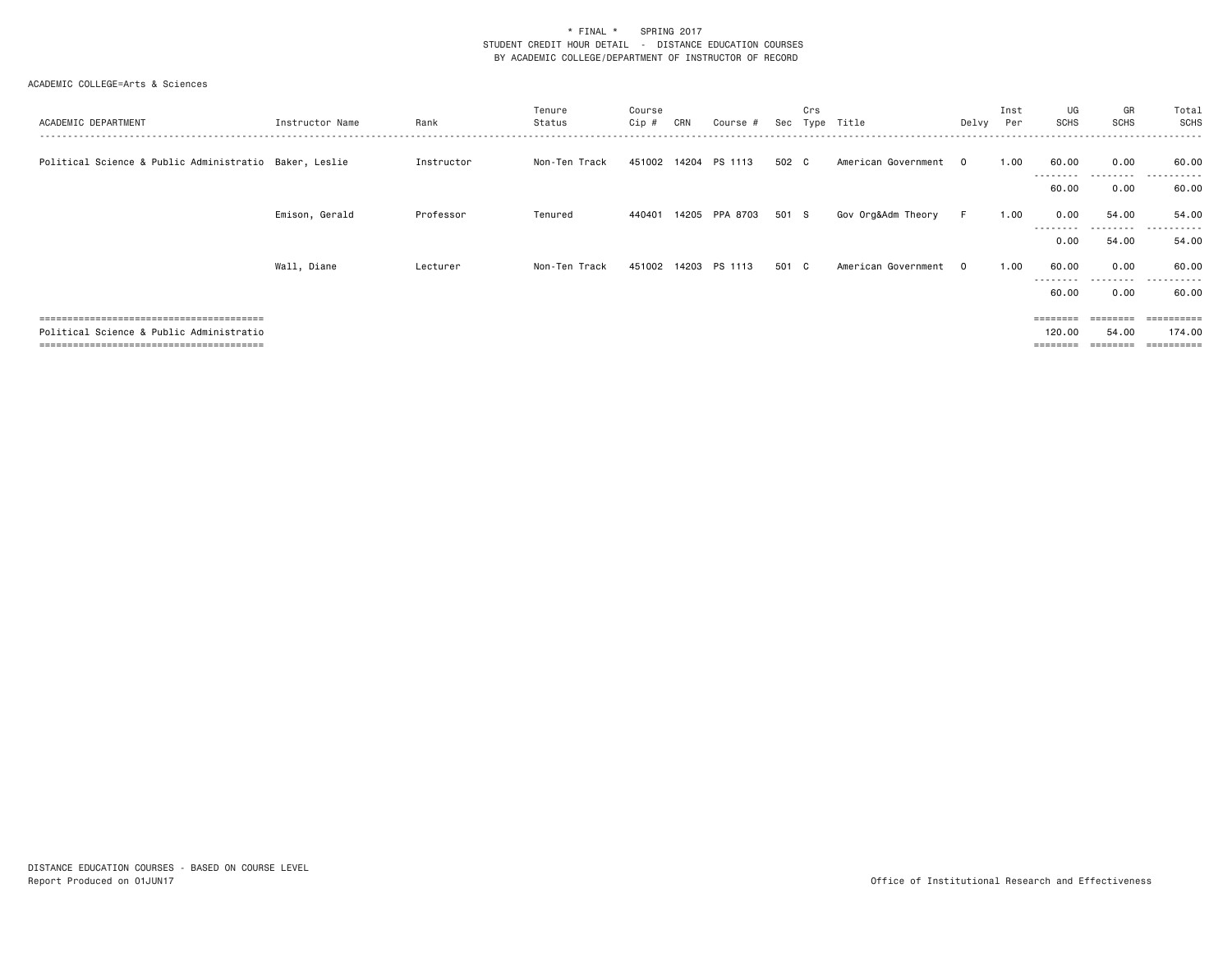| ACADEMIC DEPARTMENT | Instructor Name      | Rank              | Tenure<br>Status | Course<br>Cip # | CRN   | Course #              | Sec   | Crs | Type Title             | Delvy       | Inst<br>Per | UG<br><b>SCHS</b>              | GR<br><b>SCHS</b> | Total<br>SCHS                      |
|---------------------|----------------------|-------------------|------------------|-----------------|-------|-----------------------|-------|-----|------------------------|-------------|-------------|--------------------------------|-------------------|------------------------------------|
| Psychology          | Campbell, Kristen    | Lecturer          | Non-Ten Track    | 420101          |       | 14043 PSY 3213        | 501 C |     | Psych Of Ab Behavior 0 |             | 1.00        | 78.00                          | 0.00              | .<br>78.00                         |
|                     |                      |                   |                  |                 |       |                       |       |     |                        |             |             | ---------<br>78.00             | ---------<br>0.00 | .<br>78.00                         |
|                     | Drapeau, Christopher | Non-Faculty       | Not Applicable   |                 |       | 422706 15628 PSY 4403 | 501 C |     | Biological Psycholog 0 |             | 1.00        | 84,00                          | 0.00              | 84.00                              |
|                     |                      |                   |                  |                 |       |                       |       |     |                        |             |             | .<br>84.00                     | .<br>0.00         | 84.00                              |
|                     | Gresham, Courtney    | Non-Faculty       | Not Applicable   |                 |       | 422707 14046 PSY 4353 | 501 C |     | Psychology and the L 0 |             | 1.00        | 72.00                          | 0.00              | 72.00                              |
|                     |                      |                   |                  |                 |       |                       |       |     |                        |             |             | - - - - - - - -<br>72.00       | .<br>0.00         | 72.00                              |
|                     | Hubbard, Marlena     | Lecturer          | Non-Ten Track    |                 |       | 422813 14044 PSY 3343 | 501 C |     | Psych Of Learning      | $\mathbf 0$ | 1.00        | 93.00<br><u>.</u>              | 0.00<br>$- - - -$ | 93.00                              |
|                     |                      |                   |                  |                 |       |                       |       |     |                        |             |             | 93.00                          | 0.00              | 93.00                              |
|                     | Tan, Elaine          | Grad Teach Assist | Non-Ten Track    |                 |       | 422701 14714 PSY 3713 | 501 C |     | Cognitive Psychology 0 |             | 1.00        | 111.00<br>--------             | 0.00<br>--------- | 111.00<br>.                        |
|                     |                      |                   |                  |                 |       |                       |       |     |                        |             |             | 111.00                         | 0.00              | 111.00                             |
|                     | Valentine, Michael   | Instructor        | Non-Ten Track    | 422707          | 14045 | PSY 3353              | 501 C |     | Motivation             | $\mathbf 0$ | 1.00        | 120.00<br>--------             | 0.00<br>.         | 120.00<br>------                   |
|                     |                      |                   |                  |                 |       |                       |       |     |                        |             |             | 120.00                         | 0.00              | 120.00                             |
| Psychology          |                      |                   |                  |                 |       |                       |       |     |                        |             |             | ========<br>558,00<br>======== | ========<br>0.00  | ==========<br>558.00<br>========== |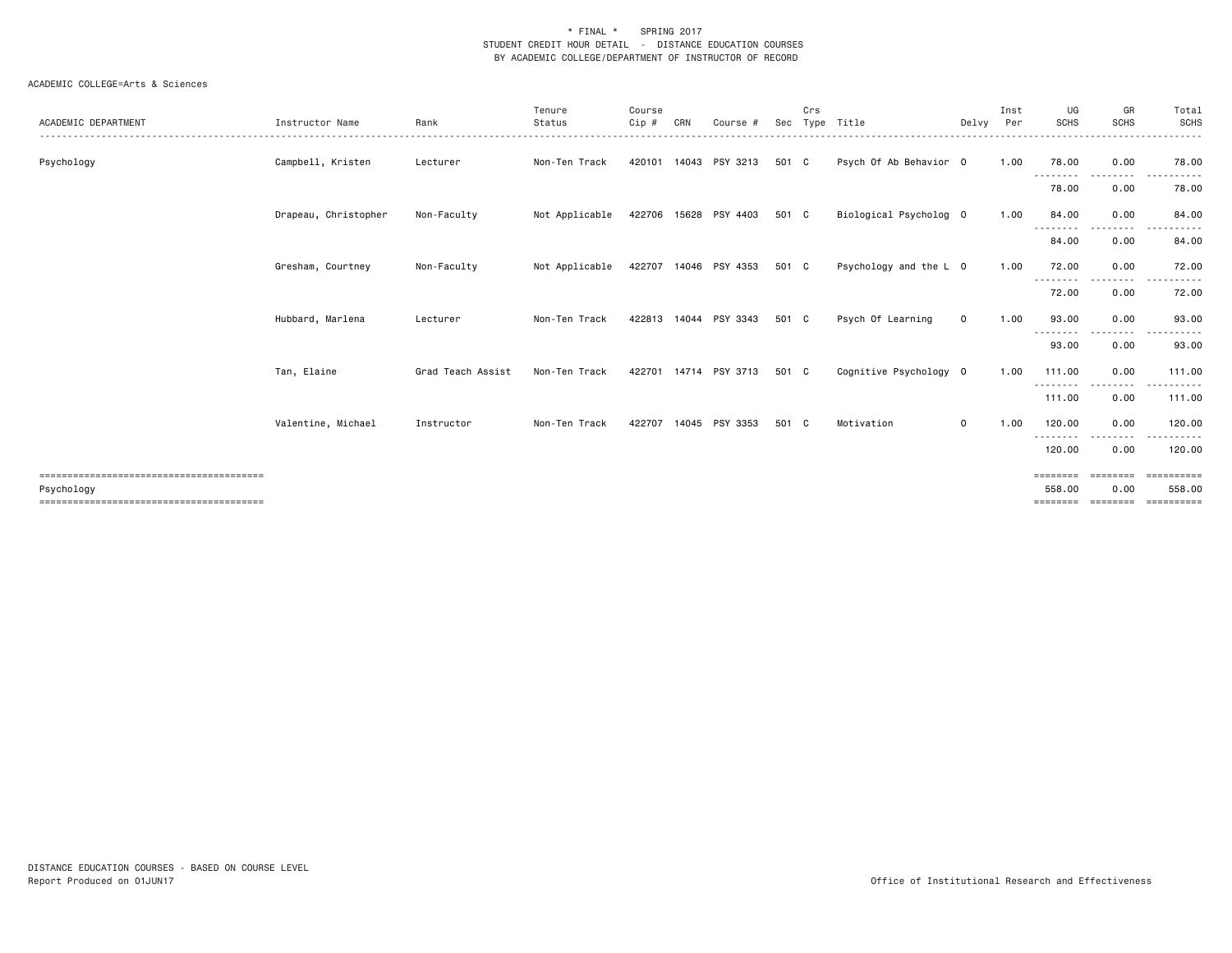|                     |                    |                             | Tenure        | Course       |       |                       |       | Crs |                         |                | Inst | UG                 | GR                        | Total            |
|---------------------|--------------------|-----------------------------|---------------|--------------|-------|-----------------------|-------|-----|-------------------------|----------------|------|--------------------|---------------------------|------------------|
| ACADEMIC DEPARTMENT | Instructor Name    | Rank                        | Status        | Cip #        | CRN   | Course #              |       |     | Sec Type Title          | Delvy          | Per  | <b>SCHS</b>        | SCHS                      | <b>SCHS</b><br>. |
| Sociology           | Bryant, Natalie    | Lecturer                    | Non-Ten Track |              |       | 440701 14066 SW 3013  | 501 C |     | Hum Beh Soc Envir I     | $\mathbf 0$    | 0.95 | 37.05<br>.         | 0.00                      | 37.05            |
|                     |                    |                             |               |              |       |                       |       |     |                         |                |      | 37.05              | 0.00                      | 37.05            |
|                     | Cheek, Jennifer    | Lecturer                    | Non-Ten Track | 450401       | 13835 | CRM 4233              | 501 C |     | Juvenile Delinquency 0  |                | 1.00 | 15.00              | 0.00                      | 15.00            |
|                     |                    |                             |               | 451101       | 14059 | SO 1003               | 501 C |     | Intro To Sociology      | 0              | 1.00 | 72.00              | 0.00                      | 72.00            |
|                     |                    |                             |               |              |       | 14062 SO 4233         | 501 C |     | Juvenile Delinquency 0  |                | 1.00 | 27.00              | 0.00                      | 27.00            |
|                     |                    |                             |               |              |       | 14927 SO 4403         | 501 C |     | Sociology of Gender     | $\overline{0}$ | 1.00 | 42.00              | 0.00<br>.                 | 42.00            |
|                     |                    |                             |               |              |       |                       |       |     |                         |                |      | 156.00             | 0.00                      | 156.00           |
|                     | Cooper, Melissa    | Lecturer                    | Non-Ten Track |              |       | 440701 14067 SW 3033  | 501 S |     | Seminar in Resilienc 0  |                | 0.95 | 31.35<br>.         | 0.00                      | 31.35            |
|                     |                    |                             |               |              |       |                       |       |     |                         |                |      | 31.35              | 0.00                      | 31.35            |
|                     | Knowles, Veronica  | Lecturer                    | Non-Ten Track |              |       | 440701 14065 SW 3003  | 501 C |     | Populations at-risk 0   |                | 1.00 | 36.00<br>.         | 0.00<br>.                 | 36.00            |
|                     |                    |                             |               |              |       |                       |       |     |                         |                |      | 36.00              | 0.00                      | 36.00            |
|                     | Nolen, Amelia      | Lecturer                    | Non-Ten Track |              |       | 440701 14064 SW 2303  | 501 C |     | Welfare Policy I        | $\mathsf{O}$   | 0.95 | 19.95<br>--------  | 0.00                      | 19.95            |
|                     |                    |                             |               |              |       |                       |       |     |                         |                |      | 19.95              | 0.00                      | 19.95            |
|                     | Pilkinton, Melinda | Associate Professor Tenured |               | 440701 14064 |       | SW 2303               | 501 C |     | Welfare Policy I        | $\mathbf 0$    | 0.05 | 1.05               | 0.00                      | 1.05             |
|                     |                    |                             |               |              | 14066 | SW 3013               | 501 C |     | Hum Beh Soc Envir I     | $\mathbf 0$    | 0.05 | 1.95               | 0.00                      | 1.95             |
|                     |                    |                             |               |              |       | 14067 SW 3033         | 501 S |     | Seminar in Resilienc 0  |                | 0.05 | 1.65               | 0.00                      | 1.65             |
|                     |                    |                             |               |              |       |                       |       |     |                         |                |      | .<br>4.65          | 0.00                      | 4.65             |
|                     | Rogers, Sarah      | Lecturer                    | Non-Ten Track | 450401       |       | 13834 CRM 3343        | 501 C |     | Gender, Crime & Justi 0 |                | 1.00 | 69.00              | 0.00                      | 69.00            |
|                     |                    |                             |               |              |       | 451101 15012 SO 3313  | 501 C |     | Deviant Behavior        | $\mathbf 0$    | 1.00 | 60.00<br>--------  | 0.00                      | 60.00            |
|                     |                    |                             |               |              |       |                       |       |     |                         |                |      | 129.00             | 0.00                      | 129.00           |
|                     | Vasquez, Lauren    | Lecturer                    | Non-Ten Track |              |       | 450401 14928 CRM 4513 | 501 C |     | Correctional Systems 0  |                | 1.00 | 39.00              | 0.00                      | 39.00            |
|                     |                    |                             |               |              |       |                       |       |     |                         |                |      | .<br>39.00         | 0.00                      | 39.00            |
| Sociology           |                    |                             |               |              |       |                       |       |     |                         |                |      | ========<br>453.00 | $= = = = = = = =$<br>0.00 | 453.00           |
|                     |                    |                             |               |              |       |                       |       |     |                         |                |      |                    | -------- -------          | ==========       |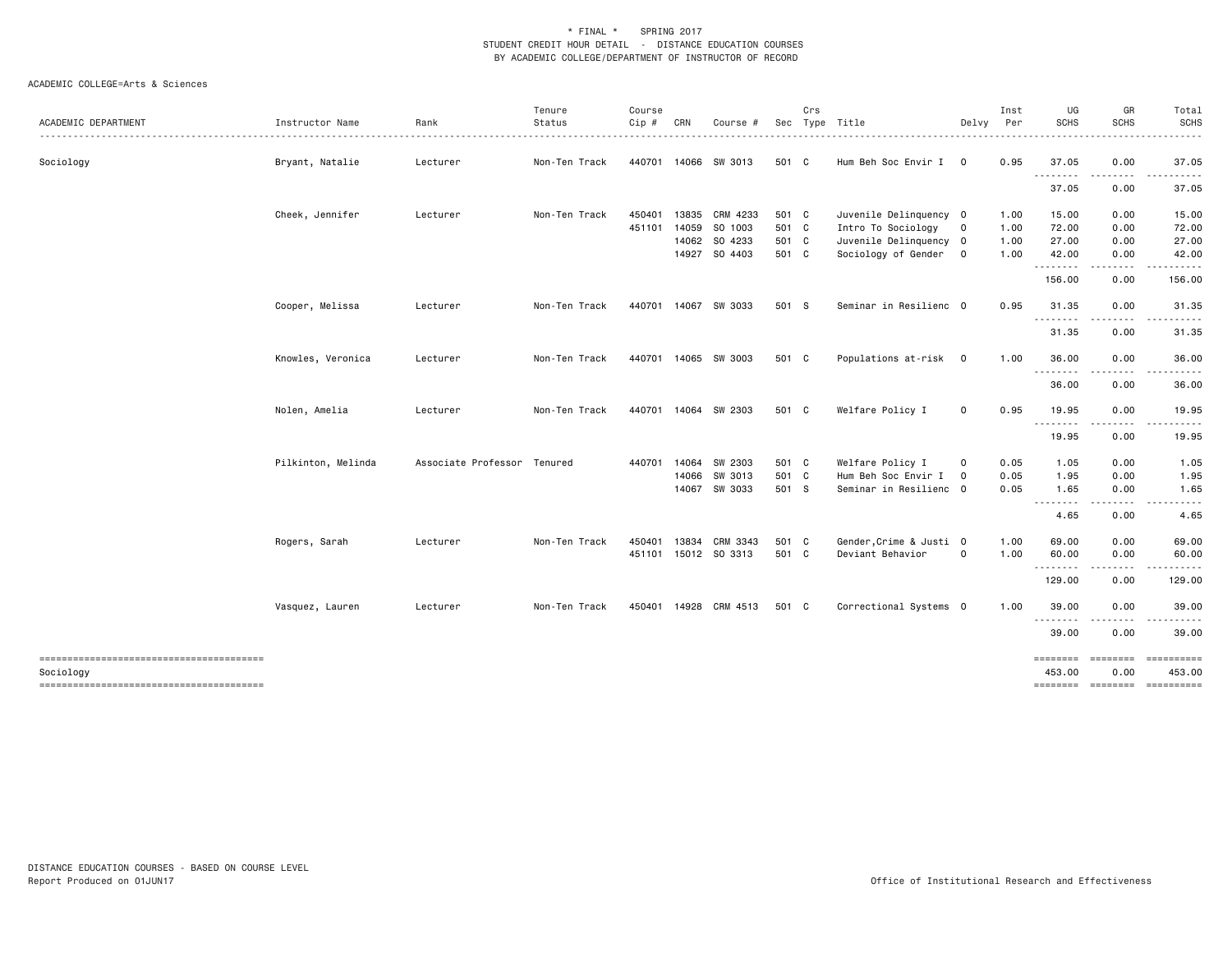| ACADEMIC DEPARTMENT | Instructor Name    | Rank                          | Tenure<br>Status | Course<br>Cip #        | CRN   | Course #                       | Sec            | Crs | Type Title                                   | Delvy                      | Inst<br>Per  | UG<br><b>SCHS</b>              | GR<br><b>SCHS</b>              | Total<br>SCHS                      |
|---------------------|--------------------|-------------------------------|------------------|------------------------|-------|--------------------------------|----------------|-----|----------------------------------------------|----------------------------|--------------|--------------------------------|--------------------------------|------------------------------------|
| Finance & Economics | Anderson, Stephen  | Non-Employee                  | Not Applicable   | 520801<br>520804       | 14650 | 14651 FIN 2003<br>INS 2003     | 506 C<br>506 C |     | Personal Money Mgt<br>Personal Money Manag 0 | $\mathbf 0$                | 1.00<br>1.00 | 96.00<br>21.00                 | 0.00<br>0.00                   | 96.00<br>21.00                     |
|                     |                    |                               |                  |                        |       |                                |                |     |                                              |                            |              | ---------<br>117.00            | $\cdots \cdots \cdots$<br>0.00 | 117.00                             |
|                     | He, Wei            | Instructor                    | Non-Ten Track    | 520801                 |       | 13906 FIN 3113                 | 506 C          |     | Financial Systems                            | 0                          | 1.00         | 99.00<br>--------              | 0.00                           | 99.00                              |
|                     |                    |                               |                  |                        |       |                                |                |     |                                              |                            |              | 99.00                          | 0.00                           | 99.00                              |
|                     | Henry, Thomas      | Lecturer                      | Non-Ten Track    | 450601                 |       | 13836 EC 2123<br>14649 EC 2113 | 504 C<br>504 C |     | Prin Of Microecon<br>Prin Of Macroecon       | $\mathbf 0$<br>$\mathbf 0$ | 1.00<br>1.00 | 69.00<br>39.00<br>--------     | 0.00<br>0.00                   | 69.00<br>39.00                     |
|                     |                    |                               |                  |                        |       |                                |                |     |                                              |                            |              | 108.00                         | 0.00                           | 108.00                             |
|                     | Metz, Tammi        | Instructor                    | Non-Ten Track    | 520804<br>521701 14006 | 14007 | INS 3503<br>INS 3103           | 506 C<br>506 C |     | Employee Benefits<br>Prin Of Insurance       | 0<br>$\Omega$              | 1.00<br>1.00 | 132.00<br>150.00<br>.          | 0.00<br>0.00                   | 132.00<br>150.00                   |
|                     |                    |                               |                  |                        |       |                                |                |     |                                              |                            |              | 282.00                         | 0.00                           | 282.00                             |
|                     | Roskelley, Kenneth | Associate Professor Tenured   |                  | 520801                 | 13907 | FIN 3123<br>13908 FIN 8113     | 504 C<br>501 C |     | Financial Management 0<br>Corporate Finance  | $\mathbf 0$                | 1.00<br>1.00 | 108.00<br>0.00                 | 0.00<br>141.00                 | 108.00<br>141.00                   |
|                     |                    |                               |                  |                        |       |                                |                |     |                                              |                            |              | .<br>108.00                    | .<br>141.00                    | 249.00                             |
|                     | Spurlin, William   | Assistant Professor Ten Track |                  | 520601                 | 13837 | EC 8103                        | 501 C          |     | Econ for Managers                            | $\mathbf 0$                | 1.00         | 0.00<br>--------               | 87.00<br>- - - - -             | 87.00                              |
|                     |                    |                               |                  |                        |       |                                |                |     |                                              |                            |              | 0.00                           | 87.00                          | 87.00                              |
| Finance & Economics |                    |                               |                  |                        |       |                                |                |     |                                              |                            |              | ========<br>714.00<br>======== | 228.00<br>========             | ==========<br>942.00<br>========== |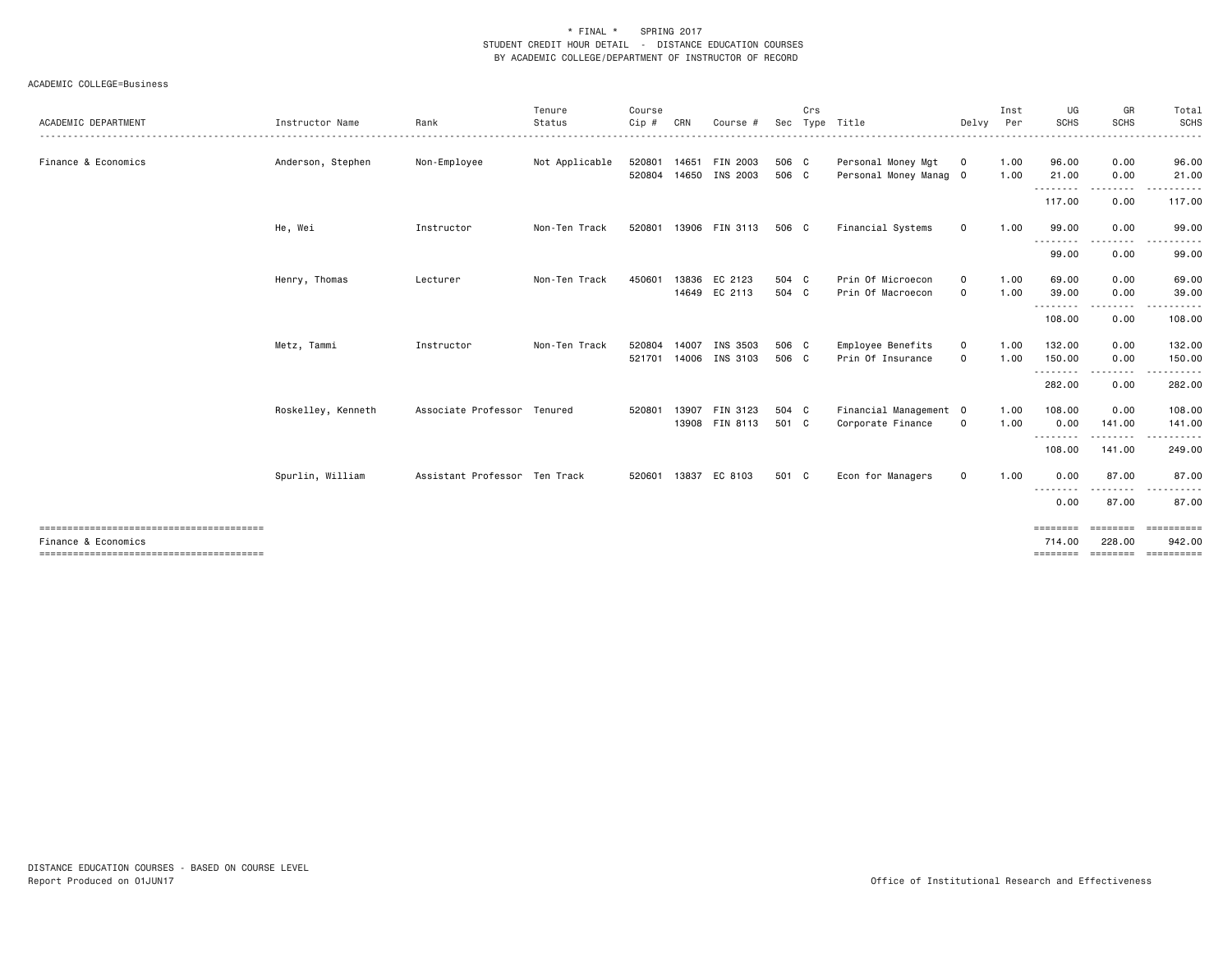| ACADEMIC DEPARTMENT                                                        | Instructor Name    | Rank                              | Tenure<br>Status | Course<br>Cip # | CRN   | Course #                   | Sec            | Crs | Type Title                                       | Delvy        | Inst<br>Per  | UG<br>SCHS                                                                                                                             | GR<br>SCHS                      | Total<br><b>SCHS</b><br>$- - - - -$   |
|----------------------------------------------------------------------------|--------------------|-----------------------------------|------------------|-----------------|-------|----------------------------|----------------|-----|--------------------------------------------------|--------------|--------------|----------------------------------------------------------------------------------------------------------------------------------------|---------------------------------|---------------------------------------|
| Management & Information Systems                                           | Marett, Emily      | Instructor                        | Non-Ten Track    |                 |       | 520201 14022 MGT 3213      | 506 C          |     | Org Communications                               | $\mathbf 0$  | 1.00         | 129.00                                                                                                                                 | 0.00                            | 129.00                                |
|                                                                            |                    |                                   |                  |                 |       |                            |                |     |                                                  |              |              | .<br>129.00                                                                                                                            | .<br>0.00                       | .<br>129.00                           |
|                                                                            | Marett, Lawrence   | Associate Professor Tenured       |                  | 521201          | 13796 | BIS 6113<br>16529 BIS 7000 | 501 C<br>501 I |     | BIS Security Managem 0<br>Directed Indiv Study 0 |              | 1.00<br>1.00 | 0.00<br>0.00                                                                                                                           | 42.00<br>1.00                   | 42.00<br>1.00                         |
|                                                                            |                    |                                   |                  |                 |       |                            |                |     |                                                  |              |              | .<br>0.00                                                                                                                              | $\cdots \cdots \cdots$<br>43.00 | .<br>43.00                            |
|                                                                            | McNamara, Kelly    | Clinical Assoc Prof Non-Ten Track |                  |                 |       | 521201 13799 BIS 8313      | 501 C          |     | Adv Database Des Adm 0                           |              | 1.00         | 0.00<br>$\frac{1}{2} \frac{1}{2} \frac{1}{2} \frac{1}{2} \frac{1}{2} \frac{1}{2}$                                                      | 9.00                            | 9.00                                  |
|                                                                            |                    |                                   |                  |                 |       |                            |                |     |                                                  |              |              | 0.00                                                                                                                                   | 9.00                            | 9.00                                  |
|                                                                            | Otondo, Robert     | Associate Professor Tenured       |                  |                 |       | 521201 14713 BIS 8413      | 501 C          |     | Data Analytics                                   | 0            | 1.00         | 0.00                                                                                                                                   | 24.00                           | 24.00                                 |
|                                                                            |                    |                                   |                  |                 |       |                            |                |     |                                                  |              |              | .<br>0.00                                                                                                                              | .<br>24.00                      | 24.00                                 |
|                                                                            | Spencer, Barbara   | Lecturer                          | Non-Ten Track    |                 |       | 520201 14024 MGT 8123      | 501 C          |     | Strategic Bus Consul 0                           |              | 1.00         | 0.00<br>--------                                                                                                                       | 90.00<br><u>.</u>               | 90.00<br><u>.</u>                     |
|                                                                            |                    |                                   |                  |                 |       |                            |                |     |                                                  |              |              | 0.00                                                                                                                                   | 90.00                           | 90.00                                 |
|                                                                            | Templeton, Gary    | Associate Professor Tenured       |                  |                 |       | 521201 13798 BIS 8113      | 501 C          |     | Mgt Info Tech & Sys                              | $\mathbf{0}$ | 1.00         | 0.00                                                                                                                                   | 99.00                           | 99.00                                 |
|                                                                            |                    |                                   |                  |                 |       |                            |                |     |                                                  |              |              | .<br>0.00                                                                                                                              | 99.00                           | 99.00                                 |
|                                                                            | Vardaman, James    | Associate Professor Tenured       |                  |                 |       | 520201 14023 MGT 8113      | 501 C          |     | Leadership Skills                                | $\mathbf 0$  | 1.00         | 0.00                                                                                                                                   | 60.00                           | 60.00                                 |
|                                                                            |                    |                                   |                  |                 |       |                            |                |     |                                                  |              |              | $\frac{1}{2} \left( \frac{1}{2} \right) \left( \frac{1}{2} \right) \left( \frac{1}{2} \right) \left( \frac{1}{2} \right)$<br>.<br>0.00 | 60.00                           | 60.00                                 |
|                                                                            | Warkentin, Merrill | Professor                         | Tenured          |                 |       | 521201 13800 BIS 8753      | 501 C          |     | Inf Sys Collabrtve P 0                           |              | 1.00         | 0.00                                                                                                                                   | 21.00                           | 21.00                                 |
|                                                                            |                    |                                   |                  |                 |       |                            |                |     |                                                  |              |              | - - - - - - - -<br>0.00                                                                                                                | .<br>21.00                      | 21.00                                 |
|                                                                            |                    |                                   |                  |                 |       |                            |                |     |                                                  |              |              |                                                                                                                                        | ========                        | ==========                            |
| Management & Information Systems<br>-------------------------------------- |                    |                                   |                  |                 |       |                            |                |     |                                                  |              |              | 129,00                                                                                                                                 | 346.00                          | 475.00<br>======== ======== ========= |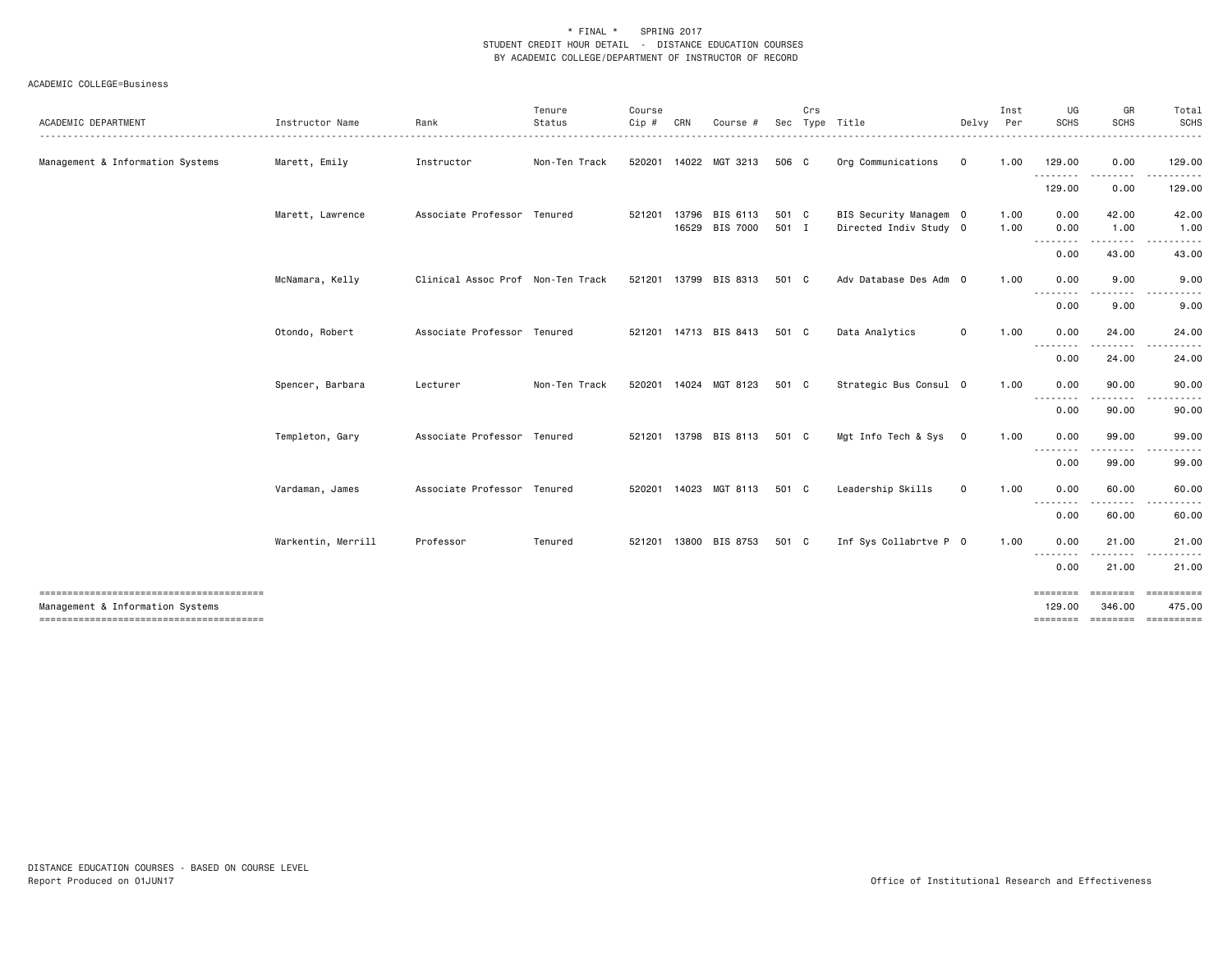| ACADEMIC DEPARTMENT                                    | Instructor Name     | Rank                          | Tenure<br>Status<br>.                | Course<br>Cip# | CRN          | Course                | Sec   | Crs | Type Title             | Delvy       | Inst<br>Per<br>. | UG<br><b>SCHS</b>                                                                                                                 | GR<br><b>SCHS</b>  | Total<br>SCHS<br><u>.</u> |
|--------------------------------------------------------|---------------------|-------------------------------|--------------------------------------|----------------|--------------|-----------------------|-------|-----|------------------------|-------------|------------------|-----------------------------------------------------------------------------------------------------------------------------------|--------------------|---------------------------|
| Marketing, Quantitative Analysis & Busin Collier, Joel |                     | Associate Professor Tenured   |                                      |                | 521401 14027 | MKT 8153              | 511 C |     | Strategic Marketing 0  |             | 1.00             | 0.00<br>--------                                                                                                                  | 69.00              | 69.00                     |
|                                                        |                     |                               |                                      |                |              |                       |       |     |                        |             |                  | 0.00                                                                                                                              | 69.00              | 69.00                     |
|                                                        | Dunlap, Kali        | Non-Faculty                   | Not Applicable 240102 13995 IDS 4111 |                |              |                       | 501 C |     | Professional Seminar 0 |             | 1.00             | 25.00                                                                                                                             | 0.00               | 25.00                     |
|                                                        |                     |                               |                                      |                |              |                       |       |     |                        |             |                  | .<br>25.00                                                                                                                        | 0.00               | 25.00                     |
|                                                        | Esmark, Carol       | Assistant Professor Ten Track |                                      |                |              | 521302 13802 BQA 8233 | 501 C |     | Quant Analysis & Bus 0 |             | 1.00             | 0.00                                                                                                                              | 105.00             | 105.00                    |
|                                                        |                     |                               |                                      |                |              |                       |       |     |                        |             |                  | --------<br>0.00                                                                                                                  | .<br>105.00        | ----------<br>105.00      |
|                                                        | Krallman, Alexandra | Grad Teach Assist             | Non-Ten Track                        |                |              | 521401 14025 MKT 3013 | 504 C |     | Principles Of Mkt      | $\mathbf 0$ | 1.00             | 129.00                                                                                                                            | 0.00               | 129.00                    |
|                                                        |                     |                               |                                      |                |              |                       |       |     |                        |             |                  | .<br>129.00                                                                                                                       | 0.00               | 129.00                    |
|                                                        | Lueg, Nicole        | Professor                     | Tenured                              |                |              | 521401 15208 MKT 7000 | 501 I |     | Directed Indiv Study 0 |             | 1.00             | 0.00                                                                                                                              | 1.00               | 1.00                      |
|                                                        |                     |                               |                                      |                |              |                       |       |     |                        |             |                  | --------<br>0.00                                                                                                                  | 1.00               | 1.00                      |
|                                                        | Mallette, Stephanie | Instructor                    | Non-Ten Track                        |                |              | 229999 13801 BL 8113  | 521 C |     | Law Ethics Disp Res 0  |             | 1.00             | 0.00                                                                                                                              | 72.00              | 72.00                     |
|                                                        |                     |                               |                                      |                |              |                       |       |     |                        |             |                  | $\frac{1}{2} \left( \frac{1}{2} \right) \left( \frac{1}{2} \right) \left( \frac{1}{2} \right) \left( \frac{1}{2} \right)$<br>0.00 | 72.00              | 72.00                     |
|                                                        | Taylor, Ronald      | Non-Employee                  | Not Applicable                       |                |              | 521401 14026 MKT 6143 | 501 C |     | Sales Management       | 0           | 1.00             | 0.00                                                                                                                              | 48.00              | 48.00                     |
|                                                        |                     |                               |                                      |                |              |                       |       |     |                        |             |                  | $\cdots$<br>0.00                                                                                                                  | 48.00              | 48.00                     |
| Marketing, Quantitative Analysis & Busin               |                     |                               |                                      |                |              |                       |       |     |                        |             |                  | ========<br>154.00                                                                                                                | ========<br>295.00 | ==========<br>449.00      |
|                                                        |                     |                               |                                      |                |              |                       |       |     |                        |             |                  | <b>EBBEBBBB</b>                                                                                                                   | ========           | ==========                |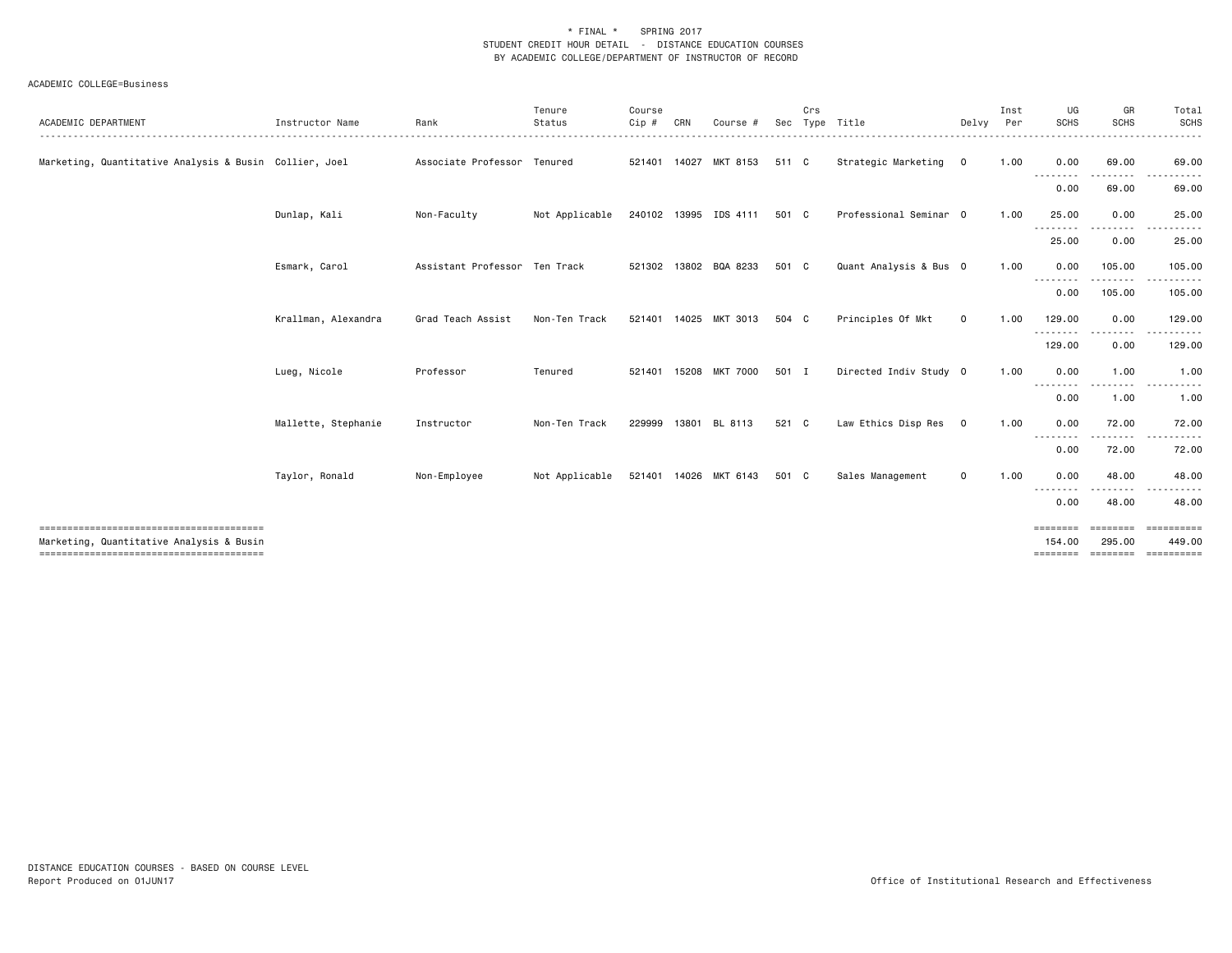| ACADEMIC DEPARTMENT   | Instructor Name | Rank                        | Tenure<br>Status | Course<br>Cip # | CRN | Course #             | Crs | Sec Type Title         | Delvy | Inst<br>Per | UG<br><b>SCHS</b> | GR<br><b>SCHS</b> | Total<br>SCHS          |
|-----------------------|-----------------|-----------------------------|------------------|-----------------|-----|----------------------|-----|------------------------|-------|-------------|-------------------|-------------------|------------------------|
| School of Accountancy | Addy, Noel      | Associate Professor Tenured |                  | 520301          |     | 13785 ACC 8213 511 C |     | Fin & Acc Report Ana O |       | 1.00        | 0.00<br>--------- | 51.00<br>.        | 51.00<br>- - - - - - - |
|                       |                 |                             |                  |                 |     |                      |     |                        |       |             | 0.00              | 51.00             | 51.00                  |
|                       |                 |                             |                  |                 |     |                      |     |                        |       |             | ========          | ========          | ==========             |
| School of Accountancy |                 |                             |                  |                 |     |                      |     |                        |       |             | 0.00              | 51.00             | 51.00                  |
|                       |                 |                             |                  |                 |     |                      |     |                        |       |             | ========          | ========          |                        |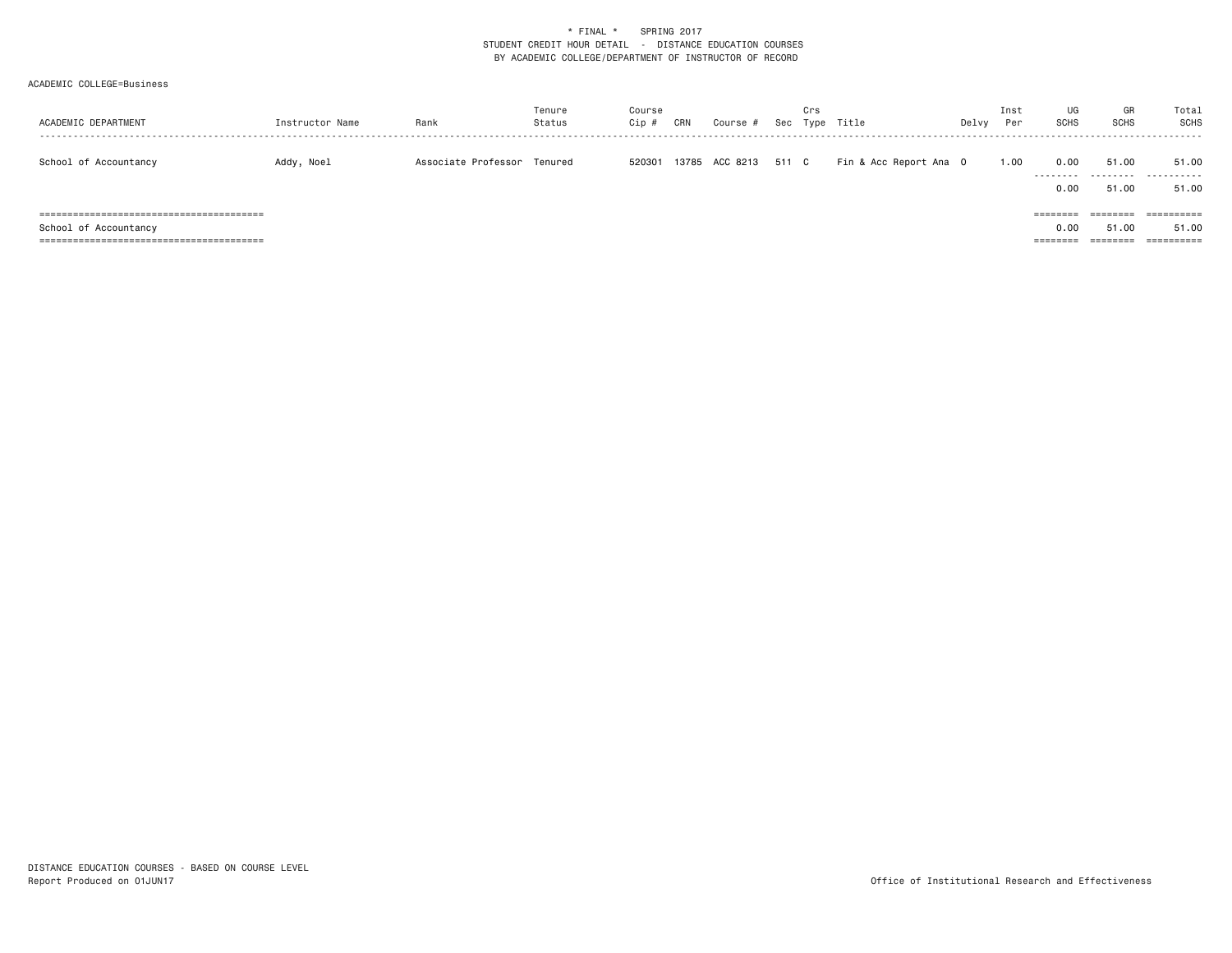| ACADEMIC DEPARTMENT                     | Instructor Name  | Rank                          | Tenure<br>Status | Course<br>Cip# | CRN   | Course #              | Sec   | Crs | Type Title             | Delvy       | Inst<br>Per | UG<br><b>SCHS</b>                                                                                                                 | GR<br><b>SCHS</b>  | Total<br>SCHS         |
|-----------------------------------------|------------------|-------------------------------|------------------|----------------|-------|-----------------------|-------|-----|------------------------|-------------|-------------|-----------------------------------------------------------------------------------------------------------------------------------|--------------------|-----------------------|
| Counseling, Educational Psychology, and | Ball, Kimberly   | Lecturer                      | Non-Ten Track    | 130901         |       | 13866 EDF 3333        | 501 C |     | Social Foundation Ed 0 |             | 1.00        | 81.00<br><u>.</u>                                                                                                                 | 0.00               | 81.00                 |
|                                         |                  |                               |                  |                |       |                       |       |     |                        |             |             | 81.00                                                                                                                             | 0.00               | 81.00                 |
|                                         | Golson, Angela   | Instructor                    | Non-Ten Track    |                |       | 420101 15114 PSY 1013 | 501 C |     | Gen Psychology         | $\mathbf 0$ | 1.00        | 51.00<br>---------                                                                                                                | 0.00<br>-----      | 51.00<br>.            |
|                                         |                  |                               |                  |                |       |                       |       |     |                        |             |             | 51.00                                                                                                                             | 0.00               | 51.00                 |
|                                         | LeJeune, Bonnie  | Non-Faculty                   | Not Applicable   | 131009         | 13831 | COE 6303              | 501 C |     | Re Hab Visual Impair 0 |             | 1.00        | 0.00                                                                                                                              | 33.00              | 33.00                 |
|                                         |                  |                               |                  |                |       | 13832 COE 6323        | 501 C |     | Sensory Aid Technlgy 0 |             | 1.00        | 0.00                                                                                                                              | 33.00              | 33.00                 |
|                                         |                  |                               |                  |                |       |                       |       |     |                        |             |             | --------<br>0.00                                                                                                                  | - - - - -<br>66.00 | -----<br>66.00        |
|                                         | Leach, Nicole    | Assistant Professor Ten Track |                  | 130603         |       | 13870 EDF 9373        | 503 C |     | Ed Res Design          | $\mathbf 0$ | 1.00        | 0.00                                                                                                                              | 48.00              | 48.00                 |
|                                         |                  |                               |                  |                |       |                       |       |     |                        |             |             | --------<br>0.00                                                                                                                  | 48.00              | 48.00                 |
|                                         | Seymour, Dana    | Non-Faculty                   | Not Applicable   | 130604         | 13905 | EPY 8473              | 501 C |     | Mid Level Assessment 0 |             | 1.00        | 0.00                                                                                                                              | 57.00              | 57.00                 |
|                                         |                  |                               |                  |                |       | 16506 EPY 8473        | 502 C |     | Mid Level Assessment 0 |             | 1.00        | 0.00                                                                                                                              | 21.00              | 21.00                 |
|                                         |                  |                               |                  |                |       |                       |       |     |                        |             |             | $\frac{1}{2} \left( \frac{1}{2} \right) \left( \frac{1}{2} \right) \left( \frac{1}{2} \right) \left( \frac{1}{2} \right)$<br>0.00 | .<br>78.00         | .<br>78.00            |
|                                         | Wang, Chih-Hsuan | Lecturer                      | Non-Ten Track    | 130603         | 13903 | EPY 6214              | 501 C |     | Ed & Psy Statistics    | $\mathbf 0$ | 1.00        | 0.00                                                                                                                              | 72.00              | 72.00                 |
|                                         |                  |                               |                  |                |       | 13904 EPY 8214        | 501 B |     | Adv Ed & Psy Stat      | $\mathbf 0$ | 1.00        | 0.00                                                                                                                              | 72.00              | 72.00                 |
|                                         |                  |                               |                  |                |       |                       |       |     |                        |             |             | 0.00                                                                                                                              | 144.00             | 144,00                |
| Counseling, Educational Psychology, and |                  |                               |                  |                |       |                       |       |     |                        |             |             | ========<br>132.00                                                                                                                | ========<br>336,00 | -----------<br>468,00 |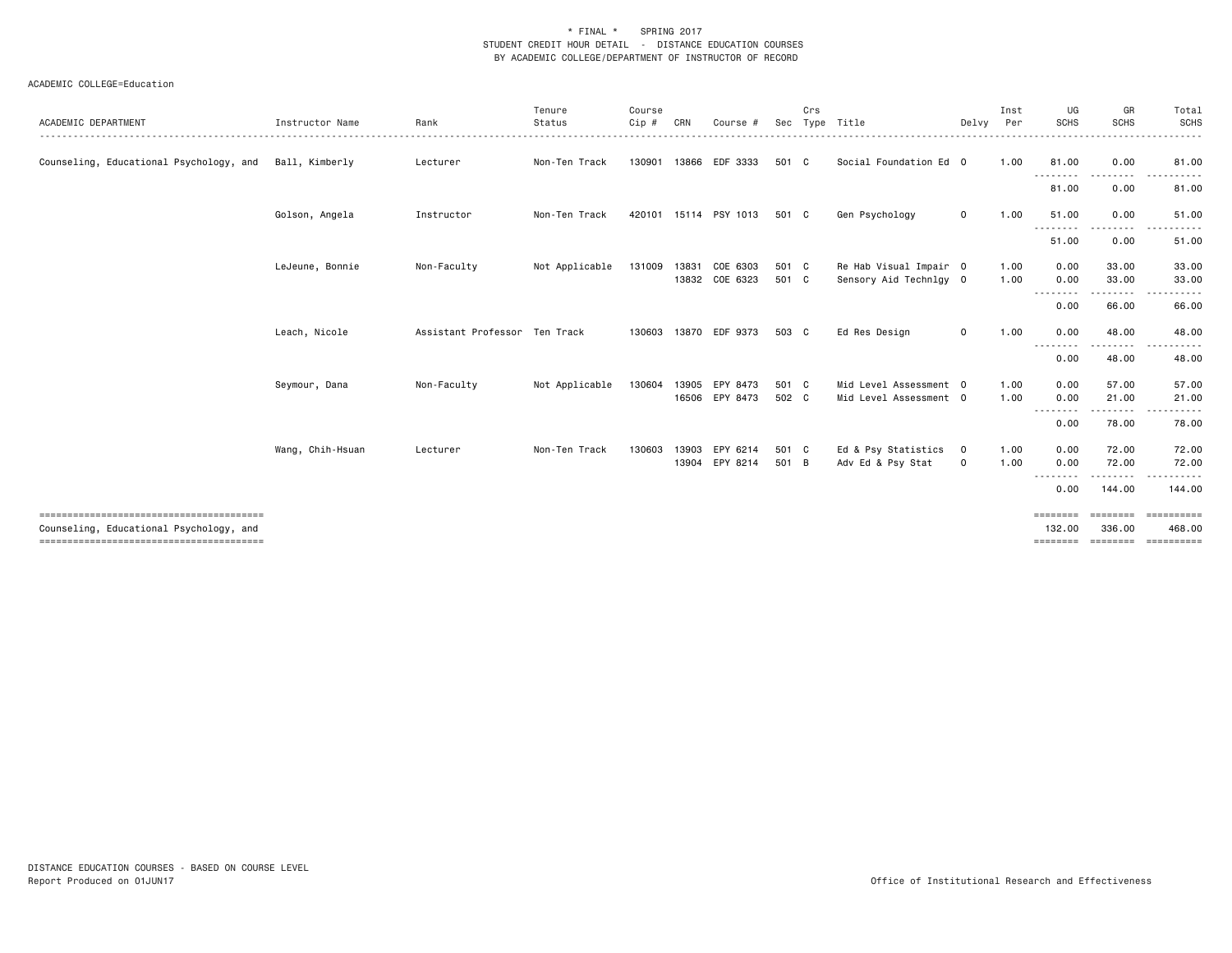| ACADEMIC DEPARTMENT                                      | Instructor Name   | Rank                          | Tenure<br>Status | Course<br>$Cip \#$ | CRN          | Course #                                |                | Crs | Sec Type Title                                   | Delvy                    | Inst<br>Per  | UG<br><b>SCHS</b>                                                                                                                                                                    | GR<br><b>SCHS</b>     | Total<br><b>SCHS</b> |
|----------------------------------------------------------|-------------------|-------------------------------|------------------|--------------------|--------------|-----------------------------------------|----------------|-----|--------------------------------------------------|--------------------------|--------------|--------------------------------------------------------------------------------------------------------------------------------------------------------------------------------------|-----------------------|----------------------|
| Curriculum, Instruction & Special Educat Alley, Kathleen |                   | Assistant Professor Ten Track |                  |                    |              | 131202 16617 EDE 7000                   | 502 I          |     | Directed Indiv Study 0                           |                          | 1.00         | 0.00<br>$\sim$ $\sim$ $\sim$<br>$\frac{1}{2} \left( \frac{1}{2} \right) \left( \frac{1}{2} \right) \left( \frac{1}{2} \right) \left( \frac{1}{2} \right) \left( \frac{1}{2} \right)$ | 3.00                  | 3.00                 |
|                                                          |                   |                               |                  |                    |              |                                         |                |     |                                                  |                          |              | 0.00                                                                                                                                                                                 | 3.00                  | 3.00                 |
|                                                          | Andrews, Hunter   | Lecturer                      | Non-Ten Track    |                    |              | 422814 13889 EDX 3213                   | 502 C          |     | Indiv Inst Except Ch 0                           |                          | 1.00         | 57.00<br>.                                                                                                                                                                           | 0.00<br>.             | 57.00                |
|                                                          |                   |                               |                  |                    |              |                                         |                |     |                                                  |                          |              | 57.00                                                                                                                                                                                | 0.00                  | 57.00                |
|                                                          | Bombly, Sarah     | Non-Employee                  | Not Applicable   |                    |              | 130601 13869 EDF 8553                   | 502 C          |     | Research in the Clas 0                           |                          | 1.00         | 0.00                                                                                                                                                                                 | 9.00                  | 9.00                 |
|                                                          |                   |                               |                  |                    |              |                                         |                |     |                                                  |                          |              | 0.00                                                                                                                                                                                 | 9.00                  | 9.00                 |
|                                                          | Brasher, Chelsi   | Instructor                    | Non-Ten Track    |                    | 131311 13854 | EDE 3523<br>13856 EDE 4123              | 501 C<br>501 B |     | Found EL/ML Math Edu 0<br>Teach Elem/Mid Level 0 |                          | 1.00<br>1.00 | 54.00<br>39.00<br>.                                                                                                                                                                  | 0.00<br>0.00<br>.     | 54.00<br>39.00       |
|                                                          |                   |                               |                  |                    |              |                                         |                |     |                                                  |                          |              | 93.00                                                                                                                                                                                | 0.00                  | 93.00                |
|                                                          | Brown, Karen      | Lecturer                      | Non-Ten Track    | 131203             | 14051        | RDG 3413<br>14053 RDG 3423              | 501 C<br>501 C |     | Middle Lvl Lit I<br>Middle Lvl Lit II            | 0<br>$\mathsf{O}\xspace$ | 1.00<br>1.00 | 63.00<br>63.00<br>.                                                                                                                                                                  | 0.00<br>0.00<br>.     | 63.00<br>63.00       |
|                                                          |                   |                               |                  |                    |              |                                         |                |     |                                                  |                          |              | 126.00                                                                                                                                                                               | 0.00                  | 126.00               |
|                                                          | Devlin, Sandy     | Professor                     | Tenured          |                    |              | 131001 13894 EDX 8053                   | 501 C          |     | Fundamentals of Teac 0                           |                          | 0.50         | 0.00<br>$  -$<br>.                                                                                                                                                                   | 13.50                 | 13.50                |
|                                                          |                   |                               |                  |                    |              |                                         |                |     |                                                  |                          |              | 0.00                                                                                                                                                                                 | 13.50                 | 13.50                |
|                                                          | Fondren, Patricia | Instructor                    | Non-Ten Track    |                    |              | 131001 13890 EDX 4873                   | 501 S          |     | Prof Sem In Sp Ed                                | $\mathbf 0$              | 1.00         | 3.00<br><b></b>                                                                                                                                                                      | 0.00<br>$\frac{1}{2}$ | 3.00                 |
|                                                          |                   |                               |                  |                    |              |                                         |                |     |                                                  |                          |              | 3.00                                                                                                                                                                                 | 0.00                  | 3.00                 |
|                                                          | Franz, Dana       | Associate Professor Tenured   |                  |                    |              | 131205 16277 EDS 7000                   | 501 I          |     | Directed Indiv Study 0                           |                          | 1.00         | 0.00<br>$  -$                                                                                                                                                                        | 3.00                  | 3.00                 |
|                                                          |                   |                               |                  |                    |              |                                         |                |     |                                                  |                          |              | 0.00                                                                                                                                                                                 | 3.00                  | 3.00                 |
|                                                          | Holley, Kenne     | Lecturer                      | Non-Ten Track    |                    |              | 131203 13850 EDE 3223                   | 501 C          |     | Middle Level Educati 0                           |                          | 1.00         | 66.00<br>$\sim$ $\sim$ $\sim$                                                                                                                                                        | 0.00                  | 66.00                |
|                                                          |                   |                               |                  |                    |              |                                         |                |     |                                                  |                          |              | 66.00                                                                                                                                                                                | 0.00                  | 66.00                |
|                                                          | Hollis, Anitra    | Lecturer                      | Non-Ten Track    |                    |              | 131318 13857 EDE 4143                   | 501 B          |     | Teach Elem/Mid Lvl S 0                           |                          | 1.00         | 33.00<br>.                                                                                                                                                                           | 0.00                  | 33.00                |
|                                                          |                   |                               |                  |                    |              |                                         |                |     |                                                  |                          |              | 33.00                                                                                                                                                                                | 0.00                  | 33.00                |
|                                                          | Ivy, Jessica      | Assistant Professor Ten Track |                  |                    |              | 131311 15492 EDS 6633                   | 501 C          |     | Math Education Pedag P                           |                          | 1.00         | 0.00<br>$\sim$ $\sim$ $\sim$                                                                                                                                                         | 18.00                 | 18.00                |
|                                                          |                   |                               |                  |                    |              |                                         |                |     |                                                  |                          |              | 0.00                                                                                                                                                                                 | 18.00                 | 18.00                |
|                                                          | Javorsky, Kristin | Assistant Professor Ten Track |                  |                    |              | 131315 14047 RDG 3113<br>14049 RDG 3123 | 501 C<br>501 C |     | Early Literacy Instr 0<br>Early Lit Instruct I 0 |                          | 1.00<br>1.00 | 60.00<br>60.00                                                                                                                                                                       | 0.00<br>0.00          | 60.00<br>60.00       |
|                                                          |                   |                               |                  |                    |              |                                         |                |     |                                                  |                          |              | .<br>120.00                                                                                                                                                                          | <u>.</u><br>0.00      | 120.00               |
|                                                          | May, Susan        | Instructor                    | Non-Ten Track    |                    |              | 131202 13858 EDE 4883                   | 501 C          |     | Manag Elem/Mid Lvl C 0                           |                          | 1.00         | 69.00                                                                                                                                                                                | 0.00                  | 69.00                |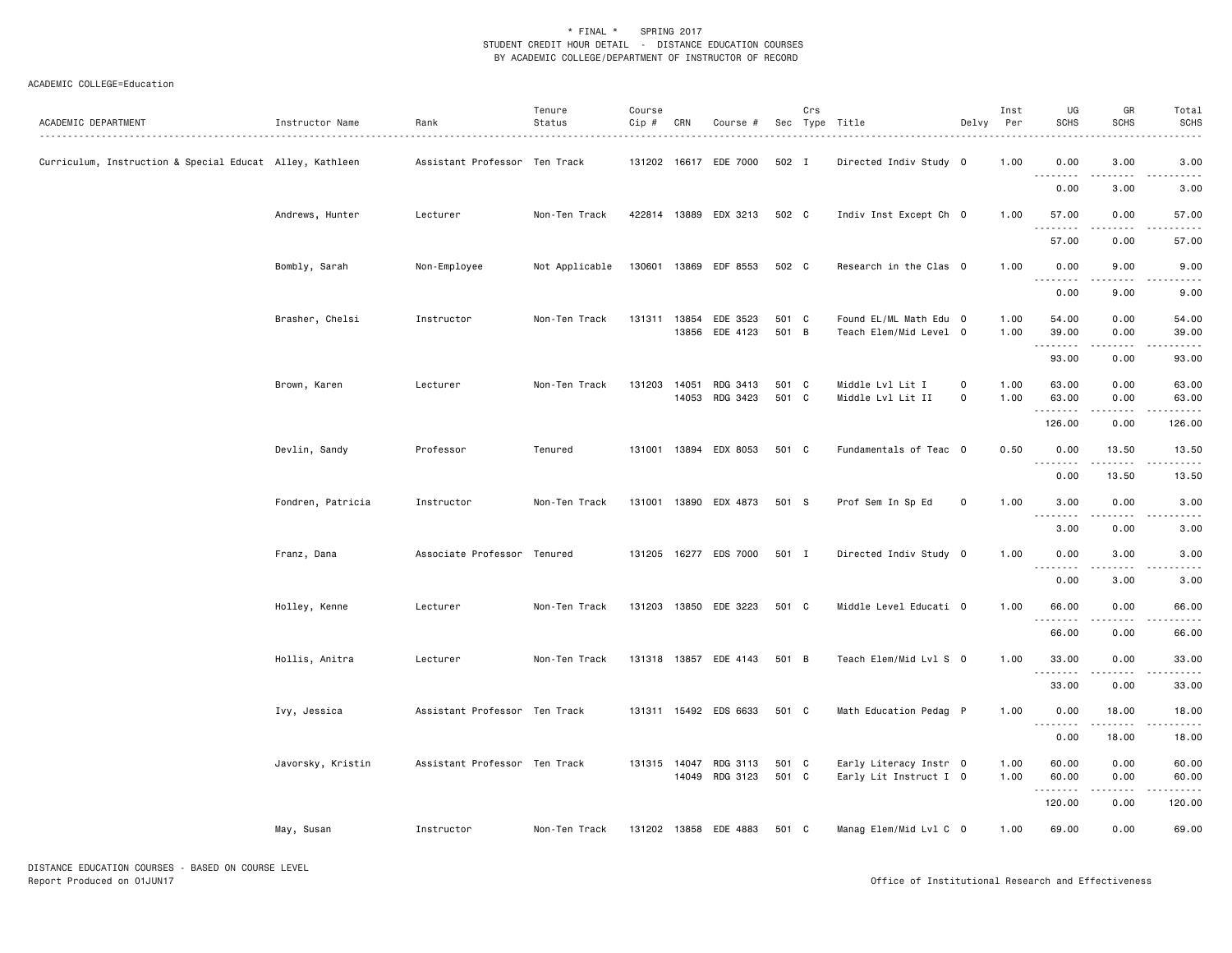| ACADEMIC DEPARTMENT                                          | Instructor Name    | Rank                          | Tenure<br>Status | Course<br>$Cip \#$ | CRN            | Course #                   |                | Crs          | Sec Type Title                                   | Delvy          | Inst<br>Per  | UG<br><b>SCHS</b> | GR<br><b>SCHS</b>                                                                                                                                             | Total<br><b>SCHS</b>                    |
|--------------------------------------------------------------|--------------------|-------------------------------|------------------|--------------------|----------------|----------------------------|----------------|--------------|--------------------------------------------------|----------------|--------------|-------------------|---------------------------------------------------------------------------------------------------------------------------------------------------------------|-----------------------------------------|
|                                                              |                    |                               |                  |                    |                |                            |                |              |                                                  |                |              | <u>.</u><br>69.00 | 0.00                                                                                                                                                          | 69.00                                   |
| Curriculum, Instruction & Special Educat McDaniel, Christina |                    | Non-Faculty                   | Not Applicable   |                    |                | 131316 13876 EDS 6653      | 501 C          |              | Science Educ Pedago 0                            |                | 1.00         | 0.00              | 9.00                                                                                                                                                          | 9.00                                    |
|                                                              |                    |                               |                  |                    |                |                            |                |              |                                                  |                |              | .<br>0.00         | 9.00                                                                                                                                                          | -----<br>9.00                           |
|                                                              | McGinnis, Brecken  | Instructor                    | Non-Ten Track    | 131001             | 13894          | EDX 8053                   | 501 C          |              | Fundamentals of Teac 0                           |                | 0.50         | 0.00              | 13.50                                                                                                                                                         | 13.50                                   |
|                                                              |                    |                               |                  | 422814             |                | 13888 EDX 3213             | 501 C          |              | Indiv Inst Except Ch 0                           |                | 1.00         | 51.00<br>.        | 0.00<br>.                                                                                                                                                     | 51.00<br>.                              |
|                                                              |                    |                               |                  |                    |                |                            |                |              |                                                  |                |              | 51.00             | 13.50                                                                                                                                                         | 64.50                                   |
|                                                              | McKissick, Bethany | Assistant Professor Ten Track |                  | 131001             | 13893          | EDX 8013                   | 501 C          |              | Fundamentals of Teac 0                           |                | 1.00         | 0.00              | 18.00                                                                                                                                                         | 18.00                                   |
|                                                              |                    |                               |                  |                    |                | 13895 EDX 8173             | 501 C          |              | Sp Ed In Reg Classrm 0                           |                | 1.00         | 0.00<br>.         | 39.00<br>.                                                                                                                                                    | 39.00<br>.                              |
|                                                              |                    |                               |                  |                    |                |                            |                |              |                                                  |                |              | 0.00              | 57.00                                                                                                                                                         | 57.00                                   |
|                                                              | Miller, Nicole     | Assistant Professor Ten Track |                  | 131203             |                | 13861 EDE 8113             | 501 C          |              | Mid Level Mgmt & Y. O                            |                | 1.00         | 0.00<br>.         | 63.00<br>$\frac{1}{2}$                                                                                                                                        | 63.00<br>.                              |
|                                                              |                    |                               |                  |                    |                |                            |                |              |                                                  |                |              | 0.00              | 63.00                                                                                                                                                         | 63.00                                   |
|                                                              | Moser, Kelly       | Assistant Professor Ten Track |                  | 131203             |                | 13878 EDS 8243             | 501 C          |              | Adv. Plan Manage Lea 0                           |                | 1.00         | 0.00              | 33.00                                                                                                                                                         | 33.00                                   |
|                                                              |                    |                               |                  | 131205             | 13881          | EDS 8613<br>13882 EDS 8623 | 501<br>501 C   | $\mathbf{C}$ | Mdle & Sec Sch Curr<br>Effective Instructio 0    | $\mathbf 0$    | 1.00<br>1.00 | 0.00<br>0.00      | 30.00<br>39.00                                                                                                                                                | 30.00<br>39.00                          |
|                                                              |                    |                               |                  |                    |                |                            |                |              |                                                  |                |              | .<br>0.00         | .<br>102.00                                                                                                                                                   | ------<br>102.00                        |
|                                                              | Mulkana, Angela    | Lecturer                      | Non-Ten Track    | 131203             | 14903          | RDG 8133                   | 501 C          |              | Mid Level Content Li 0                           |                | 1.00         | 0.00              | 69.00                                                                                                                                                         | 69.00                                   |
|                                                              |                    |                               |                  | 131205             |                | 14902 EDS 4873             | 501 C          |              | Managing Secondary C 0                           |                | 1.00         | 24.00             | 0.00                                                                                                                                                          | 24.00                                   |
|                                                              |                    |                               |                  | 131315             | 14058          | RDG 8653                   | 501 C          |              | Teach Read Sec Sch                               | $\mathbf{0}$   | 1.00         | 0.00<br>.         | 30.00                                                                                                                                                         | 30.00<br>$\omega$ is $\omega$ in .      |
|                                                              |                    |                               |                  |                    |                |                            |                |              |                                                  |                |              | 24.00             | 99.00                                                                                                                                                         | 123.00                                  |
|                                                              | Nobles, Dena       | Instructor                    | Non-Ten Track    |                    |                | 131316 13855 EDE 4113      | 501 B          |              | Teach Elem/Mid Level 0                           |                | 1.00         | 33.00<br>.        | 0.00<br>.                                                                                                                                                     | 33.00<br>.                              |
|                                                              |                    |                               |                  |                    |                |                            |                |              |                                                  |                |              | 33.00             | 0.00                                                                                                                                                          | 33.00                                   |
|                                                              | Prater, Kathy      | Lecturer                      | Non-Ten Track    |                    |                | 131315 14009 LSK 1023      | 501 C          |              | Col Read/Study Skill 0                           |                | 1.00         | 102.00<br>.       | 0.00<br>.                                                                                                                                                     | 102.00<br>$\alpha$ is a single $\alpha$ |
|                                                              |                    |                               |                  |                    |                |                            |                |              |                                                  |                |              | 102.00            | 0.00                                                                                                                                                          | 102.00                                  |
|                                                              | Ratliff, Lindon    | Associate Professor Tenured   |                  |                    |                | 131318 13875 EDS 6643      | 501 C          |              | Soc Studies Educ Ped 0                           |                | 1.00         | 0.00<br>.         | 24.00                                                                                                                                                         | 24.00<br>المتمام                        |
|                                                              |                    |                               |                  |                    |                |                            |                |              |                                                  |                |              | 0.00              | $\frac{1}{2} \left( \frac{1}{2} \right) \left( \frac{1}{2} \right) \left( \frac{1}{2} \right) \left( \frac{1}{2} \right) \left( \frac{1}{2} \right)$<br>24.00 | 24.00                                   |
|                                                              | Sanders, Jennifer  | Lecturer                      | Non-Ten Track    |                    |                | 131305 14055 RDG 4133      | 501 B          |              | Integrat Lang Art In 0                           |                | 1.00         | 39.00             | 0.00                                                                                                                                                          | 39.00                                   |
|                                                              |                    |                               |                  |                    |                |                            |                |              |                                                  |                |              | .<br>39.00        | -----<br>0.00                                                                                                                                                 | .<br>39.00                              |
|                                                              | Shea, Donna        | Non-Faculty                   | Not Applicable   | 131001             | 13885<br>13887 | EDS 8886<br>EDS 8896       | 501 H<br>501 H |              | Dimensions of Learni F<br>Dimensions of Learni F |                | 1.00<br>1.00 | 0.00<br>0.00      | 60.00<br>66.00                                                                                                                                                | 60.00<br>66.00                          |
|                                                              |                    |                               |                  |                    | 13891          | EDX 4886                   | 501 F          |              | Teach Internship in                              | $\mathbf{0}$   | 1.00         | 6.00              | 0.00                                                                                                                                                          | 6.00                                    |
|                                                              |                    |                               |                  |                    |                | 13892 EDX 4896             | 501 F          |              | Teach Internship in                              | $\overline{0}$ | 1.00         | 6.00              | 0.00                                                                                                                                                          | 6.00                                    |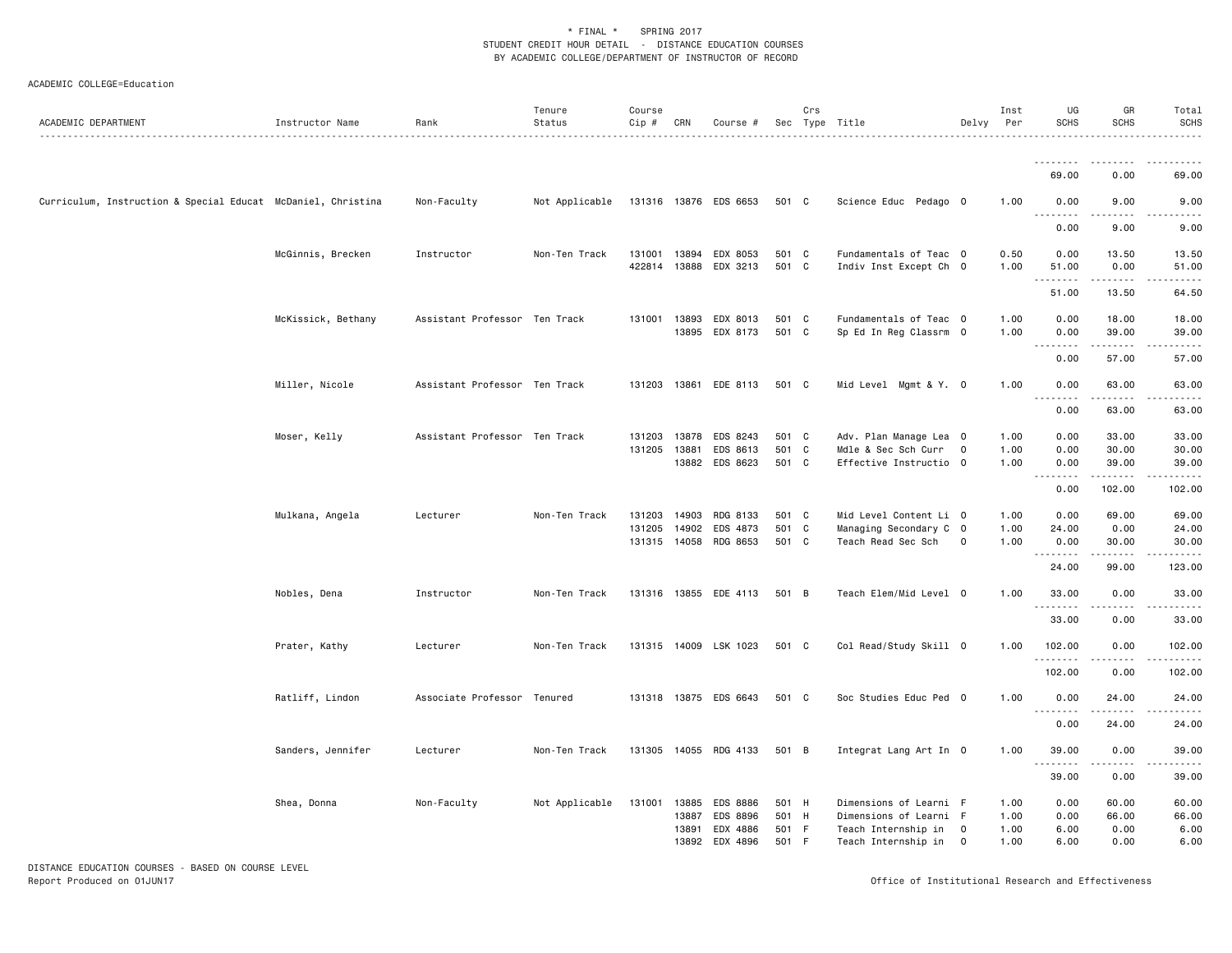|                                                      |                 |             | Tenure         | Course       |       |                       |       | Crs |                        |              | Inst | UG              | GR          | Total        |
|------------------------------------------------------|-----------------|-------------|----------------|--------------|-------|-----------------------|-------|-----|------------------------|--------------|------|-----------------|-------------|--------------|
| ACADEMIC DEPARTMENT                                  | Instructor Name | Rank        | Status         | Cip #        | CRN   | Course #              | Sec   |     | Type Title             | Delvy        | Per  | <b>SCHS</b>     | <b>SCHS</b> | SCHS         |
|                                                      |                 |             |                |              |       |                       |       |     |                        |              |      |                 |             |              |
| Curriculum, Instruction & Special Educat Shea, Donna |                 | Non-Faculty | Not Applicable | 131001       | 13897 | EDX 8243              | 501 H |     | MATX Internship II     | $\mathbf 0$  | 1.00 | 0.00            | 27.00       | 27.00        |
|                                                      |                 |             |                | 131202 13859 |       | EDE 4886              | 501 E |     | Elem.Mid Lvl Interns 0 |              | 1.00 | 180.00          | 0.00        | 180.00       |
|                                                      |                 |             |                |              |       | 13860 EDE 4896        | 501 E |     | Elem/Mid Levl Intern 0 |              | 1.00 | 180.00          | 0.00        | 180.00       |
|                                                      |                 |             |                | 131203       | 13864 | EDE 8143              | 501 H |     | Middle Level Intersh 0 |              | 1.00 | 0.00            | 78.00       | 78.00        |
|                                                      |                 |             |                |              |       | 13865 EDE 8143        | 502 H |     | Middle Level Intersh 0 |              | 1.00 | 0.00            | 3.00        | 3.00         |
|                                                      |                 |             |                | 131205       | 13873 | EDS 4886              | 501 F |     | Teach Intern in Sec    | $\Omega$     | 1.00 | 48.00           | 0.00        | 48.00        |
|                                                      |                 |             |                |              | 13874 | EDS 4896              | 501 F |     | Teach Intern in Sec    | $\mathbf{0}$ | 1.00 | 48.00           | 0.00        | 48.00        |
|                                                      |                 |             |                | 131314       |       | 14034 PE 4886         | 501 F |     | Teach Intern in PE     |              | 1.00 | 12.00           | 0.00        | 12.00        |
|                                                      |                 |             |                |              |       | 14035 PE 4896         | 501 F |     | Teach Intern in PE     | F            | 1.00 | 18,00           | 0.00        | 18,00        |
|                                                      |                 |             |                |              |       |                       |       |     |                        |              |      | - - - - - - - - | .           | .            |
|                                                      |                 |             |                |              |       |                       |       |     |                        |              |      | 498,00          | 234.00      | 732.00       |
|                                                      |                 |             |                |              |       |                       |       |     |                        |              |      |                 |             |              |
|                                                      | Smith, Kimberly | Instructor  | Non-Ten Track  |              |       | 131202 13853 EDE 3343 | 501 C |     | Teach Adoles Lit       | $\mathbf 0$  | 1.00 | 42.00           | 0.00        | 42.00        |
|                                                      |                 |             |                |              |       |                       |       |     |                        |              |      | --------        | .           | .<br>$- - -$ |
|                                                      |                 |             |                |              |       |                       |       |     |                        |              |      | 42.00           | 0.00        | 42.00        |
|                                                      | Yuan, Ruiping   | Instructor  | Non-Ten Track  | 131202       | 13849 | EDE 3123              | 501 C |     | Early Childhood Ed     | $\mathbf{O}$ | 1.00 | 54.00           | 0.00        | 54.00        |
|                                                      |                 |             |                |              |       | 131315 13852 EDE 3233 | 501 C |     | Teach Lit at Elem/Mi 0 |              | 1.00 | 51.00           | 0.00        | 51.00        |
|                                                      |                 |             |                |              |       |                       |       |     |                        |              |      | .               | $- - - -$   |              |
|                                                      |                 |             |                |              |       |                       |       |     |                        |              |      | 105.00          | 0.00        | 105.00       |
|                                                      |                 |             |                |              |       |                       |       |     |                        |              |      |                 |             |              |
|                                                      |                 |             |                |              |       |                       |       |     |                        |              |      | ========        | ========    | EEEEEEEE     |
| Curriculum, Instruction & Special Educat             |                 |             |                |              |       |                       |       |     |                        |              |      | 1461.00         | 648.00      | 2109.00      |
|                                                      |                 |             |                |              |       |                       |       |     |                        |              |      |                 |             | =======      |
|                                                      |                 |             |                |              |       |                       |       |     |                        |              |      |                 |             |              |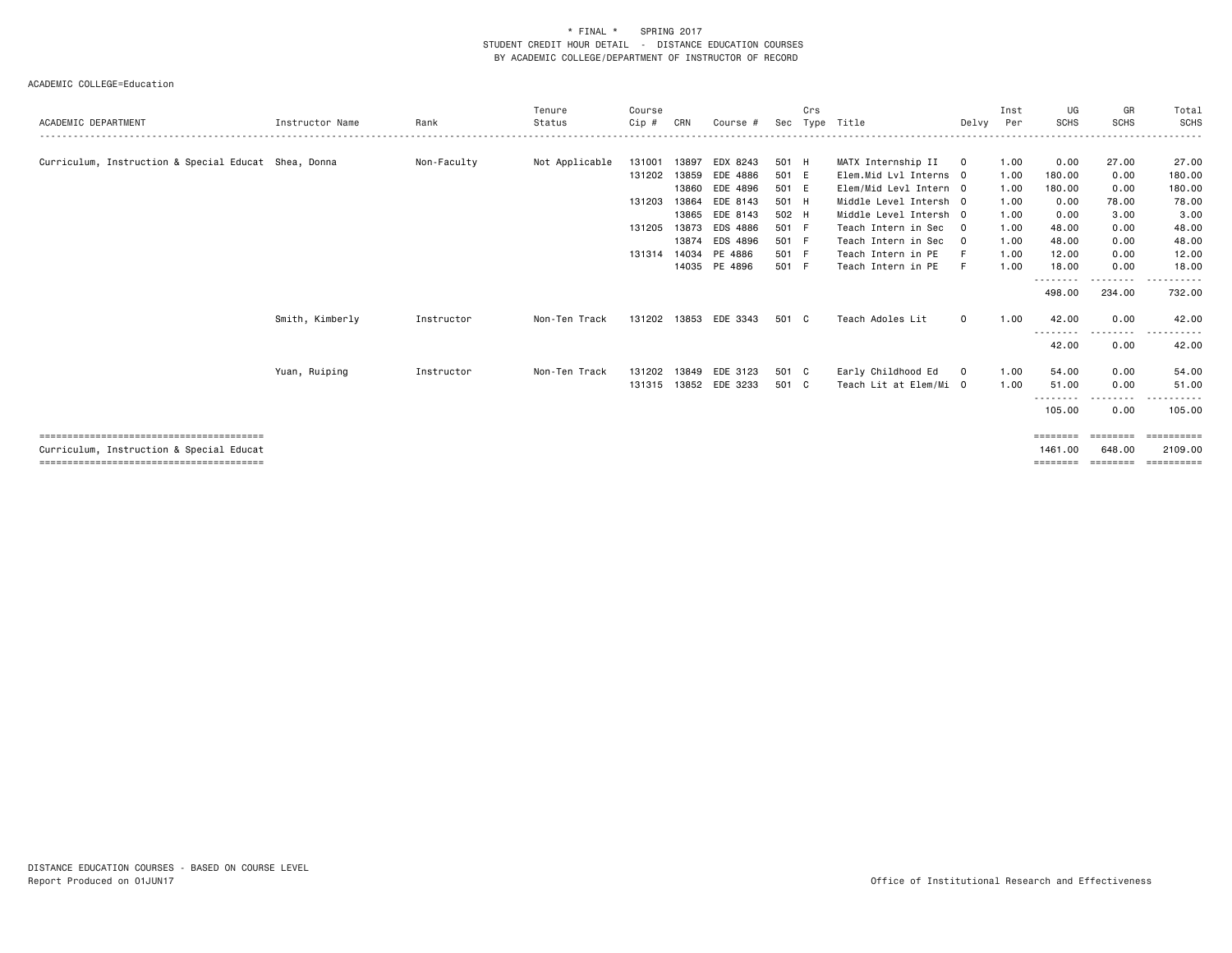| ACADEMIC DEPARTMENT    | Instructor Name        | Rank                              | Tenure<br>Status | Course<br>Cip # | CRN            | Course #                         |                | Crs | Sec Type Title                                   | Delvy       | Inst<br>Per  | UG<br><b>SCHS</b> | GR<br><b>SCHS</b>                                                                                                                                             | Total<br><b>SCHS</b><br>.                                                                                                                                    |
|------------------------|------------------------|-----------------------------------|------------------|-----------------|----------------|----------------------------------|----------------|-----|--------------------------------------------------|-------------|--------------|-------------------|---------------------------------------------------------------------------------------------------------------------------------------------------------------|--------------------------------------------------------------------------------------------------------------------------------------------------------------|
| Educational Leadership | Armstrong, Christopher | Non-Faculty                       | Not Applicable   |                 |                | 130407 13807 CCL 8143            | 501 C          |     | Program Planning and 0                           |             | 1.00         | 0.00<br>.         | 36.00<br>.                                                                                                                                                    | 36.00<br>.                                                                                                                                                   |
|                        |                        |                                   |                  |                 |                |                                  |                |     |                                                  |             |              | 0.00              | 36.00                                                                                                                                                         | 36.00                                                                                                                                                        |
|                        | Baham, Jeremy          | Non-Faculty                       | Not Applicable   | 300000          |                | 14078 TKT 4423<br>14087 TKT 6423 | 501 C<br>501 C |     | History of Veterans' 0<br>History of Veterans' 0 |             | 1.00<br>1.00 | 39.00<br>0.00     | 0.00<br>12.00                                                                                                                                                 | 39.00<br>12.00                                                                                                                                               |
|                        |                        |                                   |                  |                 |                |                                  |                |     |                                                  |             |              | .<br>39.00        | .<br>12.00                                                                                                                                                    | .<br>51.00                                                                                                                                                   |
|                        | Coats, Linda           | Professor                         | Tenured          | 130401          | 13845          | EDA 8190                         | 501 S          |     | Wkshp Ed Adm & Super 0                           |             | 1.00         | 0.00              | 3.00                                                                                                                                                          | 3.00                                                                                                                                                         |
|                        |                        |                                   |                  | 130407          | 13804          | CCL 8113<br>15727 CCL 9000       | 501 C<br>504 D |     | Comm Col Hist/Philos 0<br>Diss./Dissertation R 0 |             | 1.00<br>1.00 | 0.00<br>0.00      | 24.00<br>17.00                                                                                                                                                | 24.00<br>17.00                                                                                                                                               |
|                        |                        |                                   |                  |                 |                |                                  |                |     |                                                  |             |              | .<br>0.00         | .<br>44.00                                                                                                                                                    | المتمامين<br>44.00                                                                                                                                           |
|                        | Cutts, Qiana           | Assistant Professor Non-Ten Track |                  | 130601          |                | 13868 EDF 8553                   | 501 C          |     | Research in the Clas 0                           |             | 1.00         | 0.00              | 57.00                                                                                                                                                         | 57.00                                                                                                                                                        |
|                        |                        |                                   |                  |                 |                |                                  |                |     |                                                  |             |              | <u>.</u><br>0.00  | .<br>57.00                                                                                                                                                    | .<br>57.00                                                                                                                                                   |
|                        | Davis, James           | Associate Professor Tenured       |                  |                 |                | 130407 15725 CCL 9000            | 502 D          |     | Diss./Dissertation R 0                           |             | 1.00         | 0.00              | 14.00                                                                                                                                                         | 14.00                                                                                                                                                        |
|                        |                        |                                   |                  |                 |                |                                  |                |     |                                                  |             |              | .<br>0.00         | $- - - - -$<br>14.00                                                                                                                                          | .<br>14.00                                                                                                                                                   |
|                        | Exmeyer, Leslie        | Non-Faculty                       | Not Applicable   | 130301          |                | 14010 LSK 2010                   | 501 C          |     | Praxis: Acad Core En 0                           |             | 1.00         | 42.00             | 0.00<br>$- - -$                                                                                                                                               | 42.00<br>.                                                                                                                                                   |
|                        |                        |                                   |                  |                 |                |                                  |                |     |                                                  |             |              | 42.00             | 0.00                                                                                                                                                          | 42.00                                                                                                                                                        |
|                        | Farmer, Angela         | Assistant Professor Ten Track     |                  | 130401          |                | 14688 EDL 8613                   | 502 H          |     | Leadership Intern II 0                           |             | 1.00         | 0.00<br>.         | 18.00<br>$\frac{1}{2} \left( \frac{1}{2} \right) \left( \frac{1}{2} \right) \left( \frac{1}{2} \right) \left( \frac{1}{2} \right) \left( \frac{1}{2} \right)$ | 18.00<br>.                                                                                                                                                   |
|                        |                        |                                   |                  |                 |                |                                  |                |     |                                                  |             |              | 0.00              | 18.00                                                                                                                                                         | 18.00                                                                                                                                                        |
|                        | Fincher, Mark          | Assistant Professor Ten Track     |                  | 130407          |                | 15728 CCL 9000                   | 505 D          |     | Diss./Dissertation R 0                           |             | 1.00         | 0.00<br><b>.</b>  | 7.00<br>.                                                                                                                                                     | 7.00<br>$\frac{1}{2} \left( \frac{1}{2} \right) \left( \frac{1}{2} \right) \left( \frac{1}{2} \right) \left( \frac{1}{2} \right) \left( \frac{1}{2} \right)$ |
|                        |                        |                                   |                  |                 |                |                                  |                |     |                                                  |             |              | 0.00              | 7.00                                                                                                                                                          | 7.00                                                                                                                                                         |
|                        | Hailey, Leigh          | Clinical Assist Pro Non-Ten Track |                  | 130401          | 13871<br>13872 | EDL 8613                         | 501 H<br>501 C |     | Leadership Intern II 0                           | 0           | 1.00<br>1.00 | 0.00              | 24.00<br>24.00                                                                                                                                                | 24.00<br>24.00                                                                                                                                               |
|                        |                        |                                   |                  |                 | 14689          | EDL 8623<br>EDL 8623             | 502 C          |     | Curric Leadership<br>Curric Leadership           | $\mathbf 0$ | 1.00         | 0.00<br>0.00      | 24.00                                                                                                                                                         | 24.00                                                                                                                                                        |
|                        |                        |                                   |                  |                 | 15729          | EDL 7000                         | 501 I          |     | Directed Indiv Study 0                           |             | 1.00         | 0.00              | 3.00                                                                                                                                                          | 3.00                                                                                                                                                         |
|                        |                        |                                   |                  |                 | 15730          | EDL 7000                         | 502 I          |     | Directed Indiv Study 0                           |             | 1.00         | 0.00              | 3.00                                                                                                                                                          | 3.00                                                                                                                                                         |
|                        |                        |                                   |                  |                 | 15731          | EDL 7000                         | 503 I          |     | Directed Indiv Study 0                           |             | 1.00         | 0.00              | 3.00                                                                                                                                                          | 3.00                                                                                                                                                         |
|                        |                        |                                   |                  |                 | 15732          | EDL 7000                         | 504 I          |     | Directed Indiv Study 0                           |             | 1.00         | 0.00              | 3.00                                                                                                                                                          | 3.00                                                                                                                                                         |
|                        |                        |                                   |                  |                 | 15734          | EDL 7000                         | 505 I          |     | Directed Indiv Study 0                           |             | 1.00         | 0.00              | 3.00                                                                                                                                                          | 3.00                                                                                                                                                         |
|                        |                        |                                   |                  |                 | 15735          | EDL 7000                         | 506 I          |     | Directed Indiv Study 0                           |             | 1.00         | 0.00              | 3.00                                                                                                                                                          | 3.00                                                                                                                                                         |
|                        |                        |                                   |                  |                 | 15737          | EDL 7000                         | 507 I          |     | Directed Indiv Study 0                           |             | 1.00         | 0.00              | 3.00                                                                                                                                                          | 3.00                                                                                                                                                         |
|                        |                        |                                   |                  |                 | 16093          | EDL 7000                         | 508 I          |     | Directed Indiv Study F                           |             | 1.00         | 0.00              | 3.00                                                                                                                                                          | 3.00                                                                                                                                                         |
|                        |                        |                                   |                  |                 |                | 16095 EDL 7000                   | 509 I          |     | Directed Indiv Study 0                           |             | 1.00         | 0.00<br>.         | 3.00<br>$\frac{1}{2} \left( \frac{1}{2} \right) \left( \frac{1}{2} \right) \left( \frac{1}{2} \right) \left( \frac{1}{2} \right) \left( \frac{1}{2} \right)$  | 3.00<br>.                                                                                                                                                    |
|                        |                        |                                   |                  |                 |                |                                  |                |     |                                                  |             |              | 0.00              | 99.00                                                                                                                                                         | 99.00                                                                                                                                                        |
|                        | Hanson, Bruce          | Non-Employee                      | Not Applicable   | 130407          |                | 13809 CCL 8343                   | 501 C          |     | Community Dev Resour 0                           |             | 1.00         | 0.00              | 30.00                                                                                                                                                         | 30.00                                                                                                                                                        |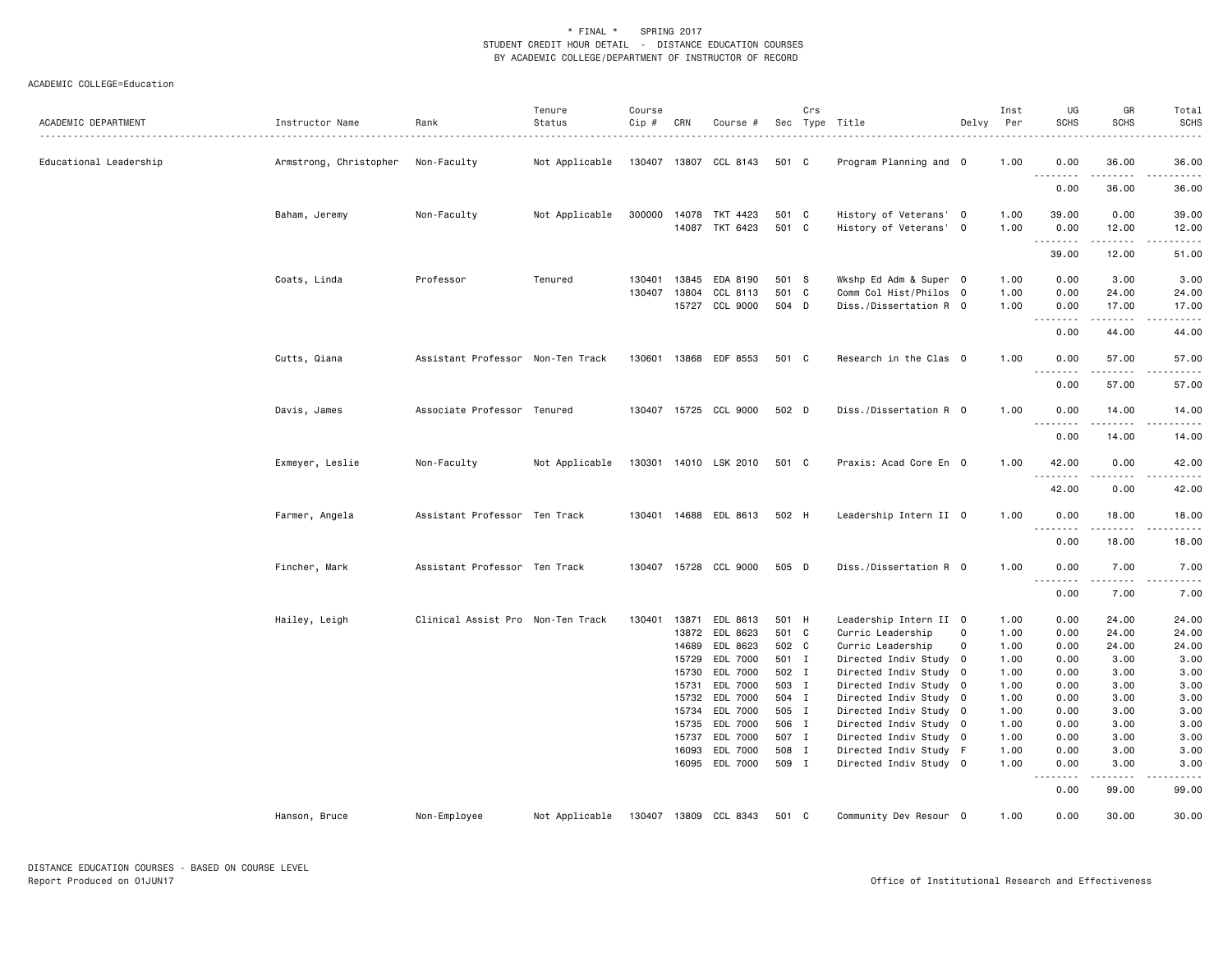| ACADEMIC DEPARTMENT    | Instructor Name | Rank                        | Tenure<br>Status | Course<br>$C$ ip $#$ | CRN   | Course #              | Sec   | Crs | Type Title             | Delvv | Inst<br>Per | UG<br><b>SCHS</b> | GR<br><b>SCHS</b> | Total<br>SCHS                                                                                                                                  |
|------------------------|-----------------|-----------------------------|------------------|----------------------|-------|-----------------------|-------|-----|------------------------|-------|-------------|-------------------|-------------------|------------------------------------------------------------------------------------------------------------------------------------------------|
|                        |                 |                             |                  |                      |       |                       |       |     |                        |       |             |                   |                   |                                                                                                                                                |
|                        |                 |                             |                  |                      |       |                       |       |     |                        |       |             | 0.00              | 30.00             | 30.00                                                                                                                                          |
| Educational Leadership | King, Stephanie | Associate Professor Tenured |                  | 130407               | 14639 | CCL 9913              | 501 S |     | Dissertation Seminar 0 |       | 1.00        | 0.00              | 15.00             | 15.00                                                                                                                                          |
|                        |                 |                             |                  |                      |       | 14640 CCL 9913        | 502 S |     | Dissertation Seminar 0 |       | 1.00        | 0.00              | 15.00             | 15.00                                                                                                                                          |
|                        |                 |                             |                  |                      | 15724 | CCL 9000              | 501 D |     | Diss./Dissertation R 0 |       | 1.00        | 0.00<br>--------  | 33.00<br>-------- | 33.00<br>$\cdots$<br>$\begin{array}{cccccccccccccc} \bullet & \bullet & \bullet & \bullet & \bullet & \bullet & \bullet & \bullet \end{array}$ |
|                        |                 |                             |                  |                      |       |                       |       |     |                        |       |             | 0.00              | 63.00             | 63.00                                                                                                                                          |
|                        | Miller, Robert  | Non-Employee                | Not Applicable   |                      |       | 130407 13806 CCL 8133 | 501 C |     | Lead Theory Pract in 0 |       | 1.00        | 0.00              | 21.00             | 21.00<br>------                                                                                                                                |
|                        |                 |                             |                  |                      |       |                       |       |     |                        |       |             | 0.00              | .<br>21.00        | 21.00                                                                                                                                          |
|                        | Prince, Debra   | Associate Professor Tenured |                  | 130601               | 13867 | EDF 8363              | 501 C |     | Func & Met Res In Ed 0 |       | 1.00        | 0.00              | 24.00             | 24.00                                                                                                                                          |
|                        |                 |                             |                  |                      |       |                       |       |     |                        |       |             | --------<br>0.00  | .<br>24.00        | .<br>$\sim$ $\sim$ $\sim$<br>24.00                                                                                                             |
|                        | Stumpf, Arthur  | Associate Professor Tenured |                  | 130407               | 13810 | CCL 8353              | 501 C |     | Appl Org Theory CC L F |       | 1.00        | 0.00              | 15.00             | 15.00                                                                                                                                          |
|                        |                 |                             |                  |                      | 13811 | CCL 8383              | 501 C |     | Ethical Decision CC    | - F   | 1.00        | 0.00              | 24.00             | 24.00                                                                                                                                          |
|                        |                 |                             |                  |                      | 15726 | CCL 9000              | 503 D |     | Diss./Dissertation R 0 |       | 1.00        | 0.00<br>--------  | 54.00<br>-------- | 54.00<br>.                                                                                                                                     |
|                        |                 |                             |                  |                      |       |                       |       |     |                        |       |             | 0.00              | 93.00             | 93.00                                                                                                                                          |
|                        |                 |                             |                  |                      |       |                       |       |     |                        |       |             | ========          | ========          | ==========                                                                                                                                     |
| Educational Leadership |                 |                             |                  |                      |       |                       |       |     |                        |       |             | 81,00             | 518,00            | 599,00                                                                                                                                         |
|                        |                 |                             |                  |                      |       |                       |       |     |                        |       |             | ========          | ========          | ==========                                                                                                                                     |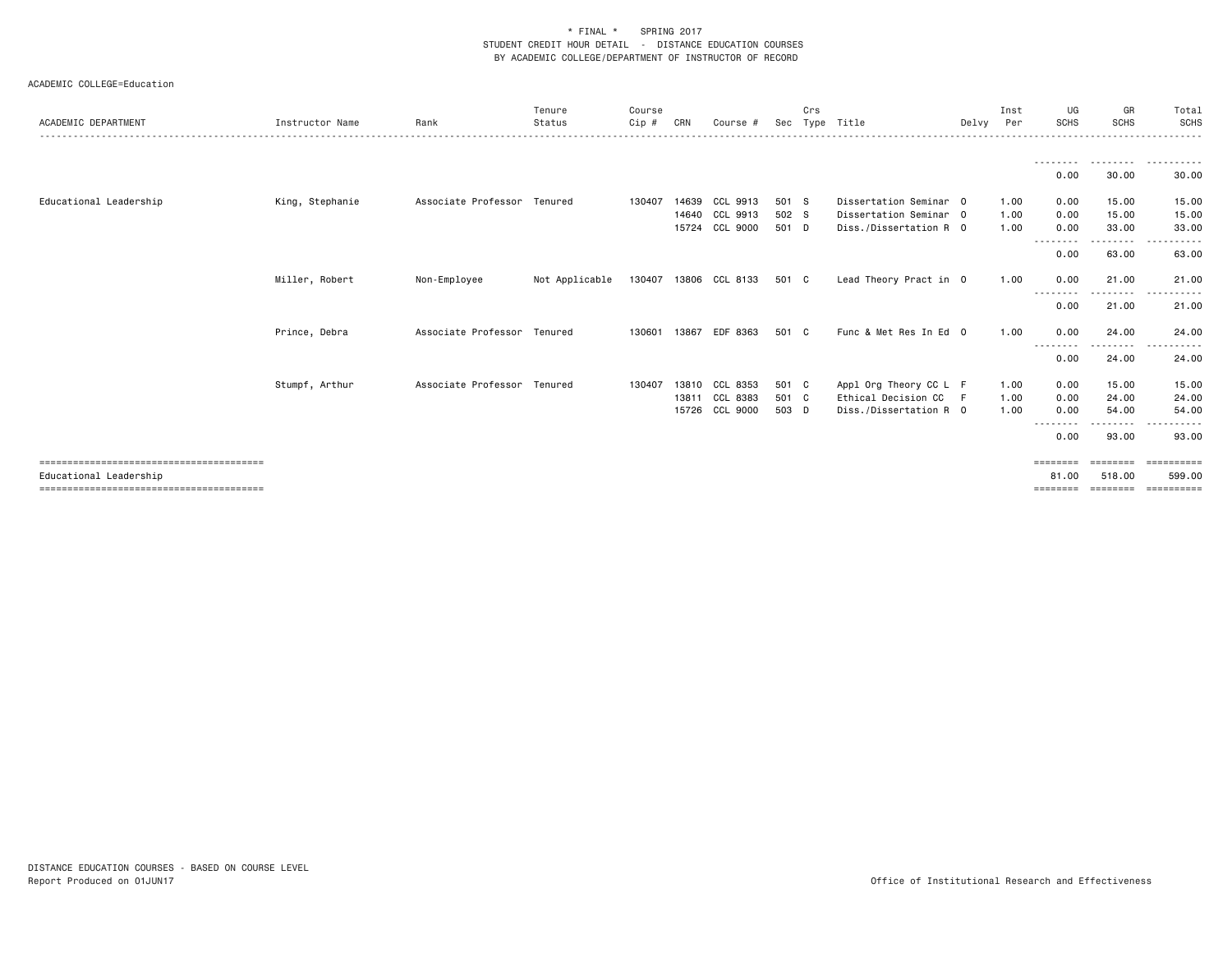| ACADEMIC DEPARTMENT                                   | Instructor Name      | Rank                          | Tenure<br>Status | Course<br>Cip #  | CRN                     | Course #                                |                       | Crs          | Sec Type Title                                                         | Delvy          | Inst<br>Per          | UG<br><b>SCHS</b>         | GR<br><b>SCHS</b>            | Total<br>SCHS           |
|-------------------------------------------------------|----------------------|-------------------------------|------------------|------------------|-------------------------|-----------------------------------------|-----------------------|--------------|------------------------------------------------------------------------|----------------|----------------------|---------------------------|------------------------------|-------------------------|
| Instructional Systems & Workforce Develo Adams, James |                      | Professor                     | Tenured          | 131399 14077     |                         | TKT 4263<br>14086 TKT 6263              | 501<br>501 C          | $\mathbf{C}$ | Diverse Wrk & Ed Env 0<br>Diverse Wrk & Ed Env 0                       |                | 1.00<br>1.00         | 18.00<br>0.00             | 0.00<br>24.00                | 18.00<br>24.00          |
|                                                       |                      |                               |                  |                  |                         |                                         |                       |              |                                                                        |                |                      | .<br>18.00                | .<br>24.00                   | 42.00                   |
|                                                       | Bailey, Ennis        | Non-Faculty                   | Not Applicable   |                  |                         | 300000 14079 TKT 4433<br>14088 TKT 6433 | 501 C<br>501 C        |              | Dev of Veteran's Ben 0<br>Dev of Veterans' Ben 0                       |                | 1.00<br>1.00         | 36.00<br>0.00<br>.        | 0.00<br>12.00<br>$- - - - -$ | 36.00<br>12.00<br>.     |
|                                                       |                      |                               |                  |                  |                         |                                         |                       |              |                                                                        |                |                      | 36.00                     | 12.00                        | 48.00                   |
|                                                       | Bailey, Melinda      | Non-Faculty                   | Not Applicable   |                  |                         | 240102 13996 IDS 4111                   | 502 C                 |              | Professional Seminar 0                                                 |                | 1.00                 | 24.00<br>.                | 0.00                         | 24.00                   |
|                                                       |                      |                               |                  |                  |                         |                                         |                       |              |                                                                        |                |                      | 24.00                     | 0.00                         | 24.00                   |
|                                                       | Ballard, Iva         | Instructor                    | Non-Ten Track    |                  |                         | 521302 13803 BQA 8443                   | 501 C                 |              | Stat Analy Bus Dec                                                     | $\mathbf 0$    | 1.00                 | 0.00<br>.                 | 42.00                        | 42.00                   |
|                                                       |                      |                               |                  |                  |                         |                                         |                       |              |                                                                        |                |                      | 0.00                      | 42.00                        | 42.00                   |
|                                                       | Beriswill, Joanne    | Assistant Professor Ten Track |                  |                  |                         | 150613 14680 TKT 8723                   | 501 C                 |              | Instructional Design 0                                                 |                | 1.00                 | 0.00<br>.                 | 18.00<br>$- - - - -$         | 18.00<br>$- - - -$      |
|                                                       |                      |                               |                  |                  |                         |                                         |                       |              |                                                                        |                |                      | 0.00                      | 18.00                        | 18.00                   |
|                                                       | Berryhill, Amy       | Non-Faculty                   | Not Applicable   |                  |                         | 131303 14070 TKB 2133                   | 501 B                 |              | Sprdsht Design & Ana 0                                                 |                | 1.00                 | 84.00                     | 0.00<br>.                    | 84.00                   |
|                                                       |                      |                               |                  |                  |                         |                                         |                       |              |                                                                        |                |                      | 84.00                     | 0.00                         | 84.00                   |
|                                                       | Huang, Kun           | Assistant Professor Ten Track |                  |                  | 14089                   | 131309 14080 TKT 4763<br>TKT 6763       | 501 C<br>501 C        |              | Digital Tools/Learni 0<br>Digital Tools/Learni 0                       |                | 1.00<br>1.00         | 39.00<br>0.00<br>.        | 0.00<br>6.00                 | 39.00<br>6.00           |
|                                                       |                      |                               |                  |                  |                         |                                         |                       |              |                                                                        |                |                      | 39.00                     | 6.00                         | 45.00                   |
|                                                       | Keel, Vicki          | Instructor                    | Non-Ten Track    | 110301<br>110401 |                         | 14072 TKT 1273<br>14069 TKB 2123        | 501 C<br>501 B        |              | Computer Application 0<br>Database Mgt                                 | $\mathsf{O}$   | 1.00<br>1.00         | 108.00<br>54.00<br>.      | 0.00<br>0.00<br>.            | 108.00<br>54.00<br>.    |
|                                                       |                      |                               |                  |                  |                         |                                         |                       |              |                                                                        |                |                      | 162.00                    | 0.00                         | 162.00                  |
|                                                       | Lee, Sang Joon       | Assistant Professor Ten Track |                  |                  |                         | 130501 14681 TKT 8853                   | 501 C                 |              | Learning Tech in Dis 0                                                 |                | 1.00                 | 0.00<br><b></b>           | 24.00<br>.                   | 24.00<br>.              |
|                                                       |                      |                               |                  |                  |                         |                                         |                       |              |                                                                        |                |                      | 0.00                      | 24.00                        | 24.00                   |
|                                                       | Okojie, Mabel        | Professor                     | Tenured          | 110901<br>130501 | 14684<br>14683<br>14687 | TKT 6733<br>TKT 4733<br>TKT 8843        | 501 C<br>501<br>501 C | C.           | Mgn Multimedia Lrn E 0<br>Mgn Mutlimedia Lrn<br>Found Instr Sys Tech 0 | $\mathbf{0}$   | 1.00<br>1.00<br>1.00 | 0.00<br>33.00<br>0.00     | 12.00<br>0.00<br>30.00       | 12.00<br>33.00<br>30.00 |
|                                                       |                      |                               |                  |                  |                         | 131309 14092 TKT 8273                   | 501 C                 |              | Con Iss Cur Pla ISWE 0                                                 |                | 1.00                 | 0.00<br>.                 | 18.00<br>.                   | 18.00<br>.              |
|                                                       |                      |                               |                  |                  |                         |                                         |                       |              |                                                                        |                |                      | 33.00                     | 60.00                        | 93.00                   |
|                                                       | Scott-Bracey, Pamela | Assistant Professor Ten Track |                  | 130501<br>131303 | 14094                   | TKT 8533<br>14071 TKB 3133              | 501 C<br>501 C        |              | Eval & Assess Instr<br>Admin Management & P 0                          | $\overline{0}$ | 1.00<br>1.00         | 0.00<br>93.00<br><u>.</u> | 15.00<br>0.00                | 15.00<br>93.00          |
|                                                       |                      |                               |                  |                  |                         |                                         |                       |              |                                                                        |                |                      | 93.00                     | 15.00                        | 108.00                  |
|                                                       | Sears, Janice        | Non-Employee                  | Not Applicable   |                  |                         | 110301 14685 TKT 8763                   | 501 C                 |              | Sem Plan Instr Tech                                                    | $\overline{0}$ | 1.00                 | 0.00                      | 15.00                        | 15.00                   |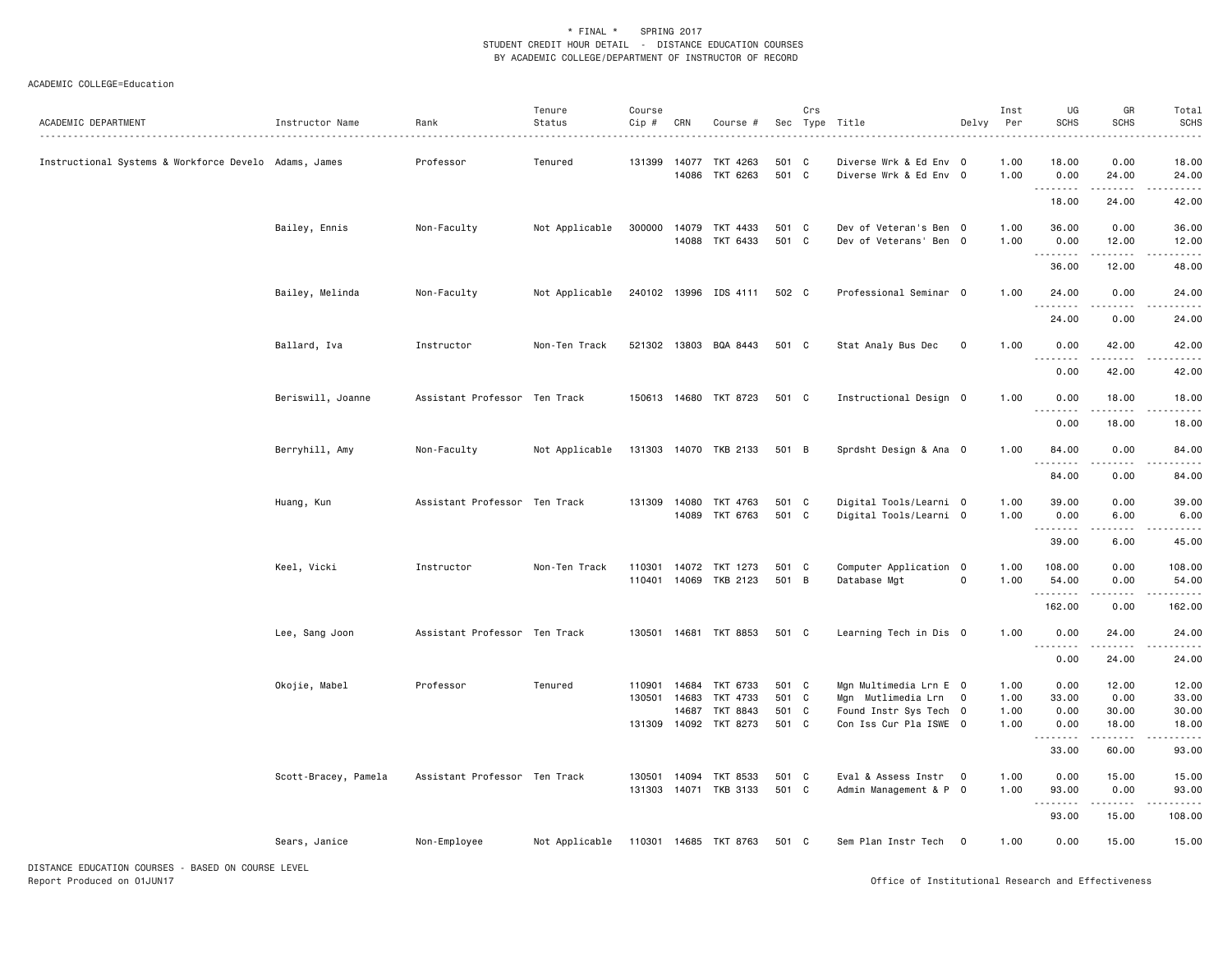| ACADEMIC DEPARTMENT                                    | Instructor Name | Rank                          | Tenure<br>Status | Course<br>Cip # | CRN | Course #                                |                | Crs | Sec Type Title                                   | Delvv    | Inst<br>Per  | UG<br><b>SCHS</b>                                                       | GR<br><b>SCHS</b>     | Total<br>SCHS                      |
|--------------------------------------------------------|-----------------|-------------------------------|------------------|-----------------|-----|-----------------------------------------|----------------|-----|--------------------------------------------------|----------|--------------|-------------------------------------------------------------------------|-----------------------|------------------------------------|
| Instructional Systems & Workforce Develo Sears, Janice |                 | Non-Employee                  | Not Applicable   |                 |     | 131321 14081 TKT 4803<br>14090 TKT 6803 | 501 C<br>501 C |     | Integ Tech for Learn 0<br>Integ Tech for Learn 0 |          | 1.00<br>1.00 | 9.00<br>0.00                                                            | 0.00<br>21.00         | 9.00<br>21.00                      |
|                                                        |                 |                               |                  |                 |     |                                         |                |     |                                                  |          |              | --------<br>9.00                                                        | <u>.</u><br>36.00     | . <b>.</b> .<br>45.00              |
|                                                        | Yu, Chien       | Professor                     | Tenured          | 130501          |     | 14093 TKT 8443                          | 501 C          |     | Theory of Multimedia 0                           |          | 1.00         | 0.00<br>--------                                                        | 30.00<br>. <b>.</b> . | 30.00<br>.<br>$\sim$ $\sim$ $\sim$ |
|                                                        |                 |                               |                  |                 |     |                                         |                |     |                                                  |          |              | 0.00                                                                    | 30.00                 | 30.00                              |
|                                                        | Yu, Wei-Chieh   | Assistant Professor Ten Track |                  |                 |     | 150613 15366 TKT 8713                   | 501 B          |     | Research in ISWD                                 | $\Omega$ | 1.00         | 0.00                                                                    | 42.00<br>---------    | 42.00<br>.                         |
|                                                        |                 |                               |                  |                 |     |                                         |                |     |                                                  |          |              | 0.00                                                                    | 42.00                 | 42.00                              |
|                                                        |                 |                               |                  |                 |     |                                         |                |     |                                                  |          |              | $\qquad \qquad \equiv \equiv \equiv \equiv \equiv \equiv \equiv \equiv$ | ========              | ==========                         |
| Instructional Systems & Workforce Develo               |                 |                               |                  |                 |     |                                         |                |     |                                                  |          |              | 498.00<br>========                                                      | 309.00<br>========    | 807.00<br>----------               |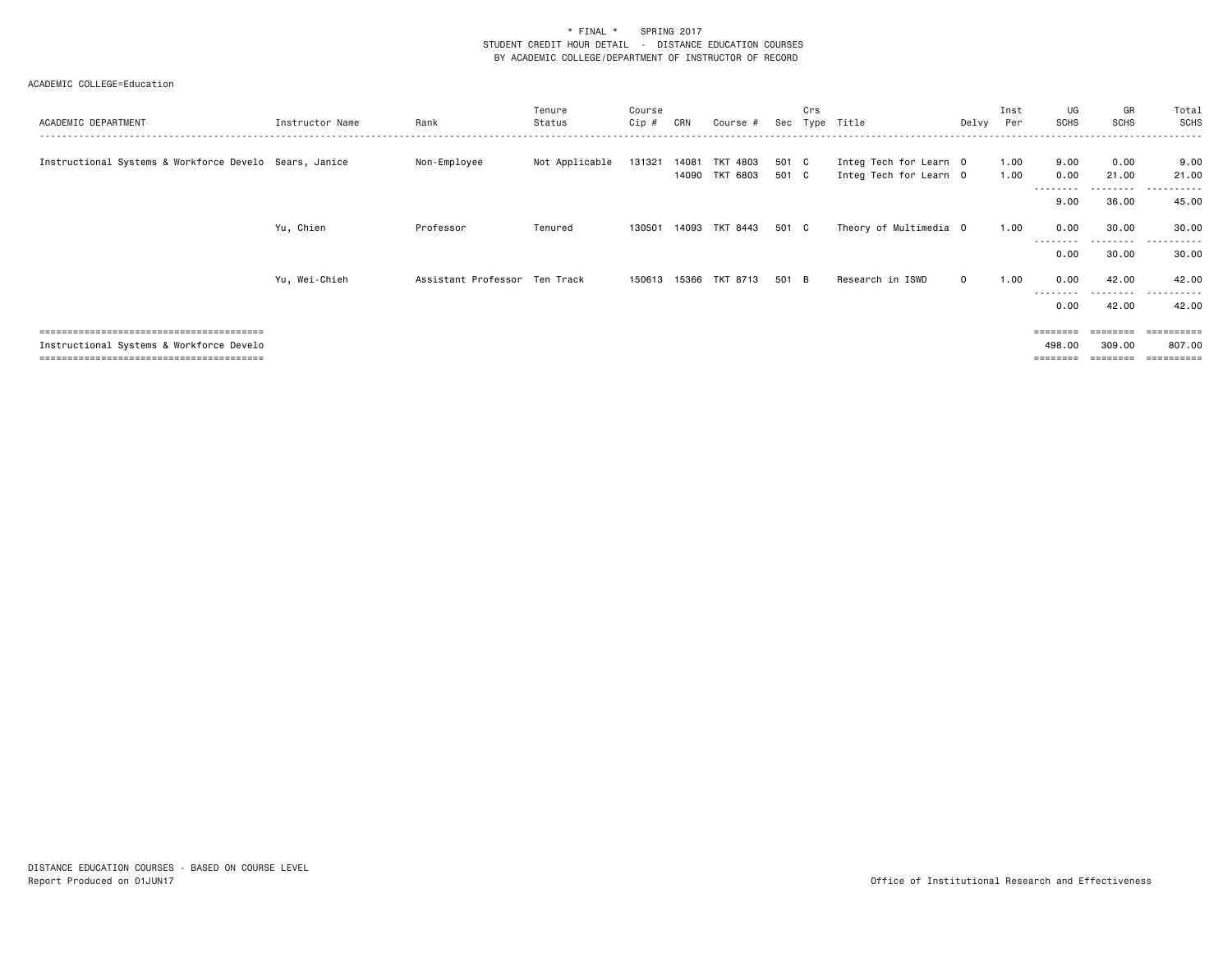| ACADEMIC DEPARTMENT | Instructor Name | Rank                        | Tenure<br>Status | Course<br>Cip# | CRN | Course #             |       | Crs | Sec Type Title        | Delvy | Inst<br>Per | UG<br>SCHS        | GR<br>SCHS | Total<br>SCHS |
|---------------------|-----------------|-----------------------------|------------------|----------------|-----|----------------------|-------|-----|-----------------------|-------|-------------|-------------------|------------|---------------|
| Kinesiology         | Connor, Kristen | Grad Teach Assist           | Non-Ten Track    |                |     | 131314 14033 PE 4873 | 501 C |     | Prof Sem In Physica O |       | 0.50        | 4.50              | 0.00       | 4.50          |
|                     |                 |                             |                  |                |     |                      |       |     |                       |       |             | ---------<br>4.50 | 0.00       | .<br>4.50     |
|                     | Vickers, J.     | Associate Professor Tenured |                  |                |     | 131314 14033 PE 4873 | 501 C |     | Prof Sem In Physica O |       | 0.50        | 4.50<br>--------- | 0.00<br>.  | 4.50<br>.     |
|                     |                 |                             |                  |                |     |                      |       |     |                       |       |             | 4.50              | 0.00       | 4.50          |
|                     |                 |                             |                  |                |     |                      |       |     |                       |       |             |                   | eeeeeee    | ==========    |
| Kinesiology         |                 |                             |                  |                |     |                      |       |     |                       |       |             | 9.00              | 0.00       | 9.00          |
|                     |                 |                             |                  |                |     |                      |       |     |                       |       |             |                   |            |               |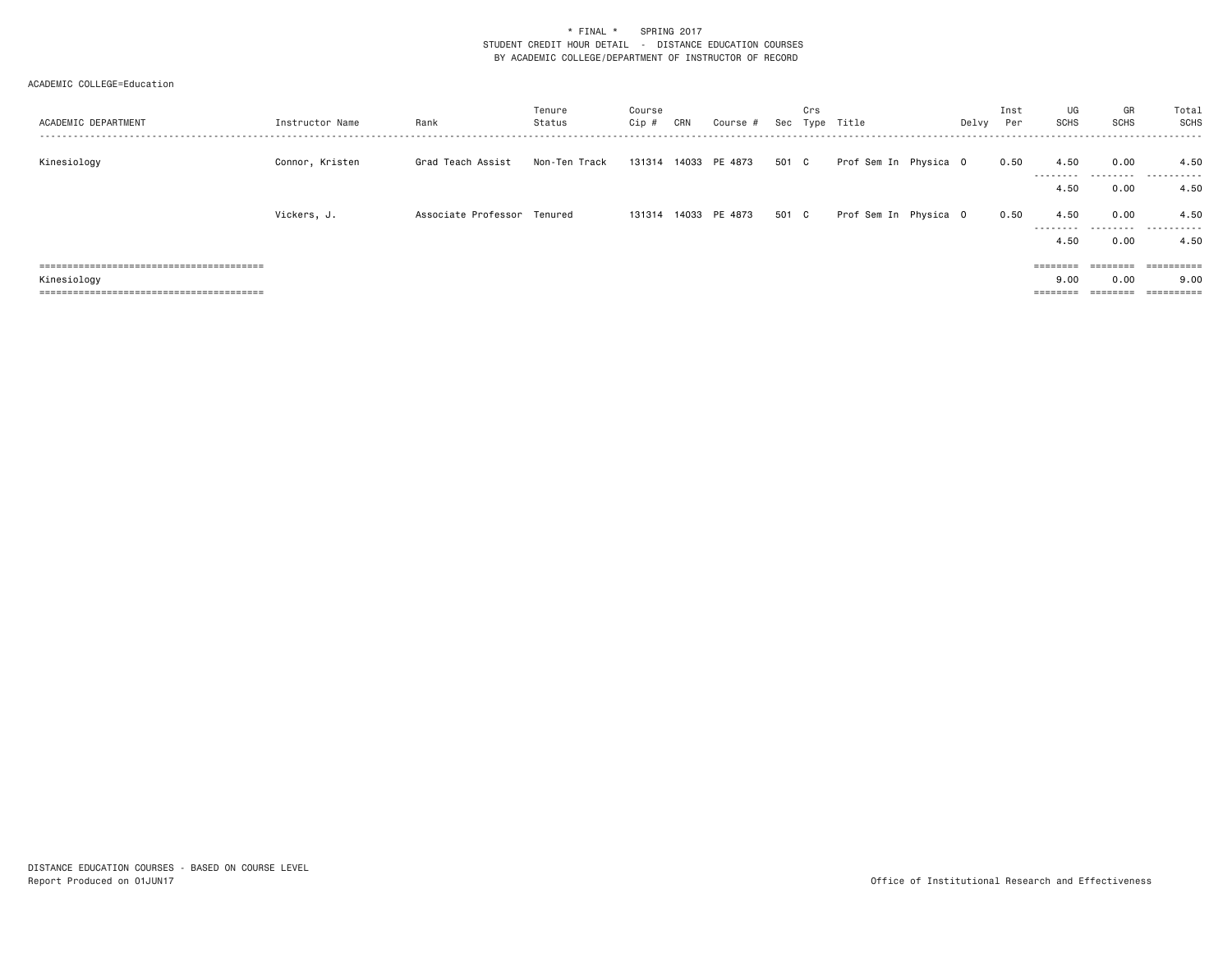| ACADEMIC DEPARTMENT | Instructor Name   | Rank       | Tenure<br>Status | Course<br>Cip# | CRN   | Course #             | Sec   | Crs | Type Title             | Delvy Per      | Inst | UG<br><b>SCHS</b>   | GR<br><b>SCHS</b>  | Total<br>SCHS      |
|---------------------|-------------------|------------|------------------|----------------|-------|----------------------|-------|-----|------------------------|----------------|------|---------------------|--------------------|--------------------|
|                     |                   |            |                  |                |       |                      |       |     |                        |                |      |                     |                    |                    |
| Music               | Brown, Michael R. | Professor  | Tenured          |                |       | 131312 14029 MU 1123 | 501 C |     | American Music App.    | $\overline{0}$ | 1.00 | 66.00               | 0.00               | 66.00              |
|                     |                   |            |                  |                |       |                      |       |     |                        |                |      | 66.00               | 0.00               | 66.00              |
|                     | Damm, Robert      | Professor  | Tenured          | 131312         | 14031 | MUE 4886             | 501 F |     | Stu Teach Music Ed     |                | 1.00 | 6.00                | 0.00               | 6.00               |
|                     |                   |            |                  |                |       | 14032 MUE 4896       | 501 F |     | Stu Teach Music Ed     |                | 1.00 | 6.00                | 0.00               | 6.00               |
|                     |                   |            |                  |                |       |                      |       |     |                        |                |      | --------<br>12.00   | .<br>0.00          | .<br>12.00         |
|                     | Haislip, Matthew  | Instructor | Non-Ten Track    |                |       | 500901 14028 MU 1113 | 501 C |     | His & Apprec Of Musi 0 |                | 1.00 | 63.00               | 0.00               | 63.00              |
|                     |                   |            |                  |                |       |                      |       |     |                        |                |      | 63.00               | 0.00               | 63.00              |
|                     | Hause, Barry      | Lecturer   | Non-Ten Track    |                |       | 500902 14030 MU 1133 | 501 C |     | The History of Rock 0  |                | 1.00 | 114.00              | 0.00               | 114.00             |
|                     |                   |            |                  |                |       |                      |       |     |                        |                |      | ---------<br>114.00 | . <u>.</u><br>0.00 | <u>.</u><br>114.00 |
|                     |                   |            |                  |                |       |                      |       |     |                        |                |      | ========            | ========           | -----------        |
| Music               |                   |            |                  |                |       |                      |       |     |                        |                |      | 255.00              | 0.00               | 255.00             |
|                     |                   |            |                  |                |       |                      |       |     |                        |                |      | ========            | ========           | ==========         |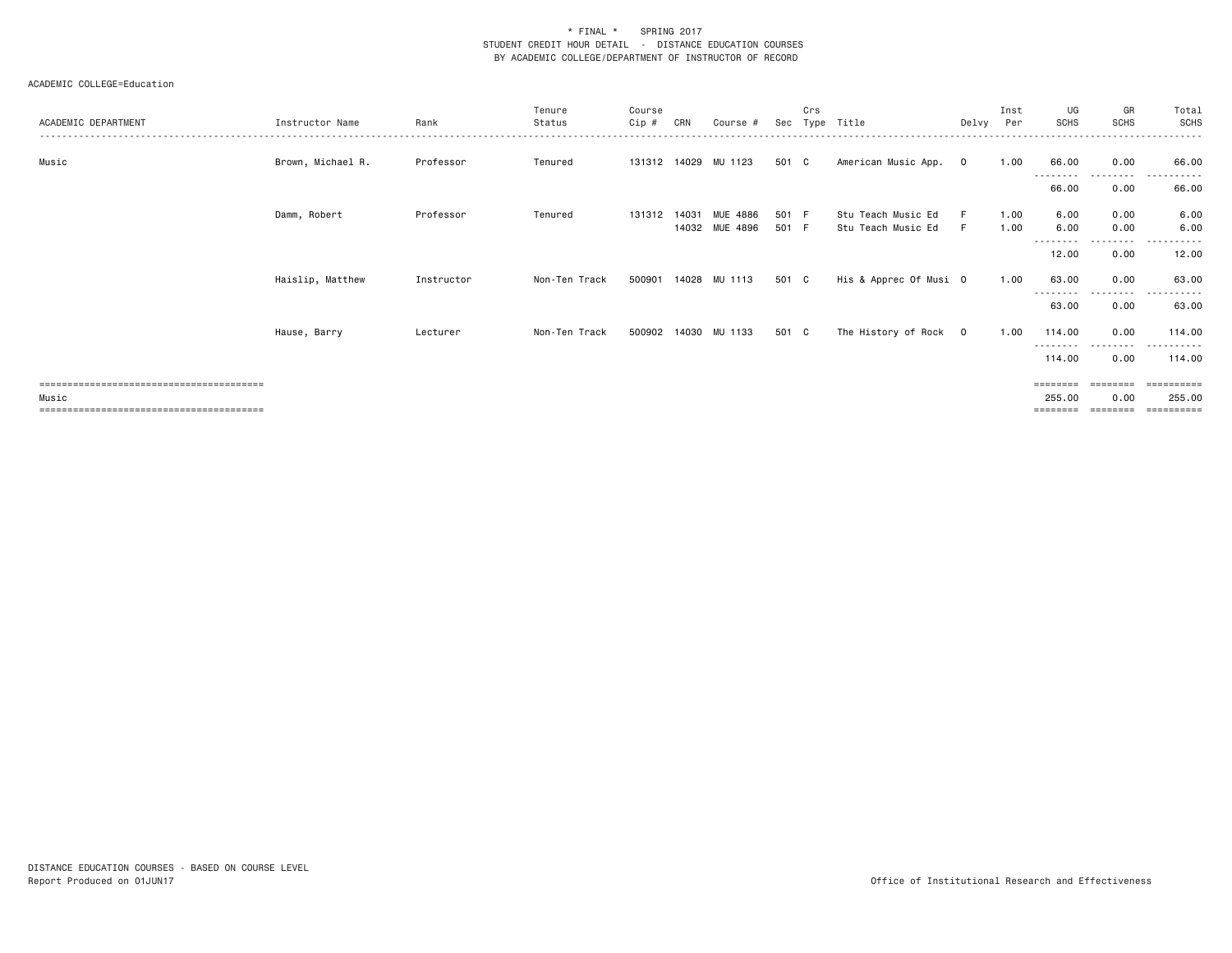| ACADEMIC DEPARTMENT                                             | Instructor Name | Rank                          | Tenure<br>Status | Course<br>Cip # | CRN          | Course #                                | Sec            | Crs | Type Title                              | Delvy            | Inst<br>Per  | UG<br><b>SCHS</b>            | GR<br><b>SCHS</b>  | Total<br><b>SCHS</b><br>.                    |
|-----------------------------------------------------------------|-----------------|-------------------------------|------------------|-----------------|--------------|-----------------------------------------|----------------|-----|-----------------------------------------|------------------|--------------|------------------------------|--------------------|----------------------------------------------|
| Aerospace Engineering                                           | Bhatia, Manav   | Assistant Professor Ten Track |                  |                 |              | 141101 14602 EM 6123                    | 501 C          |     | Intro Finite Element 0                  |                  | 1.00         | 0.00                         | 12.00<br>-----     | 12.00<br>. <u>.</u> .                        |
|                                                                 |                 |                               |                  |                 |              |                                         |                |     |                                         |                  |              | .<br>0.00                    | 12.00              | 12.00                                        |
|                                                                 | Bhushan, Shanti | Assistant Professor Ten Track |                  |                 |              | 141901 14595 ME 6833                    | 501 C          |     | Intermed Fluid Mech                     | $\mathbf 0$      | 1.00         | 0.00                         | 9.00               | 9.00                                         |
|                                                                 |                 |                               |                  |                 |              |                                         |                |     |                                         |                  |              | .<br>0.00                    | 9.00               | 9.00                                         |
|                                                                 | Janus, Jonathan | Associate Professor Tenured   |                  |                 | 140201 14621 | ASE 8423<br>14766 ASE 9000              | 501 C<br>501 D |     | Comput Fluid Dyn II<br>Research/Diss    | $\mathbf 0$<br>0 | 1.00<br>1.00 | 0.00<br>0.00                 | 15.00<br>1.00      | 15.00<br>1.00                                |
|                                                                 |                 |                               |                  |                 |              |                                         |                |     |                                         |                  |              | --------<br>0.00             | 16.00              | 16.00                                        |
|                                                                 | Jha, Ratneshwar | Professor                     | Tenured          |                 |              | 141101 14604 EM 6213                    | 501 C          |     | Adv Mec Of Mat                          | $\mathbf{O}$     | 1.00         | 0.00                         | 30.00              | 30.00                                        |
|                                                                 |                 |                               |                  |                 |              |                                         |                |     |                                         |                  |              | 0.00                         | .<br>30.00         | 30.00                                        |
|                                                                 | Newman, James   | Professor                     | Tenured          |                 |              | 141901 14021 ME 8253                    | 501 C          |     | Fatigue in Engin Des 0                  |                  | 1.00         | 0.00                         | 27.00              | 27.00                                        |
|                                                                 |                 |                               |                  |                 |              |                                         |                |     |                                         |                  |              | .<br>0.00                    | 27.00              | 27.00                                        |
|                                                                 | Sescu, Adrian   | Assistant Professor Ten Track |                  |                 |              | 140201  14768  ASE  9000                | 503 D          |     | Research/Diss                           | $\Omega$         | 1.00         | 0.00                         | 1.00               | 1.00                                         |
|                                                                 |                 |                               |                  |                 |              |                                         |                |     |                                         |                  |              | $- - - -$<br>.<br>0.00       | 1.00               | 1.00                                         |
|                                                                 | Thompson, David | Professor                     | Tenured          |                 |              | 140201 14619 ASE 6423<br>14767 ASE 9000 | 501 C<br>502 D |     | Int Comput Fluid Dyn 0<br>Research/Diss | $\mathbf 0$      | 1.00<br>1.00 | 0.00<br>0.00                 | 12.00<br>2.00      | 12.00<br>2.00                                |
|                                                                 |                 |                               |                  |                 |              |                                         |                |     |                                         |                  |              | .<br>0.00                    | 14.00              | 14.00                                        |
| --------------------------------------<br>Aerospace Engineering |                 |                               |                  |                 |              |                                         |                |     |                                         |                  |              | ========<br>0.00<br>======== | ========<br>109.00 | ==========<br>109.00<br>========= ========== |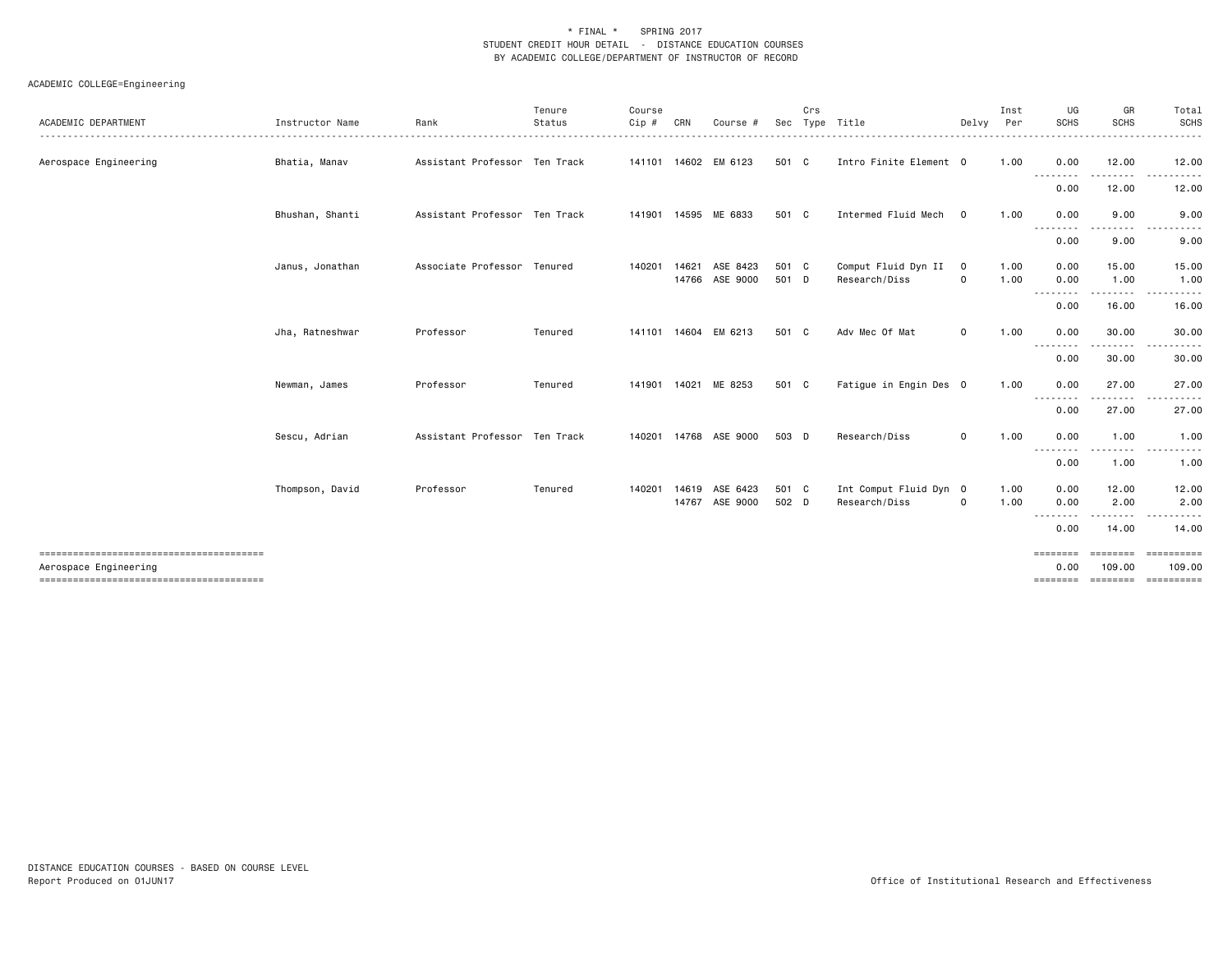### ACADEMIC COLLEGE=Engineering

| ACADEMIC DEPARTMENT               | Instructor Name     | Rank<br>.                     | Tenure<br>Status | Course<br>Cip # | CRN   | Course #             |       | Crs | Sec Type Title         | Delvy               | Inst<br>Per | UG<br><b>SCHS</b>            | GR<br><b>SCHS</b>      | Total<br><b>SCHS</b><br>$\omega$ is $\omega$ in . |
|-----------------------------------|---------------------|-------------------------------|------------------|-----------------|-------|----------------------|-------|-----|------------------------|---------------------|-------------|------------------------------|------------------------|---------------------------------------------------|
| Civil & Environmental Engineering | Aleithawe, Imad     | Non-Employee                  | Not Applicable   |                 |       | 140801 14612 CE 6743 | 501 C |     | Analysis Mitigat. Of 0 |                     | 1.00        | 0.00<br>.                    | 12.00                  | 12.00<br>.                                        |
|                                   |                     |                               |                  |                 |       |                      |       |     |                        |                     |             | 0.00                         | 12.00                  | 12.00                                             |
|                                   | Berger, Rutherford  | Non-Employee                  | Not Applicable   |                 |       | 140801 14618 CE 8553 | 501 C |     | Rivers, Estuaries & 0  |                     | 0.50        | 0.00                         | 21.00<br>.             | 21.00                                             |
|                                   |                     |                               |                  |                 |       |                      |       |     |                        |                     |             | 0.00                         | 21.00                  | 21.00                                             |
|                                   | Freyne, Seamus      | Associate Professor Tenured   |                  | 140801          |       | 14617 CE 8503        | 501 C |     | Data Analysis for CE 0 |                     | 1.00        | 0.00                         | 57.00                  | 57.00                                             |
|                                   |                     |                               |                  |                 | 14769 | CE 9000              | 501 D |     | Research / Diss        | 0                   | 1.00        | 0.00                         | 11.00                  | 11.00                                             |
|                                   |                     |                               |                  |                 |       | 14802 CE 8000        | 501 D |     | Research / Thesis      | $\mathsf{O}\xspace$ | 1.00        | 0.00                         | 7.00                   | 7.00                                              |
|                                   |                     |                               |                  |                 |       |                      |       |     |                        |                     |             | <u>.</u><br>0.00             | <u>.</u><br>75.00      | .<br>75.00                                        |
|                                   | Gude, Veera         | Assistant Professor Ten Track |                  | 140801          |       | 14613 CE 6863        | 501 C |     | Water & Waste Engr.    | $\overline{0}$      | 1.00        | 0.00                         | 3.00                   | 3.00                                              |
|                                   |                     |                               |                  |                 | 14803 | CE 8000              | 502 D |     | Research / Thesis      | 0                   | 1.00        | 0.00                         | 2.00                   | 2.00                                              |
|                                   |                     |                               |                  |                 |       | 16237 CE 7000        | 504 I |     | Directed Indiv Study 0 |                     | 1.00        | 0.00                         | 6.00                   | 6.00                                              |
|                                   |                     |                               |                  |                 |       |                      |       |     |                        |                     |             | .<br>0.00                    | 11.00                  | .<br>11.00                                        |
|                                   |                     |                               |                  |                 |       |                      |       |     |                        |                     |             |                              |                        |                                                   |
|                                   | Gullett, Philip     | Associate Professor Tenured   |                  | 140801          | 14771 | CE 9000              | 503 D |     | Research / Diss        | $\mathsf{O}$        | 1.00        | 0.00                         | 1.00                   | 1.00                                              |
|                                   |                     |                               |                  |                 |       | 14804 CE 8000        | 503 D |     | Research / Thesis      | $\mathsf{O}$        | 1.00        | 0.00                         | 1.00                   | 1.00                                              |
|                                   |                     |                               |                  |                 |       | 14923 CE 6913        | 501 C |     | Matrix Struct Analy 0  |                     | 1.00        | 0.00<br><u>.</u>             | 39.00<br>.             | 39.00<br>$\sim$ $\sim$ $\sim$ $\sim$ $\sim$       |
|                                   |                     |                               |                  |                 |       |                      |       |     |                        |                     |             | 0.00                         | 41.00                  | 41.00                                             |
|                                   | Howard, Isaac       | Associate Professor Tenured   |                  | 140801          |       | 14772 CE 9000        | 504 D |     | Research / Diss        | $\mathsf{O}$        | 1.00        | 0.00                         | 3.00                   | 3.00                                              |
|                                   |                     |                               |                  |                 |       | 14805 CE 8000        | 504 D |     | Research / Thesis      | $\mathsf{O}$        | 1.00        | 0.00<br>$\sim$ $\sim$ $\sim$ | 4.00                   | 4.00<br>.                                         |
|                                   |                     |                               |                  |                 |       |                      |       |     |                        |                     |             | 0.00                         | 7.00                   | 7.00                                              |
|                                   | Martin, James L.    | Professor                     | Tenured          | 140801          |       | 14616 CE 8923        | 501 C |     | Surf Wat Qual Mod      | $\mathsf{O}\xspace$ | 1.00        | 0.00                         | 18.00                  | 18.00                                             |
|                                   |                     |                               |                  |                 |       | 14807 CE 8000        | 506 D |     | Research / Thesis      | $\mathbf 0$         | 1.00        | 0.00                         | 1.00                   | 1.00                                              |
|                                   |                     |                               |                  |                 |       |                      |       |     |                        |                     |             | -----<br>0.00                | $\frac{1}{2}$<br>19.00 | 19.00                                             |
|                                   | Ramirez Avila, John | Assistant Professor Ten Track |                  | 140801          |       | 14775 CE 9000        | 507 D |     | Research / Diss        | $\mathsf{O}$        | 1.00        | 0.00                         | 1.00                   | 1.00                                              |
|                                   |                     |                               |                  |                 | 14808 | CE 8000              | 507 D |     | Research / Thesis      | $\mathbf 0$         | 1.00        | 0.00                         | 8.00                   | 8.00                                              |
|                                   |                     |                               |                  |                 | 16199 | CE 7000              | 503 I |     | Directed Indiv Study F |                     | 1.00        | 0.00                         | 3.00                   | 3.00                                              |
|                                   |                     |                               |                  |                 |       | 140805 13812 CE 6513 | 501 C |     | Engr. Hydrology        | $\mathbf 0$         | 1.00        | 0.00                         | 18.00                  | 18.00                                             |
|                                   |                     |                               |                  |                 |       |                      |       |     |                        |                     |             | .<br>0.00                    | 30.00                  | .<br>30.00                                        |
|                                   | Smith, Jane         | Non-Employee                  | Not Applicable   |                 |       | 140801 14618 CE 8553 | 501 C |     | Rivers, Estuaries & 0  |                     | 0.50        | 0.00<br>.                    | 21.00<br>.             | 21.00<br>.                                        |
|                                   |                     |                               |                  |                 |       |                      |       |     |                        |                     |             | 0.00                         | 21.00                  | 21.00                                             |
|                                   | Truax, Dennis       | Professor                     | Tenured          | 140801          |       | 16200 CE 7000        | 502 I |     | Directed Indiv Study F |                     | 1.00        | 0.00                         | 3.00                   | 3.00                                              |
|                                   |                     |                               |                  |                 |       |                      |       |     |                        |                     |             | 0.00                         | 3.00                   | 3.00                                              |
|                                   | Vahedifard, Farshid | Assistant Professor Ten Track |                  | 140801          |       | 14615 CE 8443        | 501 C |     | Soil Behavior          | $\circ$             | 1.00        | 0.00                         | 15.00                  | 15.00                                             |
|                                   |                     |                               |                  |                 |       | 14785 CE 9000        | 509 D |     | Research / Diss        | 0                   | 1.00        | 0.00                         | 6.00                   | 6.00                                              |

DISTANCE EDUCATION COURSES - BASED ON COURSE LEVEL Report Produced on 01JUN17 Office of Institutional Research and Effectiveness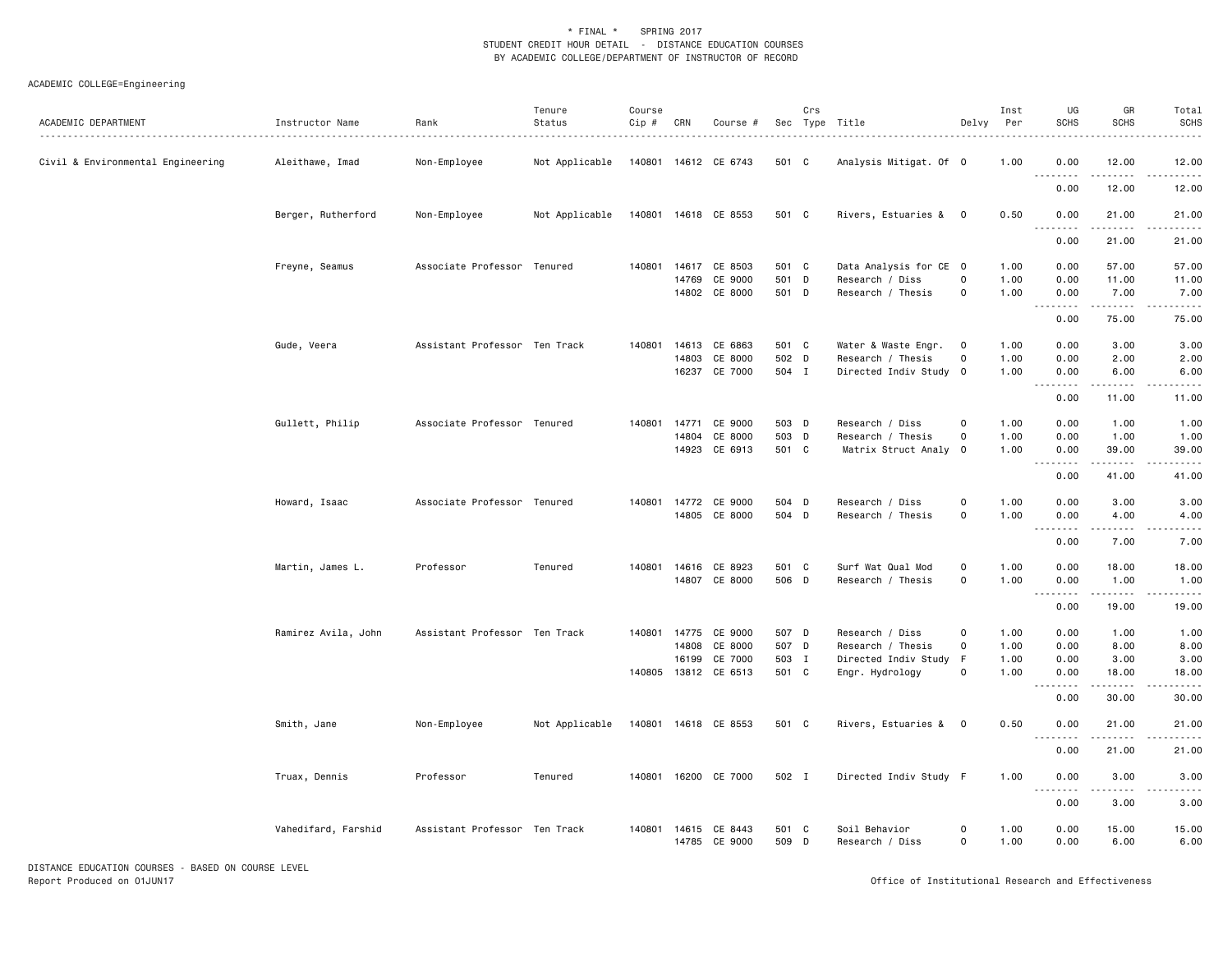### ACADEMIC COLLEGE=Engineering

| ACADEMIC DEPARTMENT               | Instructor Name     | Rank                          | Tenure<br>Status | Course<br>Cip # | CRN   | Course #                 | Sec            | Crs | Type Title                                  | Delvy                      | Inst<br>Per  | UG<br><b>SCHS</b>         | GR<br><b>SCHS</b>  | Total<br>SCHS         |
|-----------------------------------|---------------------|-------------------------------|------------------|-----------------|-------|--------------------------|----------------|-----|---------------------------------------------|----------------------------|--------------|---------------------------|--------------------|-----------------------|
| Civil & Environmental Engineering | Vahedifard, Farshid | Assistant Professor Ten Track |                  | 140801          | 14810 | CE 8000<br>15458 CE 7000 | 509 D<br>501 I |     | Research / Thesis<br>Directed Indiv Study 0 | $^{\circ}$                 | 1.00<br>1.00 | 0.00<br>0.00              | 3.00<br>3.00       | 3.00<br>3.00          |
|                                   |                     |                               |                  |                 |       |                          |                |     |                                             |                            |              | --------<br>0.00          | 27.00              | .<br>27.00            |
|                                   | White, Thomas       | Professor                     | Tenured          | 140801          | 14789 | CE 9000<br>14811 CE 8000 | 510 D<br>510 D |     | Research / Diss<br>Research / Thesis        | $\mathbf 0$<br>$\mathbf 0$ | 1.00<br>1.00 | 0.00<br>0.00              | 3.00<br>3.00       | 3.00<br>3.00          |
|                                   |                     |                               |                  |                 |       |                          |                |     |                                             |                            |              | --------<br>0.00          | .<br>6.00          | .<br>6.00             |
|                                   | Zhang, Li           | Associate Professor Tenured   |                  | 140801          | 14801 | CE 9000                  | 511 D          |     | Research /<br>Diss                          | $\mathbf{0}$               | 1.00         | 0.00                      | 1,00               | 1.00                  |
|                                   |                     |                               |                  |                 |       |                          |                |     |                                             |                            |              | --------<br>0.00          | - - - - -<br>1.00  | .<br>1.00             |
| Civil & Environmental Engineering |                     |                               |                  |                 |       |                          |                |     |                                             |                            |              | $=$ = = = = = = =<br>0.00 | ========<br>274.00 | -----------<br>274.00 |

======================================== ======== ======== ==========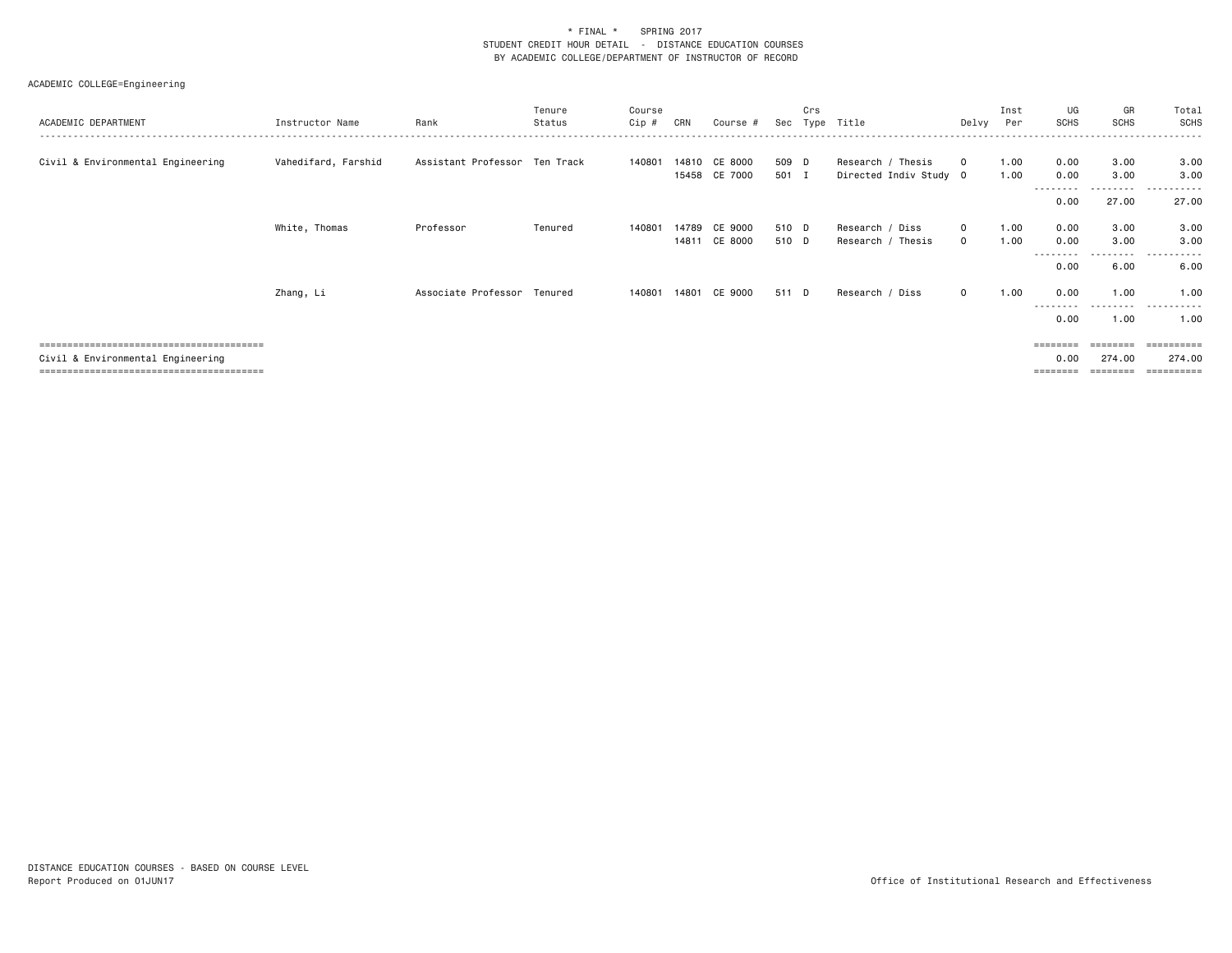| ACADEMIC DEPARTMENT            | Instructor Name | Rank                        | Tenure<br>Status | Course<br>$Cip$ # | CRN   | Course #       | Sec   | Crs<br>Type | Title                  | Delvy                   | Inst<br>Per | UG<br><b>SCHS</b> | GR<br><b>SCHS</b>  | Total<br><b>SCHS</b>       |
|--------------------------------|-----------------|-----------------------------|------------------|-------------------|-------|----------------|-------|-------------|------------------------|-------------------------|-------------|-------------------|--------------------|----------------------------|
| Computer Science & Engineering | Dampier, David  | Professor                   | Tenured          | 110101            |       | 16215 CSE 8080 | 501 I |             | Directed Project Cs    | $\overline{\mathbf{0}}$ | 1.00        | 0.00              | 1.00               | 1.00                       |
|                                |                 |                             |                  |                   |       |                |       |             |                        |                         |             | 0.00              | 1.00               | 1.00                       |
|                                | Luke, Edward    | Professor                   | Tenured          | 110101            |       | 16462 CSE 7000 | 501 I |             | Directed Indiv Study 0 |                         | 1.00        | 0.00              | 3.00               | 3.00                       |
|                                |                 |                             |                  |                   |       |                |       |             |                        |                         |             | 0.00              | .<br>3.00          | 3.00                       |
|                                | Swan, John      | Professor                   | Tenured          | 110101            | 15369 | CSE 8990       | 501 C |             | Special Topic in CS    | $\mathbf 0$             | 1.00        | 0.00              | 12.00              | 12.00                      |
|                                |                 |                             |                  |                   |       |                |       |             |                        |                         |             | --------<br>0.00  | ---------<br>12.00 | ------<br>$- - -$<br>12.00 |
|                                | Zhang, Song     | Associate Professor Tenured |                  | 110101            | 16656 | CSE 8000       | 502 D |             | Research /Thesis       | $\mathbf{0}$            | 1.00        | 0.00              | 2.00               | 2.00                       |
|                                |                 |                             |                  |                   |       |                |       |             |                        |                         |             | 0.00              | - - - -<br>2.00    | 2.00                       |
|                                |                 |                             |                  |                   |       |                |       |             |                        |                         |             | ========          | ========           | ==========                 |
| Computer Science & Engineering |                 |                             |                  |                   |       |                |       |             |                        |                         |             | 0.00<br>========  | 18.00<br>========  | 18.00<br>==========        |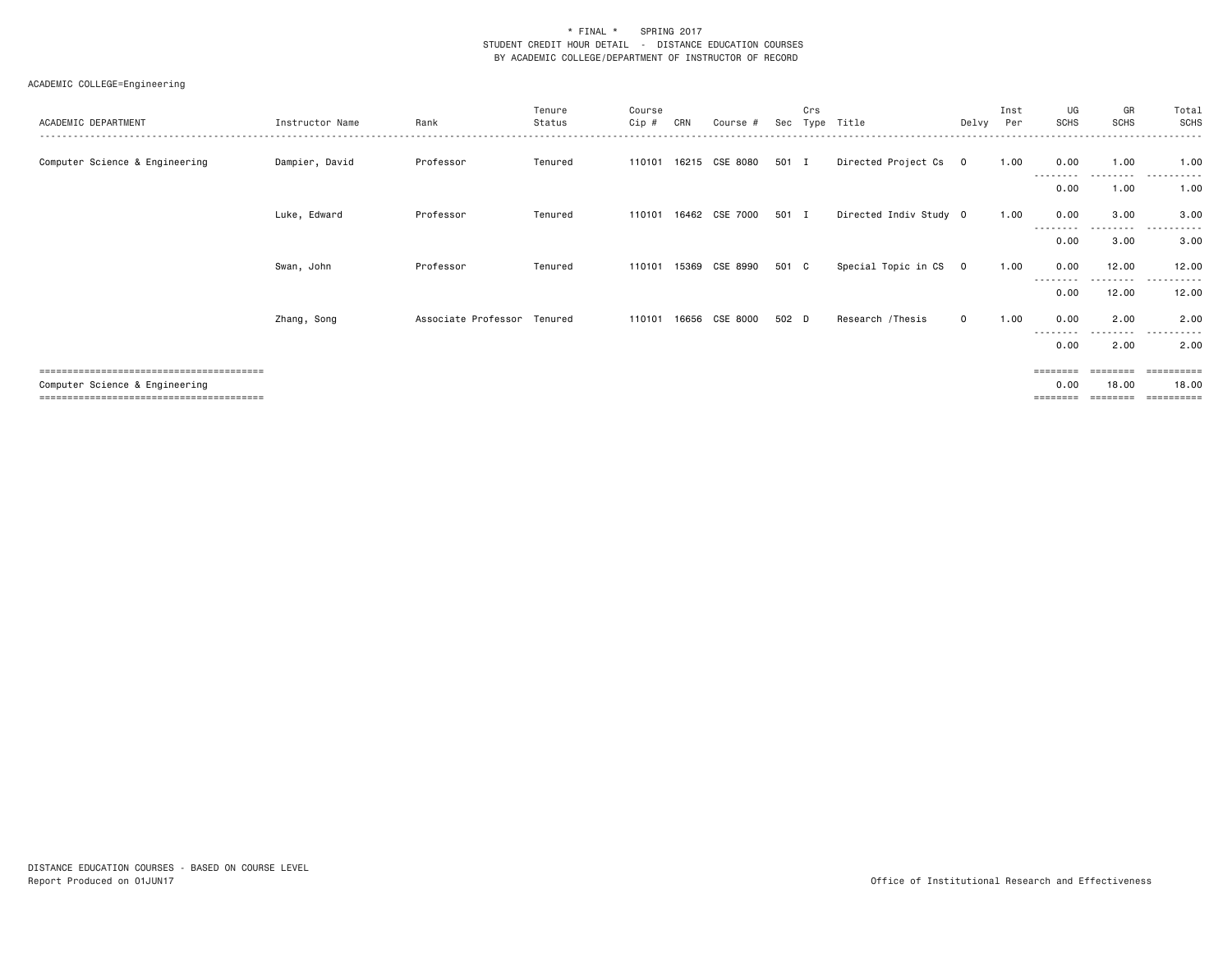| ACADEMIC DEPARTMENT               | Instructor Name                                       | Rank                          | Tenure<br>Status | Course<br>Cip # | CRN            | Course #                                            |                         | Crs | Sec Type Title                                                    | Delvy                          | Inst<br>Per          | UG<br><b>SCHS</b>                      | GR<br><b>SCHS</b>      | Total<br><b>SCHS</b>                |
|-----------------------------------|-------------------------------------------------------|-------------------------------|------------------|-----------------|----------------|-----------------------------------------------------|-------------------------|-----|-------------------------------------------------------------------|--------------------------------|----------------------|----------------------------------------|------------------------|-------------------------------------|
| Electrical & Computer Engineering | Abdelwahed, Sherif                                    | Associate Professor Tenured   |                  | 141001          |                | 14821 ECE 9000                                      | 501 D                   |     | Research/Diss                                                     | $\mathsf{o}$                   | 1.00                 | 0.00<br><b>.</b>                       | 1.00<br>22222          | 1.00<br>.                           |
|                                   |                                                       |                               |                  |                 |                |                                                     |                         |     |                                                                   |                                |                      | 0.00                                   | 1.00                   | 1.00                                |
|                                   | Anderson, Derek                                       | Assistant Professor Ten Track |                  |                 |                | 141001 14607 ECE 8443<br>14814 ECE 8000             | 501 C<br>502 D          |     | Pattern Recognition<br>Research/Thesis                            | $\overline{0}$<br>$\mathsf{o}$ | 1.00<br>1.00         | 0.00<br>0.00                           | 18.00<br>6.00          | 18.00<br>6.00                       |
|                                   |                                                       |                               |                  |                 |                |                                                     |                         |     |                                                                   |                                |                      | <b></b><br>0.00                        | .<br>24.00             | .<br>24.00                          |
|                                   | Ball, John                                            | Assistant Professor Ten Track |                  |                 |                | 141001 13838 ECE 3443                               | 501 C                   |     | Signals and Systems                                               | $\overline{\mathbf{0}}$        | 1.00                 | 6.00                                   | 0.00                   | 6.00                                |
|                                   |                                                       |                               |                  |                 |                |                                                     |                         |     |                                                                   |                                |                      | . <b>.</b><br>6.00                     | 0.00                   | 6.00                                |
|                                   | Donohoe, John                                         | Professor                     | Tenured          |                 |                | 141001 14816 ECE 8000                               | 505 D                   |     | Research/Thesis                                                   | $\mathsf{o}$                   | 1.00                 | 0.00                                   | 1.00                   | 1.00                                |
|                                   |                                                       |                               |                  |                 |                |                                                     |                         |     |                                                                   |                                |                      | $\frac{1}{2}$<br>$\frac{1}{2}$<br>0.00 | .<br>1.00              | $\frac{1}{2}$<br>1.00               |
|                                   | Du, Qian                                              | Professor                     | Tenured          | 141001          | 14609          | ECE 8423<br>14825 ECE 9000                          | 501 C<br>506 D          |     | Adaptive Signal Proc 0<br>Research/Diss                           | 0                              | 1.00<br>1.00         | 0.00<br>0.00                           | 15.00<br>4.00          | 15.00<br>4.00                       |
|                                   |                                                       |                               |                  |                 |                |                                                     |                         |     |                                                                   |                                |                      | .<br>0.00                              | .<br>19.00             | والمناصبات<br>19.00                 |
|                                   | Fowler, James                                         | Professor                     | Tenured          |                 |                | 141001 14610 ECE 8813<br>16076 ECE 9000             | 501 C<br>507 D          |     | Information Theory<br>Research/Diss                               | 0<br>$\mathsf{o}$              | 1.00<br>1.00         | 0.00<br>0.00                           | 15.00<br>7.00          | 15.00<br>7.00                       |
|                                   |                                                       |                               |                  |                 |                |                                                     |                         |     |                                                                   |                                |                      | .<br>0.00                              | .<br>22.00             | 22.00                               |
|                                   | Fu, Yong                                              | Associate Professor Tenured   |                  |                 | 14606          | 141001 13841 ECE 6633<br>ECE 8990<br>14826 ECE 9000 | 501 C<br>501 C<br>509 D |     | Pwer Distrib Systems 0<br>Special Topic in ECE 0<br>Research/Diss | $\mathbf 0$                    | 1.00<br>1.00<br>1.00 | 0.00<br>0.00<br>0.00                   | 15.00<br>18.00<br>3.00 | 15.00<br>18.00<br>3.00              |
|                                   |                                                       |                               |                  |                 |                |                                                     |                         |     |                                                                   |                                |                      | <b></b><br>0.00                        | 36.00                  | المتمالين<br>36.00                  |
|                                   | Karimi-Ghartemani, Maso Associate Professor Ten Track |                               |                  |                 |                | 141001 15763 ECE 8990                               | 502 C                   |     | Special Topic in ECE 0                                            |                                | 1.00                 | 0.00                                   | 15.00                  | 15.00                               |
|                                   |                                                       |                               |                  |                 |                |                                                     |                         |     |                                                                   |                                |                      | 0.00                                   | 15.00                  | 15.00                               |
|                                   | King, Roger                                           | Professor                     | Tenured          | 309999          |                | 16216 CME 9000                                      | 502 D                   |     | Research/Dis                                                      | $\mathbf 0$                    | 1.00                 | 0.00<br>.                              | 9.00<br>$- - - - -$    | 9.00<br>$\frac{1}{2}$               |
|                                   |                                                       |                               |                  |                 |                |                                                     |                         |     |                                                                   |                                |                      | 0.00                                   | 9.00                   | 9.00                                |
|                                   | Mazzola, Michael                                      | Professor                     | Tenured          | 141001          | 13842<br>14828 | ECE 6653<br>ECE 9000<br>15830 ECE 7000              | 501 C<br>515 D<br>501 I |     | Intro to Power Elect 0<br>Research/Diss<br>Directed Indiv Study 0 | $\circ$                        | 1.00<br>1.00<br>1.00 | 0.00<br>0.00<br>0.00                   | 12.00<br>1.00<br>3.00  | 12.00<br>1.00<br>3.00               |
|                                   |                                                       |                               |                  |                 |                |                                                     |                         |     |                                                                   |                                |                      | .<br>0.00                              | .<br>16.00             | 16.00                               |
|                                   | Reese, Robert                                         | Associate Professor Tenured   |                  | 140901          |                | 14608 ECE 6743                                      | 501 B                   |     | Digital Sys Design                                                | 0                              | 1.00                 | 0.00                                   | 9.00                   | 9.00                                |
|                                   |                                                       |                               |                  |                 |                |                                                     |                         |     |                                                                   |                                |                      | .<br>0.00                              | -----<br>9.00          | $\sim$ $\sim$ $\sim$ $\sim$<br>9.00 |
|                                   | Younan, Nicolas                                       | Professor                     | Tenured          | 141001          | 14820          | ECE 8000<br>14829 ECE 9000                          | 521 D<br>521 D          |     | Research/Thesis<br>Research/Diss                                  | $\circ$<br>$\mathbf 0$         | 1.00<br>1.00         | 0.00<br>0.00                           | 1.00<br>1.00           | 1.00<br>1.00                        |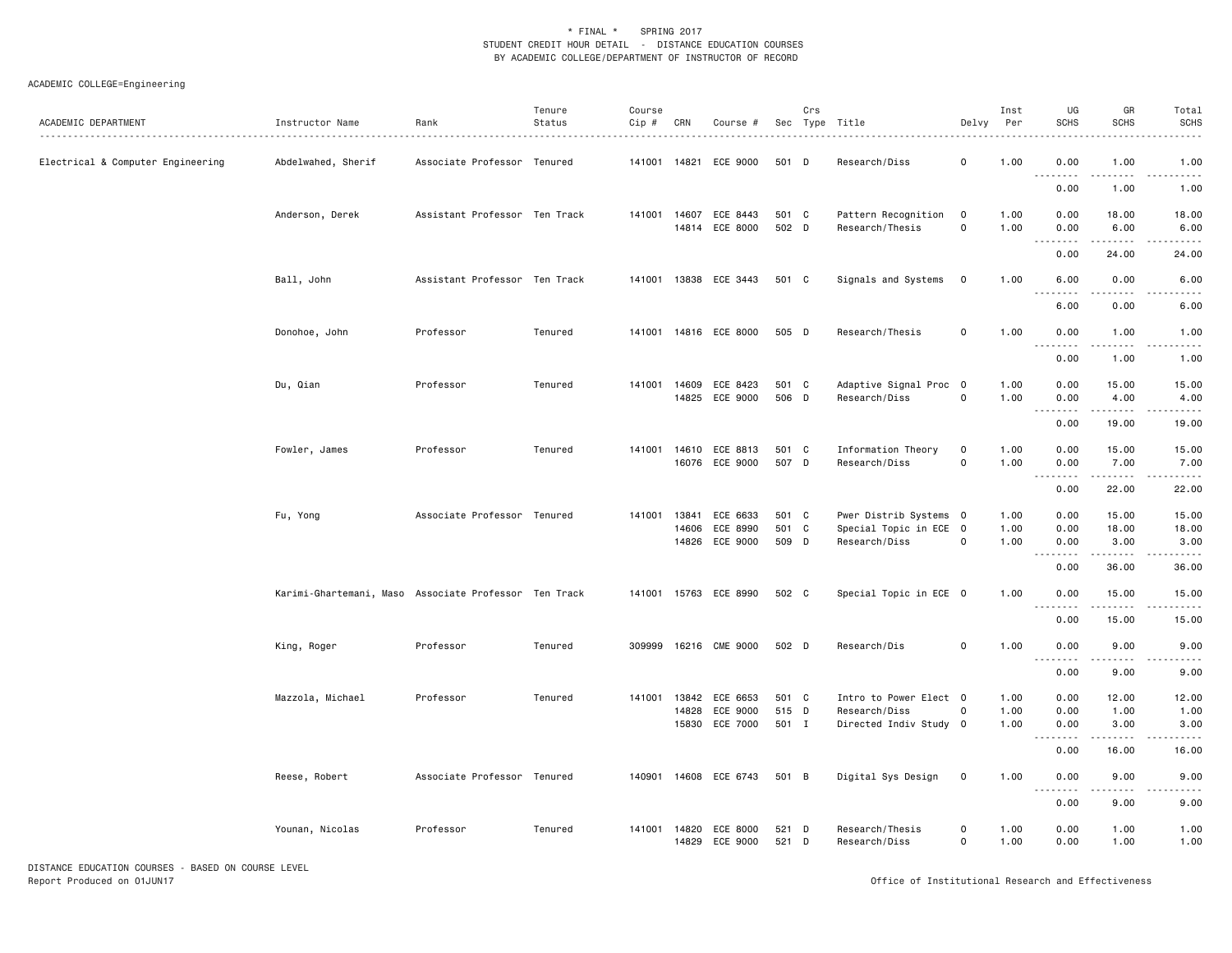| ACADEMIC DEPARTMENT               | Instructor Name | Rank | Tenure<br>Status | Course<br>Cip # | CRN | Course # | Crs | Sec Type Title | Delvy | Inst<br>Per | UG<br><b>SCHS</b> | GR<br><b>SCHS</b>     | Total<br><b>SCHS</b><br>------- |
|-----------------------------------|-----------------|------|------------------|-----------------|-----|----------|-----|----------------|-------|-------------|-------------------|-----------------------|---------------------------------|
|                                   |                 |      |                  |                 |     |          |     |                |       |             | 0.00              | 2.00                  | <br>2.00                        |
|                                   |                 |      |                  |                 |     |          |     |                |       |             | ========          | ---------<br>-------- | ==========                      |
| Electrical & Computer Engineering |                 |      |                  |                 |     |          |     |                |       |             | 6.00              | 154.00                | 160.00                          |
|                                   |                 |      |                  |                 |     |          |     |                |       |             | ======            | ========              | ==========                      |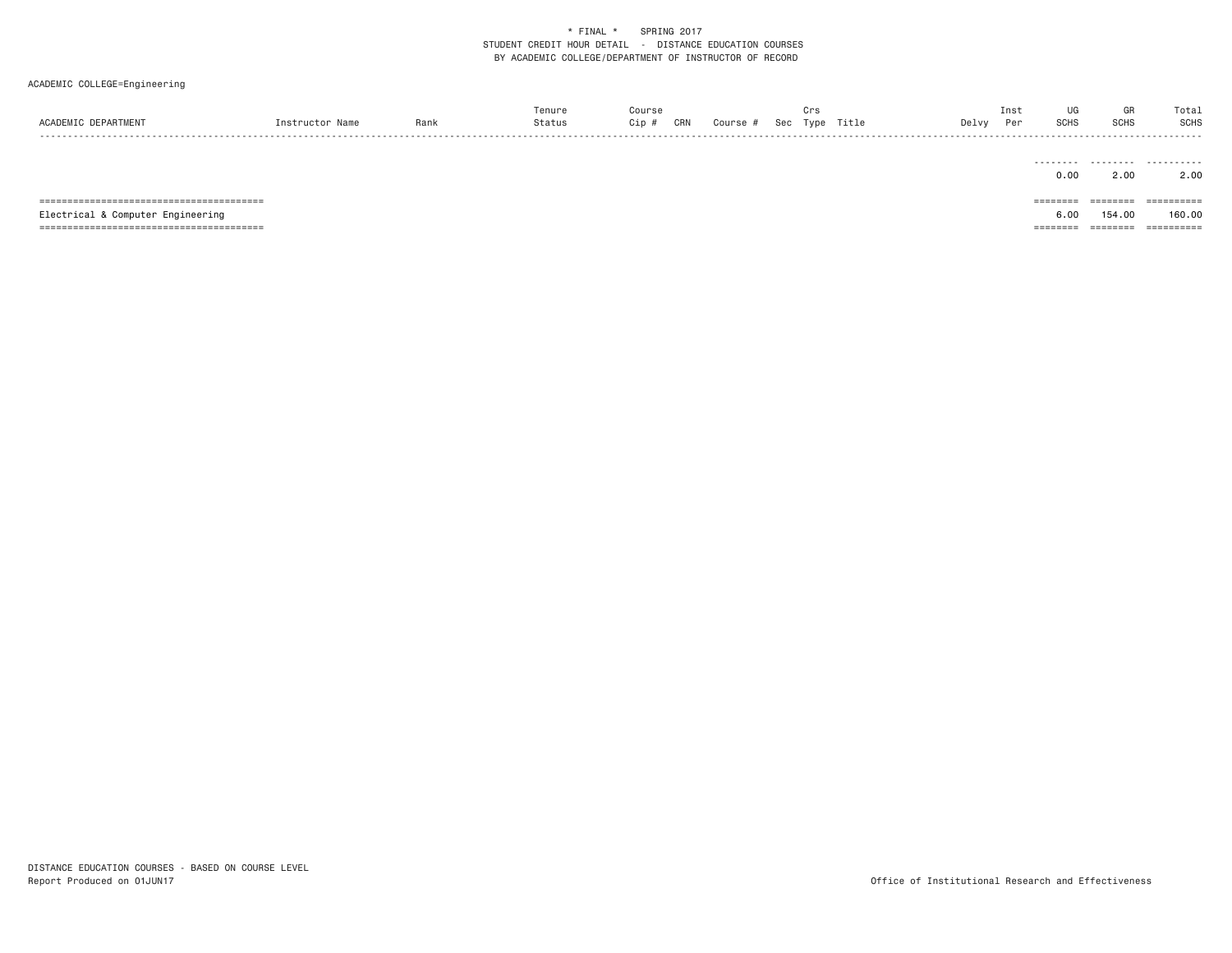|                                  |                        |                                   | Tenure         | Course |       |                       |       | Crs |                        |                | Inst | UG               | GR                     | Total            |
|----------------------------------|------------------------|-----------------------------------|----------------|--------|-------|-----------------------|-------|-----|------------------------|----------------|------|------------------|------------------------|------------------|
| ACADEMIC DEPARTMENT              | Instructor Name        | Rank<br>.                         | Status         | Cip #  | CRN   | Course #              |       |     | Sec Type Title         | Delvy          | Per  | <b>SCHS</b>      | <b>SCHS</b>            | <b>SCHS</b><br>. |
| Industrial & Systems Engineering | Bian, Linkan           | Assistant Professor Ten Track     |                |        |       | 143501 14701 IE 9000  | 501 D |     | Research/DIss          | $\mathbf 0$    | 1.00 | 0.00             | 6.00                   | 6.00             |
|                                  |                        |                                   |                |        | 15320 | IE 8990               | 501 C |     | Special Topic In IE    | $\overline{0}$ | 1.00 | 0.00             | 9.00                   | 9.00             |
|                                  |                        |                                   |                |        |       | 270301 13999 IE 6623  | 501 C |     | Eng Statistics II      | $\mathbf 0$    | 1.00 | 0.00             | 36.00                  | 36.00            |
|                                  |                        |                                   |                |        |       | 15624 IE 4623         | 501 C |     | Eng Statistics II      | 0              | 1.00 | 3.00             | 0.00                   | 3.00             |
|                                  |                        |                                   |                |        |       |                       |       |     |                        |                |      | .<br>3.00        | .<br>51.00             | .<br>54.00       |
|                                  | Bullington, Stanley    | Professor                         | Tenured        | 143501 |       | 14600 IE 8333         | 501 C |     | Prod Control Sys II    | $\mathbf 0$    | 1.00 | 0.00             | 24.00                  | 24.00            |
|                                  |                        |                                   |                |        |       | 14702 IE 9000         | 502 D |     | Research/DIss          | 0              | 1.00 | 0.00             | 1.00                   | 1.00             |
|                                  |                        |                                   |                |        |       |                       |       |     |                        |                |      | .<br>0.00        | .<br>25.00             | .<br>25.00       |
|                                  | Burch, Reuben          | Assistant Professor Ten Track     |                | 143501 | 14599 | IE 8153               | 501 C |     | Cognitive Engr         | 0              | 1.00 | 0.00             | 21.00                  | 21.00            |
|                                  |                        |                                   |                |        |       | 14703 IE 9000         | 503 D |     | Research/DIss          | 0              | 1.00 | 0.00             | 1.00                   | 1.00             |
|                                  |                        |                                   |                |        |       |                       |       |     |                        |                |      | .<br>0.00        | 22.00                  | .<br>22.00       |
|                                  | Hamilton, Michael      | Research Assist Pro Non-Ten Track |                |        |       | 309999 16136 CME 9000 | 501 D |     | Research/Dis           | 0              | 1.00 | 0.00             | 1.00                   | 1.00             |
|                                  |                        |                                   |                |        |       |                       |       |     |                        |                |      | .                | .                      | $\frac{1}{2}$    |
|                                  |                        |                                   |                |        |       |                       |       |     |                        |                |      | 0.00             | 1.00                   | 1.00             |
|                                  | Jaradat, Raed          | Assistant Professor Ten Track     |                | 143501 | 13997 | IE 6543               | 501 C |     | Logistics Engineerin 0 |                | 1.00 | 0.00             | 12.00                  | 12.00            |
|                                  |                        |                                   |                |        |       | 14704 IE 9000         | 504 D |     | Research/DIss          | 0              | 1.00 | 0.00<br>.        | 3.00                   | 3.00             |
|                                  |                        |                                   |                |        |       |                       |       |     |                        |                |      | 0.00             | 15.00                  | 15.00            |
|                                  | Ma, Junfeng            | Assistant Professor Ten Track     |                |        |       | 143501 14597 IE 6533  | 501 C |     | Project Mgt            | $\mathbf 0$    | 1.00 | 0.00             | 84.00                  | 84.00            |
|                                  |                        |                                   |                |        |       |                       |       |     |                        |                |      | .<br>0.00        | $\frac{1}{2}$<br>84.00 | .<br>84.00       |
|                                  |                        |                                   |                |        |       |                       |       |     |                        |                |      |                  |                        |                  |
|                                  | Marufuzzaman, Mohammad | Assistant Professor Ten Track     |                |        |       | 143501 14696 IE 8000  | 506 D |     | Research / Thesis      | $\mathbf 0$    | 1.00 | 0.00<br><u>.</u> | 5.00<br>$\frac{1}{2}$  | 5.00<br>.        |
|                                  |                        |                                   |                |        |       |                       |       |     |                        |                |      | 0.00             | 5.00                   | 5.00             |
|                                  | Medal, Hugh            | Assistant Professor Ten Track     |                | 143501 |       | 14762 IE 9000         | 507 D |     | Research/DIss          | $\mathbf 0$    | 1.00 | 0.00             | 19.00                  | 19.00            |
|                                  |                        |                                   |                |        |       | 270101 14000 IE 6733  | 501 C |     | Linear Programming I 0 |                | 1.00 | 0.00             | 12.00                  | 12.00            |
|                                  |                        |                                   |                |        |       |                       |       |     |                        |                |      | .<br>0.00        | .<br>31.00             | .<br>31.00       |
|                                  | Purnell, Raymond       | Non-Employee                      | Not Applicable |        |       | 142701 14598 IE 6773  | 501 C |     | Sys Simulation I       | $\mathsf{o}$   | 1.00 | 0.00             | 30.00                  | 30.00            |
|                                  |                        |                                   |                |        |       |                       |       |     |                        |                |      | .<br>0.00        | .<br>30.00             | .<br>30.00       |
|                                  |                        | Professor                         | Tenured        |        |       | 143501 15460 IE 9000  | 511 D |     | Research/DIss          | $\mathbf 0$    | 1.00 | 0.00             | 11.00                  | 11.00            |
|                                  | Reeves, Kari           |                                   |                |        |       | 16213 IE 7000         | 501 I |     | Directed Indiv Study 0 |                | 1.00 | 0.00             | 1.00                   | 1.00             |
|                                  |                        |                                   |                |        |       |                       |       |     |                        |                |      | .<br>0.00        | -----<br>12.00         | 12.00            |
|                                  | Smith, Brian           | Assistant Professor Ten Track     |                | 142701 | 14601 | IE 8583               | 501 C |     | Enterprise Systems E 0 |                | 1.00 | 0.00             | 54.00                  | 54.00            |
|                                  |                        |                                   |                | 143501 |       | 14698 IE 8000         | 508 D |     | Research / Thesis      | 0              | 1.00 | 0.00             | 4.00                   | 4.00             |
|                                  |                        |                                   |                |        | 14763 | IE 9000               | 508   | D   | Research/DIss          | $\Omega$       | 1.00 | 0.00             | 4.00                   | 4.00             |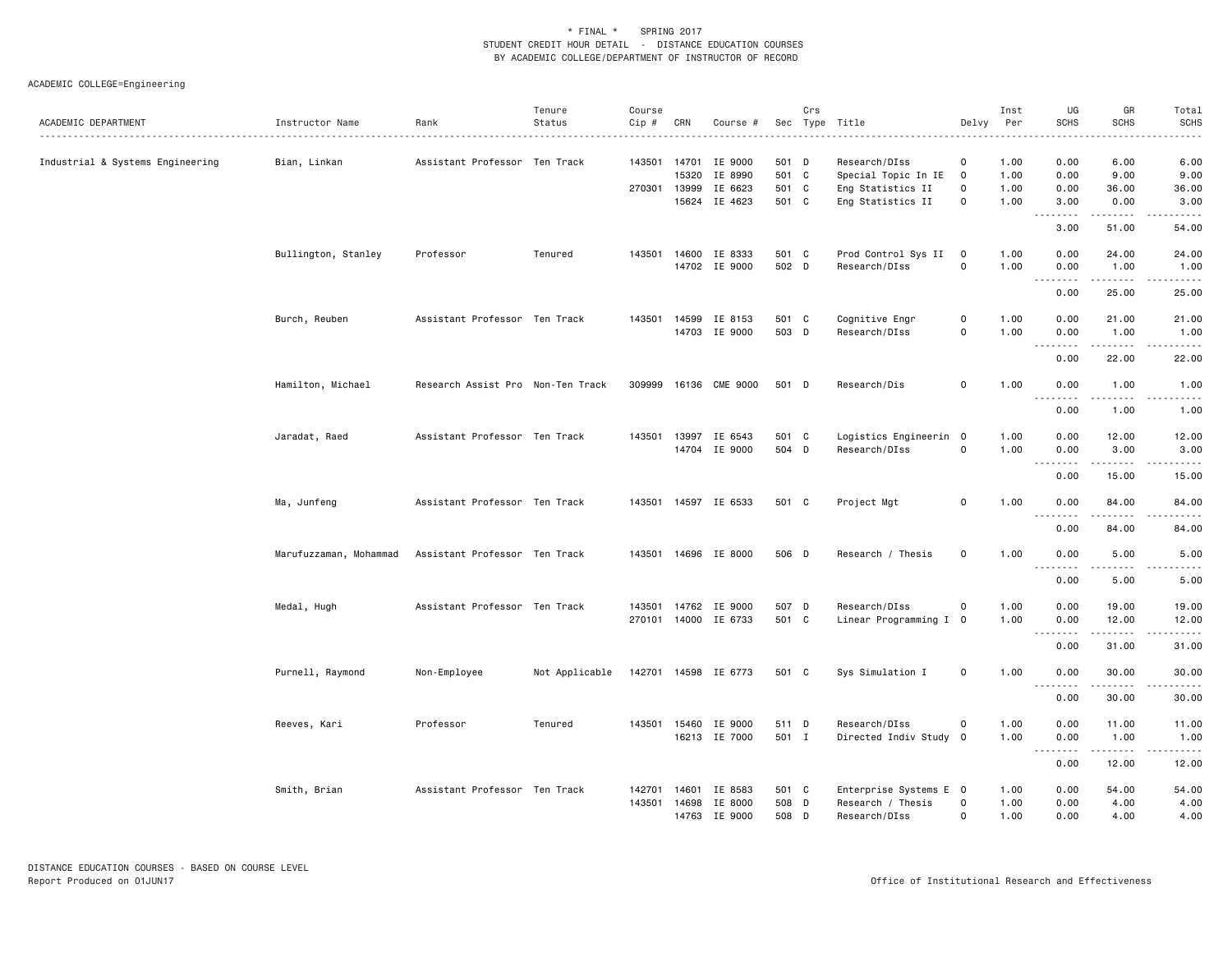| ACADEMIC DEPARTMENT              | Instructor Name     | Rank                        | Tenure<br>Status | Course<br>Cip # | CRN   | Course #      | Sec   | Crs | Type Title    | Delvy        | Inst<br>Per | UG<br>SCHS                | GR<br><b>SCHS</b>  | Total<br>SCHS        |
|----------------------------------|---------------------|-----------------------------|------------------|-----------------|-------|---------------|-------|-----|---------------|--------------|-------------|---------------------------|--------------------|----------------------|
|                                  |                     |                             |                  |                 |       |               |       |     |               |              |             | ---------<br>0.00         | 62.00              | .<br>62.00           |
| Industrial & Systems Engineering | Strawderman, Lesley | Associate Professor Tenured |                  | 143501          | 14764 | IE 9000       | 509 D |     | Research/DIss | $\mathbf{0}$ | 1.00        | 0.00                      | 6.00               | 6.00                 |
|                                  |                     |                             |                  |                 |       |               |       |     |               |              |             | ---------<br>0.00         | .<br>6.00          | .<br>6.00            |
|                                  | Usher, John         | Professor                   | Tenured          | 143501          |       | 14765 IE 9000 | 510 D |     | Research/DIss | $\mathbf{0}$ | 1.00        | 0.00<br>---------<br>0.00 | 1.00<br>.<br>1.00  | 1.00<br>.<br>1.00    |
|                                  |                     |                             |                  |                 |       |               |       |     |               |              |             |                           | --------           | ==========           |
| Industrial & Systems Engineering |                     |                             |                  |                 |       |               |       |     |               |              |             | 3,00<br>=====             | 345,00<br>======== | 348,00<br>========== |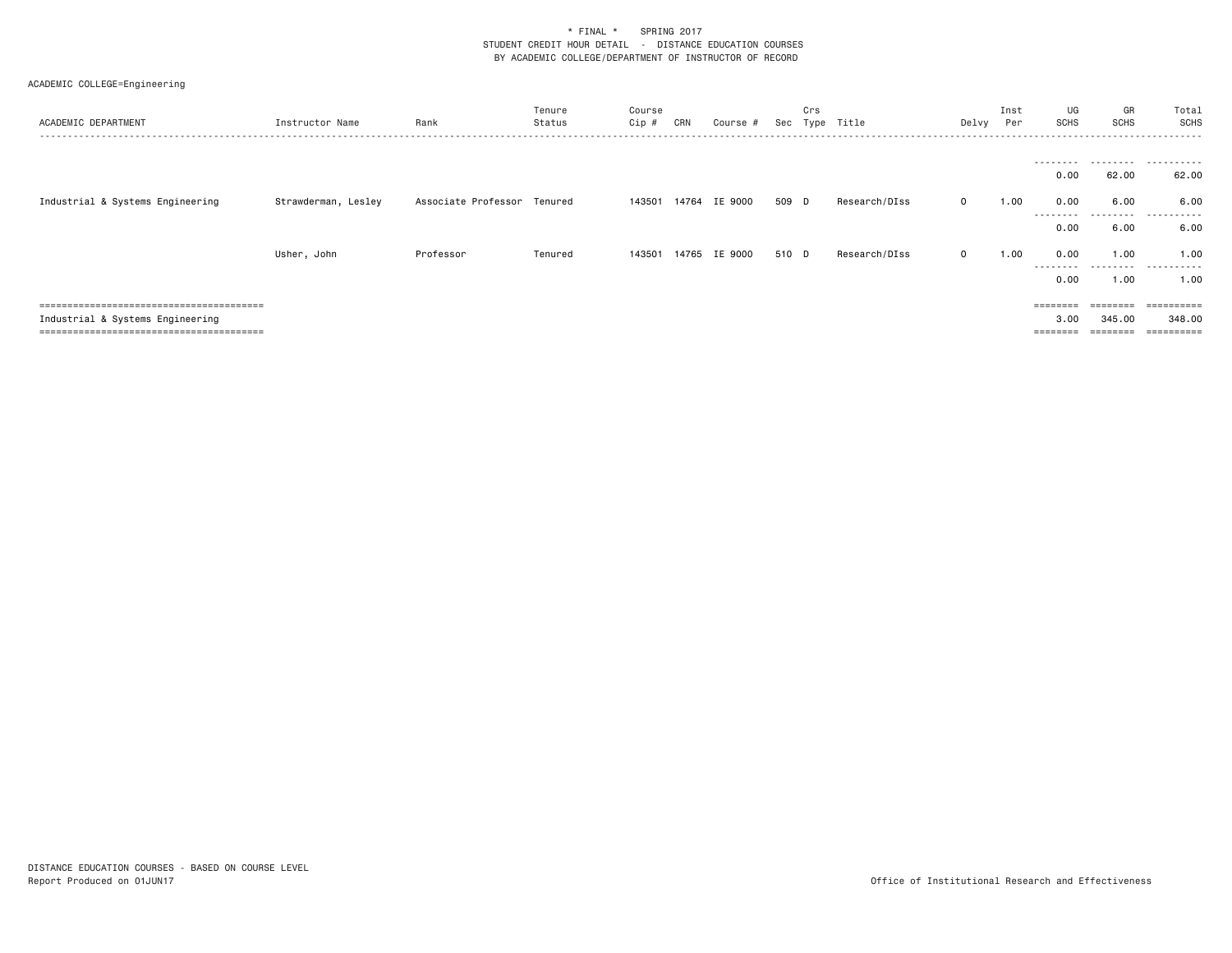| ACADEMIC DEPARTMENT    | Instructor Name                                     | Rank                          | Tenure<br>Status | Course<br>Cip # | CRN   | Course #             | Sec   | Crs | Type Title             | Delvy        | Inst<br>Per | UG<br><b>SCHS</b> | GR<br><b>SCHS</b> | Total<br><b>SCHS</b>                |
|------------------------|-----------------------------------------------------|-------------------------------|------------------|-----------------|-------|----------------------|-------|-----|------------------------|--------------|-------------|-------------------|-------------------|-------------------------------------|
| Mechanical Engineering | Bammann, Douglas                                    | Professor                     | Tenured          |                 |       | 141101 14605 EM 8203 | 501 C |     | Appl Elasticity        | $\mathbf 0$  | 1.00        | 0.00              | 6.00              | . <b>.</b> .<br>6.00                |
|                        |                                                     |                               |                  |                 |       |                      |       |     |                        |              |             | --------<br>0.00  | --------<br>6.00  | .<br>6.00                           |
|                        | El Kadiri, Haitham                                  | Associate Professor Tenured   |                  | 141901          |       | 15942 ME 9000        | 507 D |     | Research / Diss        | $\Omega$     | 1.00        | 0.00              | 3.00<br>--------  | 3.00<br>.                           |
|                        |                                                     |                               |                  |                 |       |                      |       |     |                        |              |             | --------<br>0.00  | 3.00              | 3.00                                |
|                        | Horstemeyer, Mark                                   | Professor                     | Tenured          | 141901          | 14596 | ME 8373              | 501 C |     | Integrate Comp Mat?1 0 |              | 1.00        | 0.00              | 6.00              | 6.00                                |
|                        |                                                     |                               |                  |                 | 14830 | <b>ME 8000</b>       | 508 D |     | Research / Thesis      | $\mathbf 0$  | 1.00        | 0.00              | 1.00              | 1.00                                |
|                        |                                                     |                               |                  |                 |       | 14833 ME 9000        | 508 D |     | Research / Diss        | $\Omega$     | 1.00        | 0.00              | 3.00              | 3.00                                |
|                        |                                                     |                               |                  |                 |       |                      |       |     |                        |              |             | --------<br>0.00  | 10.00             | 10.00                               |
|                        | Srinivasan, Kalyan Kuma Associate Professor Tenured |                               |                  | 141901 14835    |       | ME 9000              | 515 D |     | Research / Diss        | $\mathbf 0$  | 1.00        | 0.00              | 1.00              | 1.00<br>.                           |
|                        |                                                     |                               |                  |                 |       |                      |       |     |                        |              |             | --------<br>0.00  | .<br>1.00         | 1.00                                |
|                        | Stone, Tonya                                        | Assistant Professor Ten Track |                  | 141901 14831    |       | ME 8000              | 516 D |     | Research / Thesis      | $\mathbf{O}$ | 1.00        | 0.00              | 1.00<br>$\cdots$  | 1.00<br>$\sim$ $\sim$ $\sim$ $\sim$ |
|                        |                                                     |                               |                  |                 |       |                      |       |     |                        |              |             | --------<br>0.00  | 1.00              | 1.00                                |
|                        |                                                     |                               |                  |                 |       |                      |       |     |                        |              |             | ========          |                   |                                     |
| Mechanical Engineering |                                                     |                               |                  |                 |       |                      |       |     |                        |              |             | 0.00              | 21.00             | 21,00                               |
|                        |                                                     |                               |                  |                 |       |                      |       |     |                        |              |             | ========          |                   |                                     |